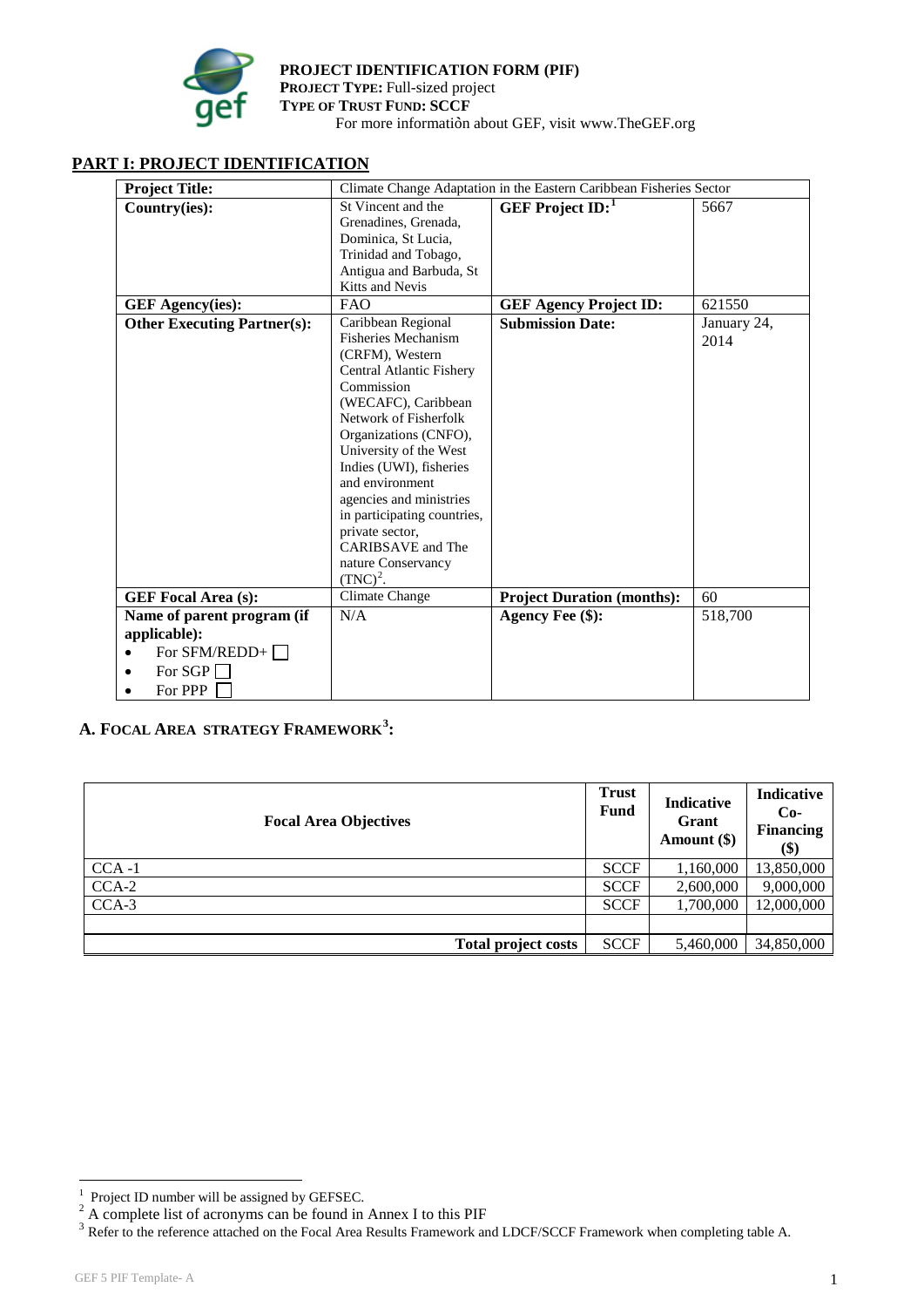## **B. PROJECT FRAMEWORK**

**Project Objective:** To Increase Resilience and Reduce Vulnerability to Climate Change Impacts in the Eastern Caribbean Fisheries Sector, through introduction of adaptation measures in fisheries management and capacity building of fisherfolk and aquaculturists.

|                                                                                                                                               | Grant             |                                                                                                                                                                                                                                                                                                                                                        | <b>Expected Outputs</b>                                                                                                                                                                                                                                                                                                                                                                                                                                                                                                                                                                                                                                                                                                                                                                                                                                                                                                                                                                                                                                                                                                                                                                                                                                                                                                                                                                                       | <b>Trust</b> | <b>Indicative</b>             | Indicative                |
|-----------------------------------------------------------------------------------------------------------------------------------------------|-------------------|--------------------------------------------------------------------------------------------------------------------------------------------------------------------------------------------------------------------------------------------------------------------------------------------------------------------------------------------------------|---------------------------------------------------------------------------------------------------------------------------------------------------------------------------------------------------------------------------------------------------------------------------------------------------------------------------------------------------------------------------------------------------------------------------------------------------------------------------------------------------------------------------------------------------------------------------------------------------------------------------------------------------------------------------------------------------------------------------------------------------------------------------------------------------------------------------------------------------------------------------------------------------------------------------------------------------------------------------------------------------------------------------------------------------------------------------------------------------------------------------------------------------------------------------------------------------------------------------------------------------------------------------------------------------------------------------------------------------------------------------------------------------------------|--------------|-------------------------------|---------------------------|
| Project<br>Component                                                                                                                          | Type <sup>4</sup> | <b>Expected Outcomes</b>                                                                                                                                                                                                                                                                                                                               |                                                                                                                                                                                                                                                                                                                                                                                                                                                                                                                                                                                                                                                                                                                                                                                                                                                                                                                                                                                                                                                                                                                                                                                                                                                                                                                                                                                                               | <b>Fund</b>  | Grant<br><b>Amount</b><br>\$) | $Co-$<br>financing<br>\$) |
| Component 1.<br>Assess biophysical,<br>social and<br>economic impacts<br>of climate change<br>and sea level rise<br>on Caribbean<br>fisheries | <b>TA</b>         | 1.1 Improved understanding<br>and awareness of<br>vulnerability of the fisheries<br>sector and strengthened<br>regional policy for<br>adaptation.<br>Indicator: Information on<br>vulnerability of the fisheries<br>sector disseminated to target<br>stakeholder groups (men +<br>women), national authorities<br>and regional agencies and<br>bodies. | Output 1.1: Regional<br>technical capacity for<br>understanding and<br>communicating climate<br>change impacts on<br>fisheries strengthened.<br>Indicator 1.1: Climate<br>change information<br>incorporated in the agenda<br>of annual CRFM<br>Ministerial Council<br>meetings and biannual<br>WECAFC sessions.<br>Output 1.2: Collaborations<br>developed for monitoring<br>and analysis of<br>oceanographic data for<br>fisheries purposes.<br>Indicator 1.2: Memoranda<br>of Understanding (MoU)<br>signed and implemented<br>between regional partners<br>(e.g. CRFM, UWI,<br>CCCCC, WECAFC) to<br>help facilitate integration<br>of scientific findings in<br>management.<br>Output 1.3: Downscaled<br>climate models for<br>biophysical parameters<br>developed.<br>Indicator 1.3: Models<br>designed and used by at<br>least 3 institutions in the<br>participating countries and<br>by the regional partners.<br>Output 1.4: Econometric<br>models of social and<br>economic impacts<br>developed.<br>Indicator 1.4: Models<br>designed and used by at<br>least 3 institutions in the<br>participating countries and<br>by the regional partners.<br>Output 1.5: Participatory<br>data collection and<br>planning through pilot<br>projects implemented in<br>focus countries (e.g.<br>MARSIS methodology).<br>Indicator 1.5: At least 2<br>pilot projects implemented<br>in participating countries | <b>SCCF</b>  | 800,000                       | 5,400,000                 |

<span id="page-1-0"></span>4 TA includes capacity building and research and development.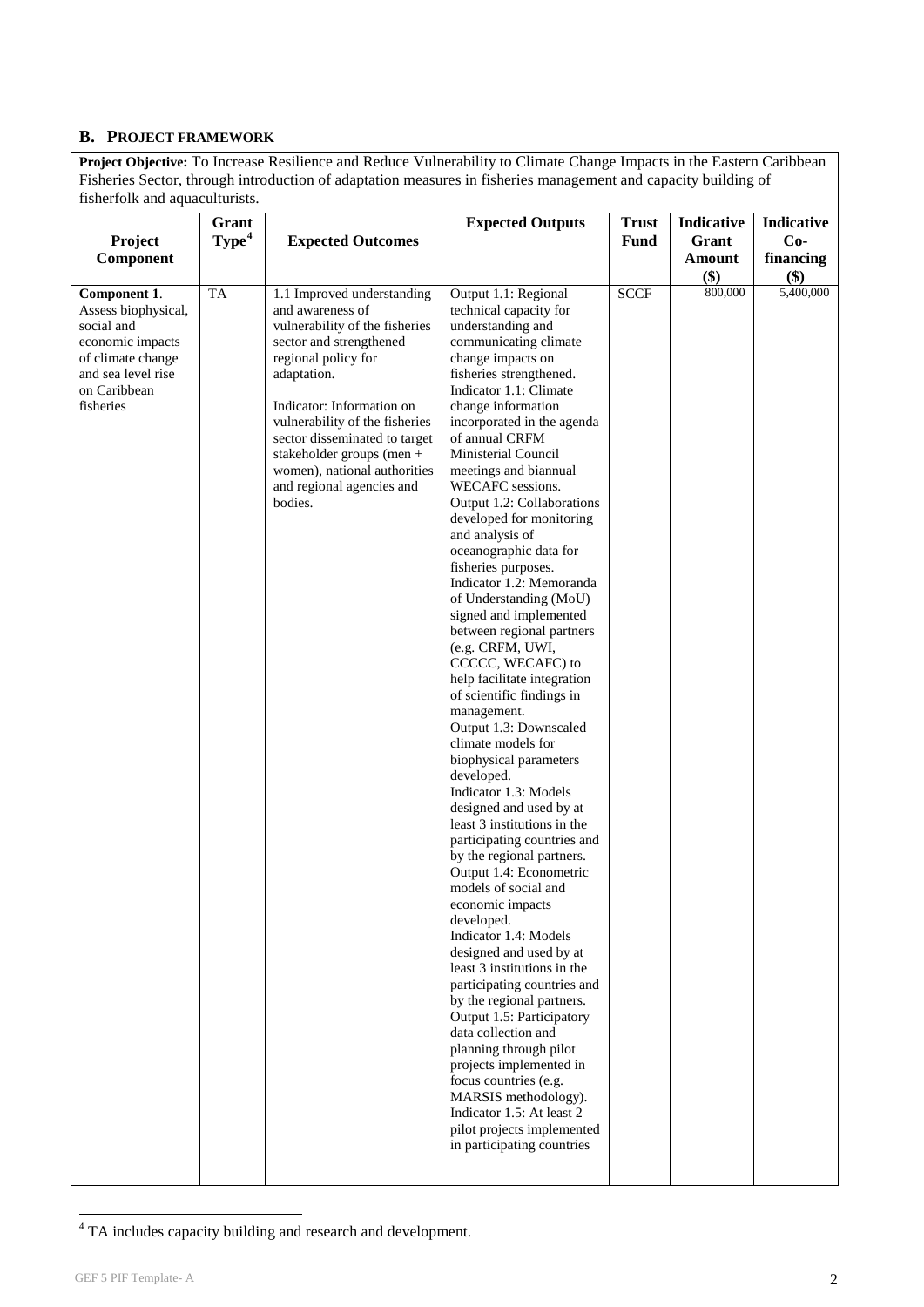| Component 2.                              | <b>TA</b> | 2.1 Programmes for                                    | Output 2.1: Early warning                            | <b>SCCF</b> | 900,000   | 6,000,000 |
|-------------------------------------------|-----------|-------------------------------------------------------|------------------------------------------------------|-------------|-----------|-----------|
| Increase use of                           |           | increasing fisherfolk                                 | needs assessment and                                 |             |           |           |
| existing                                  |           | resilience to climate change                          | basic training provided in                           |             |           |           |
| communication                             |           | and climate variation                                 | line with IMO convention                             |             |           |           |
| technologies for                          |           | developed that strengthen                             | for safety at sea.                                   |             |           |           |
| fishers and develop<br>an innovative ICT  |           | Safety at Sea, through                                | Indicator 2.1: Reports of                            |             |           |           |
| platform for                              |           | increased use of VHF, GPS<br>and the development and  | training and<br>manuals/materials used.              |             |           |           |
| climate variability                       |           | dissemination of a smart                              | Output 2.2: Fisherfolk                               |             |           |           |
| related risk and                          |           | phone app.                                            | resilience increased                                 |             |           |           |
| vulnerability                             |           |                                                       | through increased uptake                             |             |           |           |
| reduction and                             |           | Indicator: Extent to which                            | of ICT technologies that                             |             |           |           |
| greater information                       |           | safety-at-sea measures are                            | allow rapid                                          |             |           |           |
| sharing between                           |           | adopted by fisherfolk (score                          | communication on                                     |             |           |           |
| fishers and policy-<br>makers (e.g. smart |           | of 1 to 5).                                           | climatic/weather events,<br>including the use of VHF |             |           |           |
| phone app.).                              |           |                                                       | and GPS promoted                                     |             |           |           |
|                                           |           |                                                       | through training                                     |             |           |           |
|                                           |           |                                                       | programmes and small                                 |             |           |           |
|                                           |           |                                                       | grants (linkages with                                |             |           |           |
|                                           |           |                                                       | Output 3 of Component                                |             |           |           |
|                                           |           |                                                       | $3)$ .                                               |             |           |           |
|                                           |           |                                                       | Indicator 2.2: Percentage                            |             |           |           |
|                                           |           |                                                       | of fishing vessels using<br>VHF and GPS in           |             |           |           |
|                                           |           |                                                       | participating countries.                             |             |           |           |
|                                           |           |                                                       | Output 2.3: Smart phone                              |             |           |           |
|                                           |           |                                                       | application developed,                               |             |           |           |
|                                           |           |                                                       | tested and disseminated                              |             |           |           |
|                                           |           |                                                       | with fishers for improved                            |             |           |           |
|                                           |           |                                                       | access to weather data,                              |             |           |           |
|                                           |           |                                                       | adaptation information,<br>information on risk       |             |           |           |
|                                           |           |                                                       | reduction and fishery                                |             |           |           |
|                                           |           |                                                       | policies and regulations.                            |             |           |           |
|                                           |           |                                                       | Indicator: App made                                  |             |           |           |
|                                           |           |                                                       | available on-line for free                           |             |           |           |
|                                           |           |                                                       | download by fisherfolk.                              |             |           |           |
| Component 3.                              | <b>TA</b> | 3.1 Governance and co-                                | Output 3.1: Institutional                            | <b>SCCF</b> | 1,200,000 | 4,450,000 |
| Empower fisherfolk<br>organisations in    |           | management systems<br>enhanced through the            | capacity of CNFO &<br>CRFM strengthened and          |             |           |           |
| order to promote                          |           | expansion of regional                                 | information dissemination                            |             |           |           |
| governance and co-                        |           | knowledge networks, the                               | mechanisms for                                       |             |           |           |
| management                                |           | implementation of                                     | communicating climate                                |             |           |           |
| systems that are                          |           | participatory data collection                         | change adaptation                                    |             |           |           |
| based on an                               |           | and planning pilot projects                           | messages (ideas,                                     |             |           |           |
| understanding of                          |           | and improved technical and                            | technologies, etc)                                   |             |           |           |
| ecosystems, climate<br>change and         |           | business skills for climate<br>change and variation   | strengthened with<br>improved online forums,         |             |           |           |
| variations,                               |           | vulnerable groups (e.g.                               | website, press releases,                             |             |           |           |
| partnerships,                             |           | youth, women).                                        | public meetings and                                  |             |           |           |
| inclusiveness,                            |           |                                                       | annual conferences.                                  |             |           |           |
| equity and                                |           | Indicator: Extent to which                            | Indicator 3.1: Evaluation                            |             |           |           |
| sustainable                               |           | fisherfolk organizations are                          | of value of meetings,                                |             |           |           |
| livelihoods.                              |           | actively involved/                                    | conferences and website,                             |             |           |           |
|                                           |           | participating in (co-)<br>management of the fisheries | etc of CRFM by users<br>(score of 1 to 5).           |             |           |           |
|                                           |           | resources at national level                           | Output 3.2: Exchange                                 |             |           |           |
|                                           |           | as well as research, planning                         | programmes on adaptive                               |             |           |           |
|                                           |           | and evaluation processes                              | technologies and                                     |             |           |           |
|                                           |           | (score of 1 to 5).                                    | resilience for fishers                               |             |           |           |
|                                           |           |                                                       | developed and                                        |             |           |           |
|                                           |           |                                                       | implemented by CNFO/                                 |             |           |           |
|                                           |           |                                                       | GCFI/CRFM/WECAFC/<br>CERMES/OECS.                    |             |           |           |
|                                           |           |                                                       | Indicator 3.2: Number of                             |             |           |           |
|                                           |           |                                                       | fishers benefiting from the                          |             |           |           |
|                                           |           |                                                       | exchange programme.                                  |             |           |           |
|                                           |           |                                                       | Output 3.3: Small-grant                              |             |           |           |
|                                           |           |                                                       | programme for fisherfolk                             |             |           |           |
|                                           |           |                                                       | organisations established                            |             |           |           |
|                                           |           |                                                       | to support introduction of                           |             |           |           |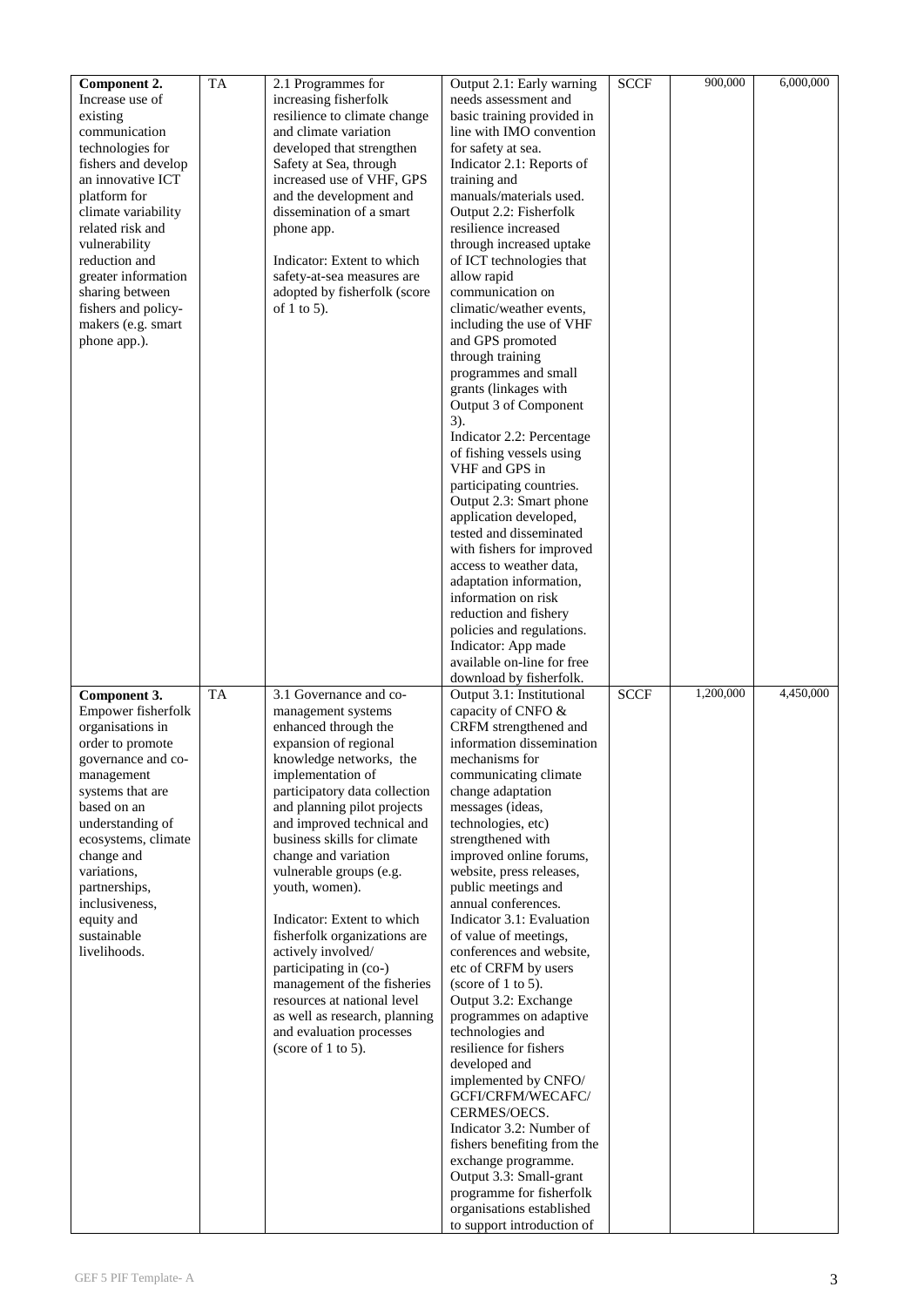|                                  |           |                                                        | adaptive technologies at                                   |             |           |            |
|----------------------------------|-----------|--------------------------------------------------------|------------------------------------------------------------|-------------|-----------|------------|
|                                  |           |                                                        | community level in focus                                   |             |           |            |
|                                  |           |                                                        | countries, implemented by                                  |             |           |            |
|                                  |           |                                                        | CNFO.                                                      |             |           |            |
|                                  |           |                                                        | Indicator 3.3: Simple and<br>clear guidelines for          |             |           |            |
|                                  |           |                                                        | accessing grants under the                                 |             |           |            |
|                                  |           |                                                        | programme and number of                                    |             |           |            |
|                                  |           |                                                        | beneficiaries.                                             |             |           |            |
|                                  |           |                                                        | Output 3.4: Training in                                    |             |           |            |
|                                  |           |                                                        | business skills, insurance                                 |             |           |            |
|                                  |           |                                                        | schemes, coping with loss,                                 |             |           |            |
|                                  |           |                                                        | rapid response and boat                                    |             |           |            |
|                                  |           |                                                        | hauling.<br>Indicator 3.4: Reports of                      |             |           |            |
|                                  |           |                                                        | training and                                               |             |           |            |
|                                  |           |                                                        | manuals/materials used                                     |             |           |            |
|                                  |           |                                                        | and type and level of                                      |             |           |            |
|                                  |           |                                                        | insurance schemes                                          |             |           |            |
|                                  |           |                                                        | developed and introduced.                                  |             |           |            |
| Component 4.                     | <b>TA</b> | 4.1 Fisheries management                               | Output 4.1: Lessons                                        | <b>SCCF</b> | 1,400,000 | 13,255,000 |
| Strengthen existing<br>fisheries |           | capacity increased and                                 | learned and best practices<br>shared from Components       |             |           |            |
| management                       |           | "ecosystem approach to<br>fisheries" including climate | 1, 2 and 3.                                                |             |           |            |
| capacity and                     |           | change considerations                                  | Indicator 4.1: Type and                                    |             |           |            |
| mainstream                       |           | incorporated into                                      | level of measures                                          |             |           |            |
| 'adaptation                      |           | management practices.                                  | incorporated in fisheries                                  |             |           |            |
| thinking' into                   |           |                                                        | management plans that are                                  |             |           |            |
| management                       |           | Indicator 1: Extent to which                           | based on information                                       |             |           |            |
| practices.                       |           | climate change issues are                              | collected and capacity                                     |             |           |            |
|                                  |           | mainstreamed into national<br>and regional fisheries   | built under this project.                                  |             |           |            |
|                                  |           | management plans (% of                                 | Output 4.2: Strengthened                                   |             |           |            |
|                                  |           | plans with CC adaptation                               | multi-sectoral planning                                    |             |           |            |
|                                  |           | measures).                                             | and management. using an                                   |             |           |            |
|                                  |           |                                                        | EAF approach.                                              |             |           |            |
|                                  |           | Indicator 2: Percentage of                             | Indicator 4.2: Sectoral                                    |             |           |            |
|                                  |           | fisheries being formally                               | strategies and                                             |             |           |            |
|                                  |           | managed.                                               | management plans that                                      |             |           |            |
|                                  |           |                                                        | incorporate formal<br>collaborative mechanisms             |             |           |            |
|                                  |           |                                                        | (e.g. partnerships, joint                                  |             |           |            |
|                                  |           |                                                        | committees) with other                                     |             |           |            |
|                                  |           |                                                        | "stakeholder" sectors (e.g.                                |             |           |            |
|                                  |           |                                                        | tourism, coastal zone,                                     |             |           |            |
|                                  |           |                                                        | environment, agriculture).                                 |             |           |            |
|                                  |           |                                                        |                                                            |             |           |            |
|                                  |           |                                                        | Output 4.3: New policy                                     |             |           |            |
|                                  |           |                                                        | directives supported for<br>"mainstreaming                 |             |           |            |
|                                  |           |                                                        | adaptation" and                                            |             |           |            |
|                                  |           |                                                        | investment in the fisheries                                |             |           |            |
|                                  |           |                                                        | sector for regional                                        |             |           |            |
|                                  |           |                                                        | endorsement by CRFM                                        |             |           |            |
|                                  |           |                                                        | and WECAFC.                                                |             |           |            |
|                                  |           |                                                        | Indicator 4.3: Policy                                      |             |           |            |
|                                  |           |                                                        | directives and regional                                    |             |           |            |
|                                  |           |                                                        | strategies and investment<br>opportunities endorsed by     |             |           |            |
|                                  |           |                                                        | WECAFC and CRFM that                                       |             |           |            |
|                                  |           |                                                        | include specific                                           |             |           |            |
|                                  |           |                                                        | investment budgets for                                     |             |           |            |
|                                  |           |                                                        | climate change adaptation                                  |             |           |            |
|                                  |           |                                                        | interventions (including                                   |             |           |            |
|                                  |           |                                                        | adaptations in fisheries                                   |             |           |            |
|                                  |           |                                                        | infrastructure and coastal<br>protection) in the fisheries |             |           |            |
|                                  |           |                                                        | sector.                                                    |             |           |            |
|                                  |           |                                                        | Output 4.4: Adaptive                                       |             |           |            |
|                                  |           |                                                        | fisheries management                                       |             |           |            |
|                                  |           |                                                        | practices tested and                                       |             |           |            |
|                                  |           |                                                        | promoted in focus                                          |             |           |            |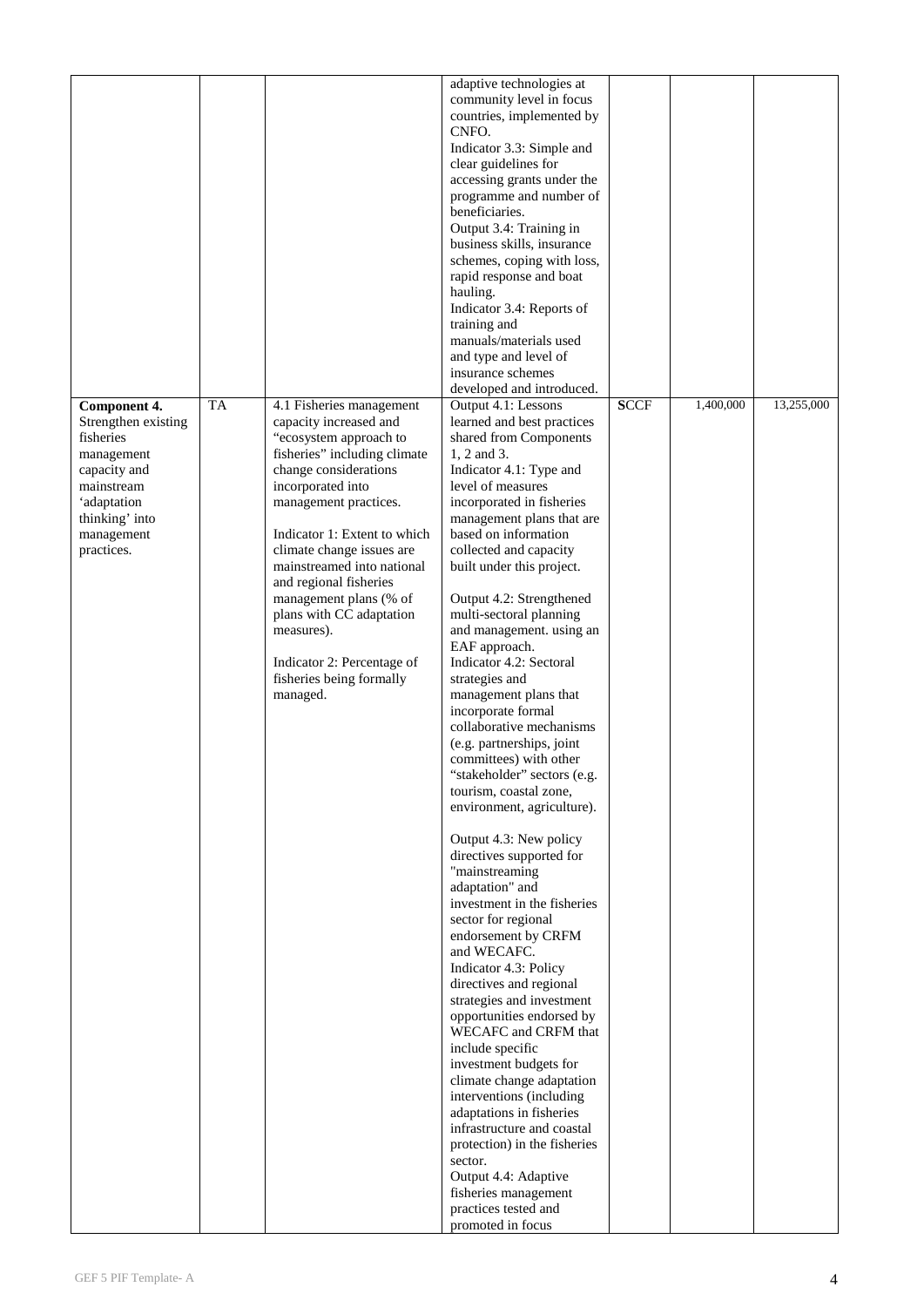|                                    |    |                                                               | countries.<br>Indicator 4.4: adaptive                     |             |         |           |
|------------------------------------|----|---------------------------------------------------------------|-----------------------------------------------------------|-------------|---------|-----------|
|                                    |    |                                                               | fisheries management<br>practices implemented in          |             |         |           |
|                                    |    |                                                               | all participating countries.                              |             |         |           |
|                                    |    |                                                               | Output 4.5: Awareness<br>programmes and policy            |             |         |           |
|                                    |    |                                                               | briefs developed to                                       |             |         |           |
|                                    |    |                                                               | increase focus on the<br>Ecosystem Approach to            |             |         |           |
|                                    |    |                                                               | Fisheries (EAF).<br>Indicator 4.5: Percentage             |             |         |           |
|                                    |    |                                                               | of countries that have                                    |             |         |           |
|                                    |    |                                                               | incorporated the EAF in<br>their fisheries                |             |         |           |
|                                    |    |                                                               | management planning<br>processes (type and level).        |             |         |           |
|                                    |    |                                                               |                                                           |             |         |           |
|                                    |    |                                                               | Output 4.6: The Code of<br><b>Conduct for Responsible</b> |             |         |           |
|                                    |    |                                                               | Fisheries and the<br>associated "Rights-based"            |             |         |           |
|                                    |    |                                                               | approach to climate                                       |             |         |           |
|                                    |    |                                                               | change resilient<br>sustainable fisheries                 |             |         |           |
|                                    |    |                                                               | management promoted<br>among fishers through              |             |         |           |
|                                    |    |                                                               | linkages with Components<br>2 and 3.                      |             |         |           |
|                                    |    |                                                               | Indicator 4.6: Rights                                     |             |         |           |
|                                    |    |                                                               | <b>Based approaches</b><br>introduced to promote          |             |         |           |
|                                    |    |                                                               | climate resilient<br>sustainable fisheries                |             |         |           |
|                                    |    |                                                               | management at regional                                    |             |         |           |
|                                    |    |                                                               | and national level in at<br>least 2 countries.            |             |         |           |
| Component 5.<br>Develop            | TA | 5.1. "Climate proof"<br>aquaculture promoted                  | Output 5.1: Existing<br>aquaculture centres               | <b>SCCF</b> | 900,000 | 4,002,500 |
| aquaculture<br>demonstration and   |    | through demonstration and<br>training centres.                | strengthened.<br>Indicator 5.1: At least 2                |             |         |           |
| training                           |    |                                                               | national level                                            |             |         |           |
| programme for<br>food-security and |    | Indicator 1: % change in<br>fish production by                | demonstration/training<br>facilities upgraded with        |             |         |           |
| alternative<br>livelihoods.        |    | aquaculture in participating<br>countries.                    | modern technologies that<br>are climate change and        |             |         |           |
|                                    |    |                                                               | variability proof.                                        |             |         |           |
|                                    |    | Indicator 2: No. and type of<br>aquaculture institutions that | Output 5.2: New<br>aquaculture demonstration              |             |         |           |
|                                    |    | carry out training and<br>demonstration programmes            | and training centre(s)<br>established.                    |             |         |           |
|                                    |    | that include climate change                                   | Indicator 5.2: At least 1                                 |             |         |           |
|                                    |    | resilient practices.                                          | new aquaculture training<br>and demonstration centre      |             |         |           |
|                                    |    |                                                               | established which has<br>climate change adaptive          |             |         |           |
|                                    |    |                                                               | capacity to minimize<br>exposures to climate              |             |         |           |
|                                    |    |                                                               | variability to serve the                                  |             |         |           |
|                                    |    |                                                               | participating countries<br>with high quality services.    |             |         |           |
|                                    |    |                                                               | Output 5.3: Training and<br>outreach programmes           |             |         |           |
|                                    |    |                                                               | initiated.<br>Indicator 5.3: No. of                       |             |         |           |
|                                    |    |                                                               | private sector                                            |             |         |           |
|                                    |    |                                                               | aquaculturists and<br>aquaculture extensionists           |             |         |           |
|                                    |    |                                                               | trained on technical<br>aquaculture subjects that         |             |         |           |
|                                    |    |                                                               | include climate change                                    |             |         |           |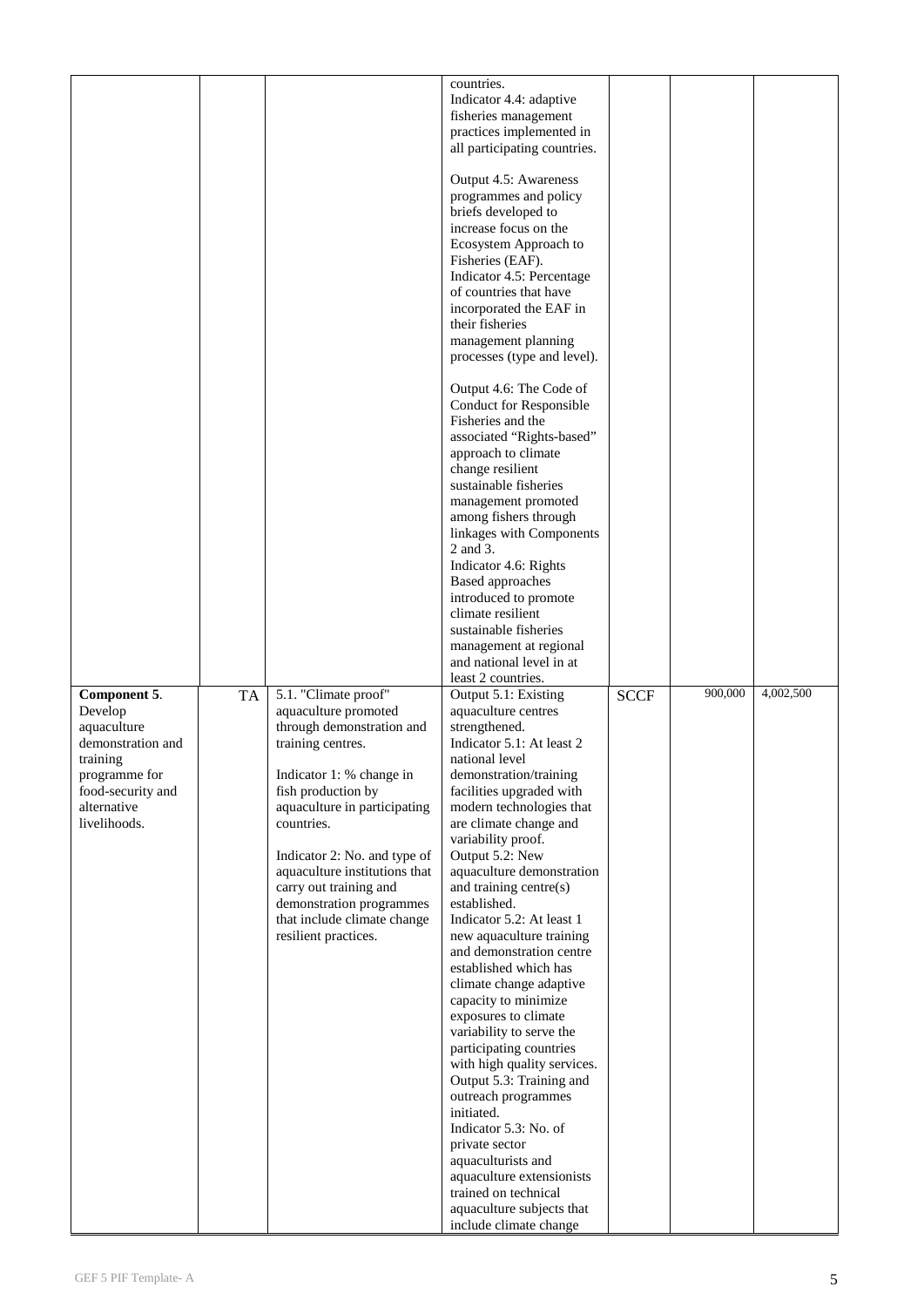|                                                                                   | adaptation measures and<br>adaptive technologies.<br>Output 5.4: Inter-regional<br>technical exchanges<br>established, particularly<br>with the Aquaculture<br>Network for the Americas.<br>Indicator 5.4: Type of<br>climate change adaptation<br>technologies transferred<br>and introduced in the<br>Eastern Caribbean region. |           |            |  |
|-----------------------------------------------------------------------------------|-----------------------------------------------------------------------------------------------------------------------------------------------------------------------------------------------------------------------------------------------------------------------------------------------------------------------------------|-----------|------------|--|
|                                                                                   |                                                                                                                                                                                                                                                                                                                                   | 5,200,000 | 33,107,500 |  |
| 1,742,500<br><b>SCCF</b><br>Project management Cost (PMC) <sup>5</sup><br>260,000 |                                                                                                                                                                                                                                                                                                                                   |           |            |  |
| 34,850,000<br>Total project costs <sup>4</sup><br>5,460,000                       |                                                                                                                                                                                                                                                                                                                                   |           |            |  |

# **C. INDICATIV[E CO-FINANCING](http://gefweb.org/Documents/Council_Documents/GEF_C21/C.20.6.Rev.1.pdf) FOR THE PROJECT BY SOURCE AND BY NAME IF AVAILABLE, (\$)**

| <b>Sources of Co-financing</b> | <b>Name of Co-financier</b>            | <b>Type of Co-financing</b> | Amount (\$) |
|--------------------------------|----------------------------------------|-----------------------------|-------------|
| <b>GEF Agency</b>              | <b>FAO</b>                             | Grant                       | 600,000     |
| <b>GEF</b> Agency              | <b>FAO</b>                             | In-kind                     | 400,000     |
| National Government            | Govt. of Trinidad and Tobago           | In-kind                     | 19,500,000  |
| National Government            | Govt. of St Lucia                      | In-kind                     | 2,250,000   |
| <b>National Government</b>     | Govt. of St Kitts and Nevis            | In-kind                     | 1,250,000   |
| <b>National Government</b>     | Govt. of St Vincent and the Grenadines | In-kind                     | 1,500,000   |
| <b>National Government</b>     | Govt. of Grenada                       | In-kind                     | 1,500,000   |
| <b>National Government</b>     | Govt. of Antigua and Barbuda           | In-kind                     | 3,250,000   |
| <b>National Government</b>     | Govt. of Dominica                      | In-kind                     | 1,300,000   |
| Executing partner              | <b>CRFM</b>                            | In-kind (various projects)  | 400,000     |
| Executing partner              | Caribsave                              | In-kind (various projects)  | 2,700,000   |
| Executing (lead) agency        | <b>WECAFC</b>                          | In-kind                     | 200,000     |
|                                |                                        |                             |             |
|                                |                                        |                             |             |
| <b>Total Co-financing</b>      |                                        |                             | 34,850,000  |

# **D. INDICATIVE TRUST FUND RESOURCES REQUESTED BY AGENCY, FOCAL AREA(S) AND COUNTRY1**

| <b>GEF</b><br>Agency         | Type of<br><b>Trust</b><br><b>Funds</b> | <b>Focal Area</b> | <b>Country Name/</b><br>Global | <b>Grant Amount</b><br>$(\$)$ (a) | Agency Fee (\$)<br>$(b)2$ | Total $(\$)$<br>$c=a+b$ |
|------------------------------|-----------------------------------------|-------------------|--------------------------------|-----------------------------------|---------------------------|-------------------------|
| <b>FAO</b>                   | <b>SCCF</b>                             | Climate Change    | Regional                       | 5.460,000                         | 518,700                   | 5,978,700               |
| <b>Total Grant Resources</b> |                                         |                   | 5.460,000                      | 518,700                           | 5,978,700                 |                         |

<sup>1</sup> In case of a single focal area, single country, single GEF Agency project, and single trust fund project, no need to provide information for this table. PMC amount from Table B should be included proportionately to the focal area amount in this table  $^2$  Indicate fees related to this project.

<span id="page-5-0"></span> <sup>5</sup> To be calculated as percent of subtotal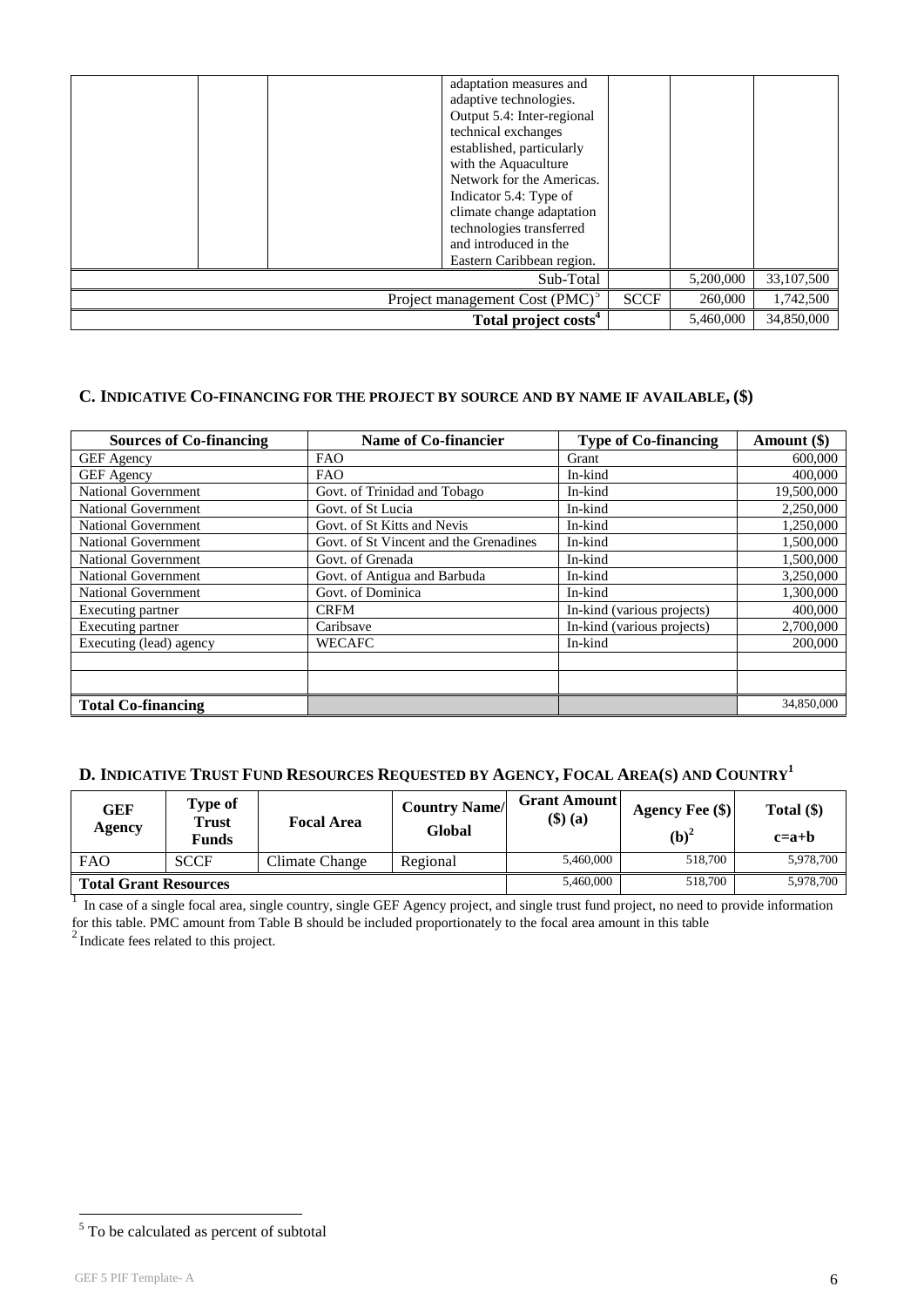# **E. PROJECT PREPARATION GRANT (PPG)[6](#page-6-0)**

Please check on the appropriate box for PPG as needed for the project according to the GEF Project Grant:

|                                                               | Amount           | Agency      |
|---------------------------------------------------------------|------------------|-------------|
|                                                               | Requested $(\$)$ | Fee for     |
|                                                               |                  | PPG $($ \$) |
| • No PPG required                                             |                  |             |
| • (Upto) \$50k for projects up to $&$ including \$1 million   |                  |             |
| • (Upto) \$100k for projects up to $&$ including \$3 million  |                  |             |
| • (Upto) \$150k for projects up to $&$ including \$6 million  | 150,000          | 14,250      |
| • (Upto) \$200k for projects up to $&$ including \$10 million |                  |             |
| منتصبات مالك المستحدث والمتحدث والمتحدث                       |                  |             |

• (Upto) \$300k for projects above \$10 million

**\*** USD 150 000 is being requested for project preparation because of the significant costs of doing project preparation in 7 countries and at the regional level. The multi-country approach requires extensive coordination efforts and bringing partners together for various regional workshops and meetings during the preparation to ensure regional ownership and commitment to the final project design.

# **PPG AMOUNT REQUESTED BY AGENCY (IES), FOCAL AREA(S) AND COUNTRY(IES) FOR MFA AND/OR MTF PROJECT ONLY**

| <b>Type of</b><br><b>Trust</b><br><b>Funds</b> | <b>GEF</b><br>Agency | <b>Focal Area</b>     | <b>Country Name/</b><br>Global | PPG $(\$)$ (a) | Agency Fee (\$)<br>(b) | Total $(\$)$<br>$c=a+b$ |
|------------------------------------------------|----------------------|-----------------------|--------------------------------|----------------|------------------------|-------------------------|
| <b>SCCF</b>                                    | FAO                  | <b>Climate Change</b> | Regional<br>(Caribbean)        | 150,000        | 14.250                 | 164,250                 |
|                                                |                      |                       |                                |                |                        |                         |
| <b>Total Grant Resources</b>                   |                      |                       | 150,000                        | 14,250         | 164,250                |                         |

# **PART II: PROJECT JUSTIFICATION[8](#page-6-2)**

# **A. PROJECT OVERVIEW**

# **A.1. Project description.**

# **1) the global environmental problems, root causes and barriers that need to be addressed**

The Eastern Caribbean region is characterized by a cool-dry winter/hot-wet summer climate regime. Peak rainfall occurs in the latter half of the year for most Caribbean islands, coinciding with peak hurricane activity. The presence of surface, mid and upper level troughs and the passage of easterly waves, tropical depressions, storms and hurricanes then give rise to the rainfall. Global phenomena such as the El Niño Southern Oscillation (ENSO) contribute to variability in rainfall in the Eastern Caribbean. An increasing trend in water surface temperatures has been observed in the Caribbean historical records over the last decades. Analysis of observed tropical cyclones in the Caribbean and wider North Atlantic Basin showed a dramatic increase since 1995.

Recent climate change and variability assessments by experts of the Caribbean Community Climate Change Centre (CCCCC), in close collaboration with partner agencies, concluded that:

- 1. Sea levels are likely to continue to rise on average during the century around the small islands of the Caribbean Sea.
- 2. All Caribbean islands are very likely to warm during this century. The warming is likely to be somewhat smaller than the global annual mean warming in all seasons.

<span id="page-6-1"></span><span id="page-6-0"></span><sup>&</sup>lt;sup>6</sup> On exceptional basis, PPG amount may differ upon detailed discussion and justification with the GEFSEC.

 $7$  PPG fee percentage follows the percentage of the GEF Project Grant amount requested.

<span id="page-6-2"></span><sup>&</sup>lt;sup>8</sup> Part II should not be longer than 5 pages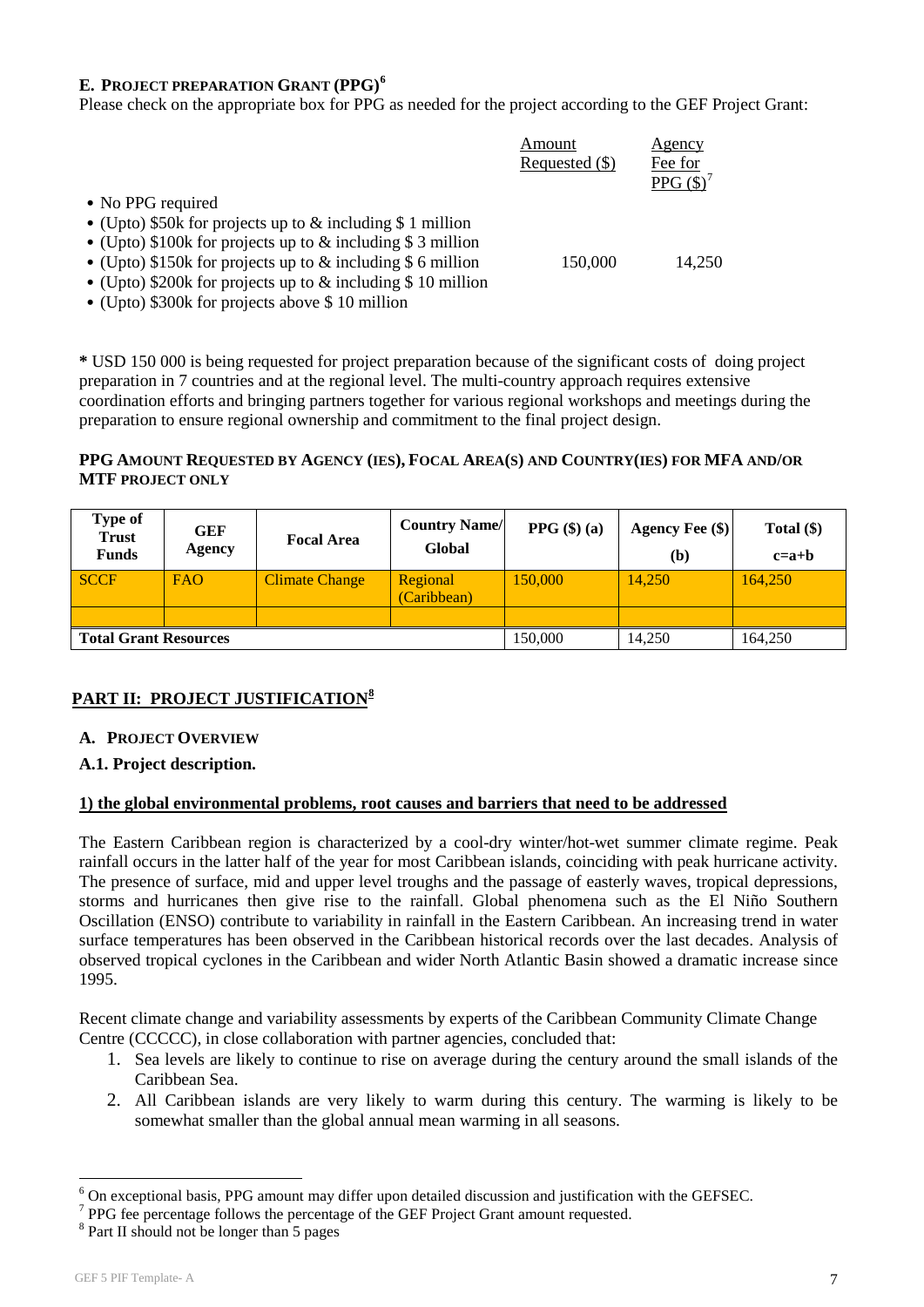- 3. Summer rainfall in the Caribbean is very likely to decrease in the vicinity of the Greater Antilles but changes elsewhere and in winter are uncertain.
- 4. It is likely that intense tropical cyclone activity will increase (but tracks and the global distribution are uncertain).
- 5. Short term variability in rainfall patterns (e.g. as caused by ENSO events) will likely continue. The prevailing warmer conditions may make the convection associated with the short lived events more intense. In general, climate change will produce a warmer, dryer (in the mean) region with more intense hurricanes, and possibly more variability.

The Caribbean and North Brazil Shelf Large Marine Ecosystems (CLME+) Strategic Action Programme (SAP), which was formally endorsed in 2013 by the Eastern Caribbean States notes that "Unsustainable fisheries, habitat degradation and pollution have been identified as the three most important problems impacting the societal benefits obtained from these ecosystems. These impacts may become exacerbated due to climate change. Most fisheries are fully or over-exploited, and illegal, unreported and unregulated (IUU) fishing still remains an important issue in the region. Habitat degradation and pollution severely impact the region's tourism potential and the sustainability of its' fisheries, and increase the region's vulnerability to climate variability and change. Habitat degradation and pollution affect all ecosystem types but are especially evident in the coastal zone."

The fisheries sector production in the Caribbean region has declined some 40% over the last two decades. An FAO assessment of the exploitation levels of commercially harvested fish stock in the world revealed that the Western Central Atlantic region, to which the Eastern Caribbean islands belong, is the most overexploited region in the world in terms of fisheries exploitation levels.

Some 55% of the commercially harvested fisheries stocks in this region are overexploited or depleted and an estimated 41% of the stocks are fully exploited at present. This means that there is very limited scope for development of the fisheries sector. The Caribbean region is the only region in the world where not any regional fisheries management plan is in-place, not even for a single commercially important species (e.g. spiny lobster or queen conch), despite years of discussion and negotiation.

In the Small Island Developing States (SIDS) of the Eastern Caribbean the fisheries sector is very important for livelihoods, income, food security, poverty reduction and export earnings generation. The fisheries sector is largely focused on production and does currently not take into account climate variability and climate change. National level fisheries management plans are generally absent or are restricted to a few fisheries that are of commercial value. As a consequence most fisheries and the fish stocks targeted are not managed properly. There is a serious gap in governance and management of the fisheries sector in most of the Eastern Caribbean countries. Overexploitation of spiny lobster, queen conch, Nassau grouper, billfish and coral reef fish stocks, fishing in Vulnerable Marine Ecosystems (VMEs) and other unsustainable practices continue. Consequently, habitats are destructed, reef biodiversity is reducing and the ecosystems services provision of coastal waters is falling.

## Root Causes:

While many of the root causes for climate change and climate variability originate from outside the Caribbean region, the consequences can be severe for the region and for the fisheries sector in particular. Many of the findings of the recently released Intergovernmental Panel on Climate Change (IPCC) report "Climate Change 2013: The Physical Science Basis. Twelfth Session of IPCC Working Group I, Stockholm, Sweden. September 27, 2013", are highly relevant for the Caribbean region. Changes at global level (e.g. water temperature rise, frequency or intensity of heavy precipitation, sea level rise) are generally highly relevant and visible in the Eastern Caribbean.

Root causes for climate change and variability related problems in the fisheries sector of the region include*: (i) insufficient awareness and involvement of fishers and fisheries decision makers; (ii) inadequate understanding and access to data and information/knowledge on climate change impacts and adaptation measures for the sector; (iii) limited human and financial resources available in the Eastern Caribbean SIDS; (iv) inadequate national level fisheries and aquaculture governance; and (v) limited regional level cooperation on climate change adaptation in the fisheries sector in the Caribbean.*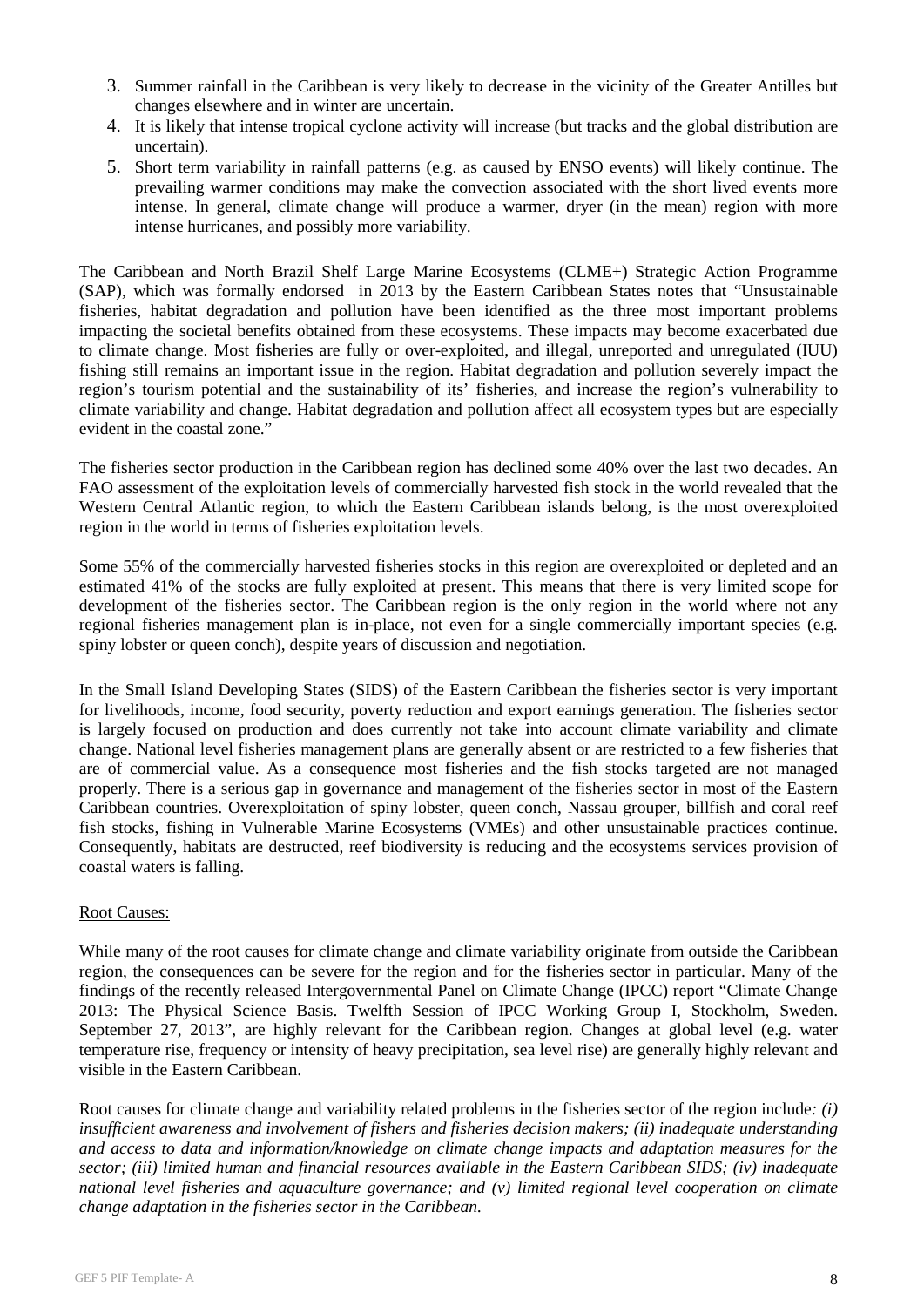Regional workshops (Panama and Jamaica) and a range of national consultations in the Eastern Caribbean held in 2012 have contributed to identifying these root causes and the strategies and approaches that could be used to address them. The FAO/CRFM/WECAFC/CDEMA/CCCCC "Strategy and Action Plan for disaster risk management and climate change adaptation in fisheries and aquaculture in the CARICOM region" , which has been endorsed at regional level in 2013, provides a comprehensive action plan to address the root causes.

## Barriers:

The Eastern Caribbean region is geopolitically complex and fragmented and the transboundary nature of the marine ecosystems and living resources, including fisheries resources, make it difficult to manage the resources sustainably at national level alone. Efforts made at (sub-) regional level require national level implementation, but national level follow-up is generally weak because of the above mentioned root causes.

At the level of the Eastern Caribbean sub-region, the main barriers to adaptation of the fisheries sector to climate change and variability relate to the above root causes. The five components of this project each address specifics barriers to implementation of climate change adaptation measures in the sector.

## Barrier 1: **Insufficient understanding and awareness of climate change vulnerability of the fisheries sector (Comp. 1)**

- Insufficient data and information on climate change vulnerability and impact on fisheries
- Inadequate data collection and analysis systems and support for developing such systems
- Inadequate climate change models for biophysical parameters of use to the fisheries sector
- Lack of appropriate econometric models to measure social and economic impacts of climate change and variation in the fisheries sector
- Limited regional cooperation between fisheries, climate change and disaster management institutions

## Barrier 2: **Limited fisherfolk resilience to climate change and variation (Comp. 2)**

- Lack of early warning needs assessments among fisherfolk and fisherfolk communities
- Lack of integration of climate change/variability adaptation measures in Safety-at-Sea capacity building efforts
- Limited uptake of ICT technologies for early warning by fisherfolk
- Inadequate direct access of fishers to weather data, adaptation information and information on risk reduction in fisheries
- Insufficient information and experience sharing among fisherfolk about climate variability risks and vulnerability reduction

# Barrier 3: **Ineffective mainstreaming of climate change adaptation in fisheries governance (Comp. 3 +4)**

- Inadequate capacity of fisherfolk organizations to effectively engage in management, monitoring and enforcement of fisheries
- Inadequate institutional capacity within national fisheries administrations to deal with cross-sectoral climate change issues
- Insufficient capacity within (sub-)regional institutions to effectively guide and oversee introduction of climate change adaptation strategies and approaches in sub-regional and national fisheries management
- Insufficient incentives to improve and/or change current management practices
- Lack of practical examples and lessons learned of climate change adaptation in fisheries management
- Insufficient effective stakeholder involvement in fisheries management/ limited implementation of the ecosystem approach to fisheries
- Inadequate governance frameworks for introducing co-management and rights-based approaches to aquatic resources and fisheries management
- Lack of opportunities and mechanisms to share and exchange information on adaptive technologies and resilience among fishers
- Inadequate access of fishers to risk management tools and measures (insurance, finance, mitigation training, rapid response actions)

## Barrier 4: **Highly vulnerable aquaculture investments in the Eastern Caribbean (Comp. 5)**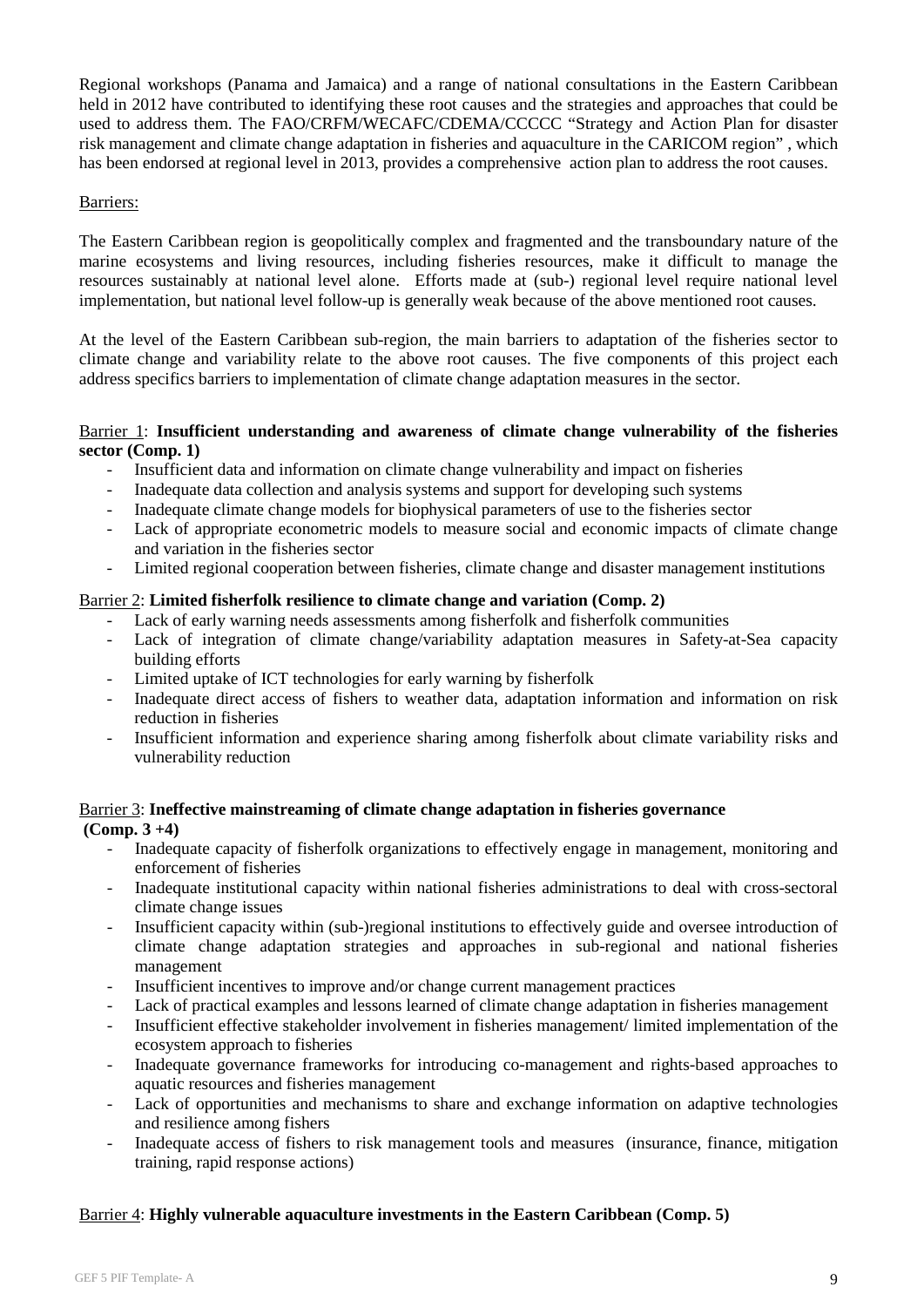- Inadequate attention to climate change and variability in current aquaculture development
- Current aquaculture farms are located in **"**high risk**"** areas
- Insufficient understanding about climate change adaptation opportunities in aquaculture management
- Limited awareness and knowledge of climate proof aquaculture technologies and systems

## **2) baseline scenario and any associated baseline projects**

## **Fisheries sector production and employment**

The combined annual capture fisheries production of the 7 participating Eastern Caribbean SIDS was estimated in 2001 at 77 000 tonnes. This production was reduced to 26 000 tonnes in 2006 and has since remained around that level. In 2009 the total recorded capture fisheries production of the 7 countries was 26 139 tonnes, of which 53% was landed by Trinidad and Tobago and 16% by St Vincent and the Grenadines. The other countries landed less than 6% each. In 2009/2010 the Caribbean region as a whole imported over 250 000 tonnes of fish and fisheries products, a growth of 100 000 tonnes compared to 2000/2001. At the same time the exports of fish and fisheries products by the Caribbean countries has been stable around 50 000 tonnes annually over the last 15 years. The employment in the fisheries sector is around 2% of the workforce in most islands in the Caribbean, but a bit higher in the small island states participating in this project. The total primary sector employment in fisheries in the participating countries was estimated at around 20 000 in the mid 2000s and has since slightly increased according to recent estimations from some of the countries. The fisheries sector in the 7 participating countries is estimated to be a main contributor to the livelihoods of some 100 000 people. Employment in fish wholesale, retail, processing and recreational fisheries is probably underestimated and/or not fully accounted for in this figure.

## **Food security and poverty alleviation**

Nearly all fish caught by the fleets of small-scale fishers is sold in the domestic markets. Fish consumption seems to have decreased slightly in recent years as the availability of fresh fish in the domestic markets has slightly reduced. Per capita consumption varies between 14 kg and 36 kg per year in the Eastern Caribbean countries. Fish is therefore an important item in the diet of the population on the islands and contributes significantly to food security. In this respect it is noteworthy that the fisheries sector has started to play a role in the UN's Zero Hunger programme in the Caribbean and that fish is incorporated in school feeding programmes in several of the participating countries.

Recent CARICOM studies show that between 1 and 5 percent of the population in the 7 islands is considered poor and that between 6 and 30 percent are considered vulnerable. Poverty and vulnerability levels in the capture fisheries sector appear to be relatively high compared to many other sectors a Diagnostic Study to Determine Poverty Levels in CARICOM Fisheries Communities (2012) carried out for CRFM revealed. In short, the fisheries sector is of significant social and economic importance in the Eastern Caribbean countries. It is a challenge to reduce the negative impact of non-sustainable fishing practices and non-managed fishing on the aquatic environment and aquatic biodiversity in these countries, while ensuring employment and income for fishers communities also for future generations.

## **Fish stocks and fisheries management**

In the Eastern Caribbean states, the fisheries decision makers, managers and fishers are generally not aware of the vulnerability of the stocks and ecosystems to the combined impacts of over-exploitation, pollution, habitat destruction and climatic variations and change. A recent study of FAO, which was confirmed by findings of a CRFM-WECAFC fisheries management review study revealed that of 37 commercially important fish stocks for the Caribbean some 17 were fully or over exploited while none was underexploited. For twenty commercially targeted fish stocks the status of the stock was unknown; this lack of information causes difficulties for managing these stocks sustainably. About the situation of non commercially targeted fish stocks there is generally no information at all available in the Eastern Caribbean.

## **Climate change and its impact on fish stocks and fisheries**

Climate change is expected to have a wide range of impacts on the Caribbean fisheries sector and the fish stocks/resources it utilizes. These impacts include changes in distribution and structure of exploited populations, habitats, fishing conditions, and loss or degradation of fishing sites and infrastructure. Climate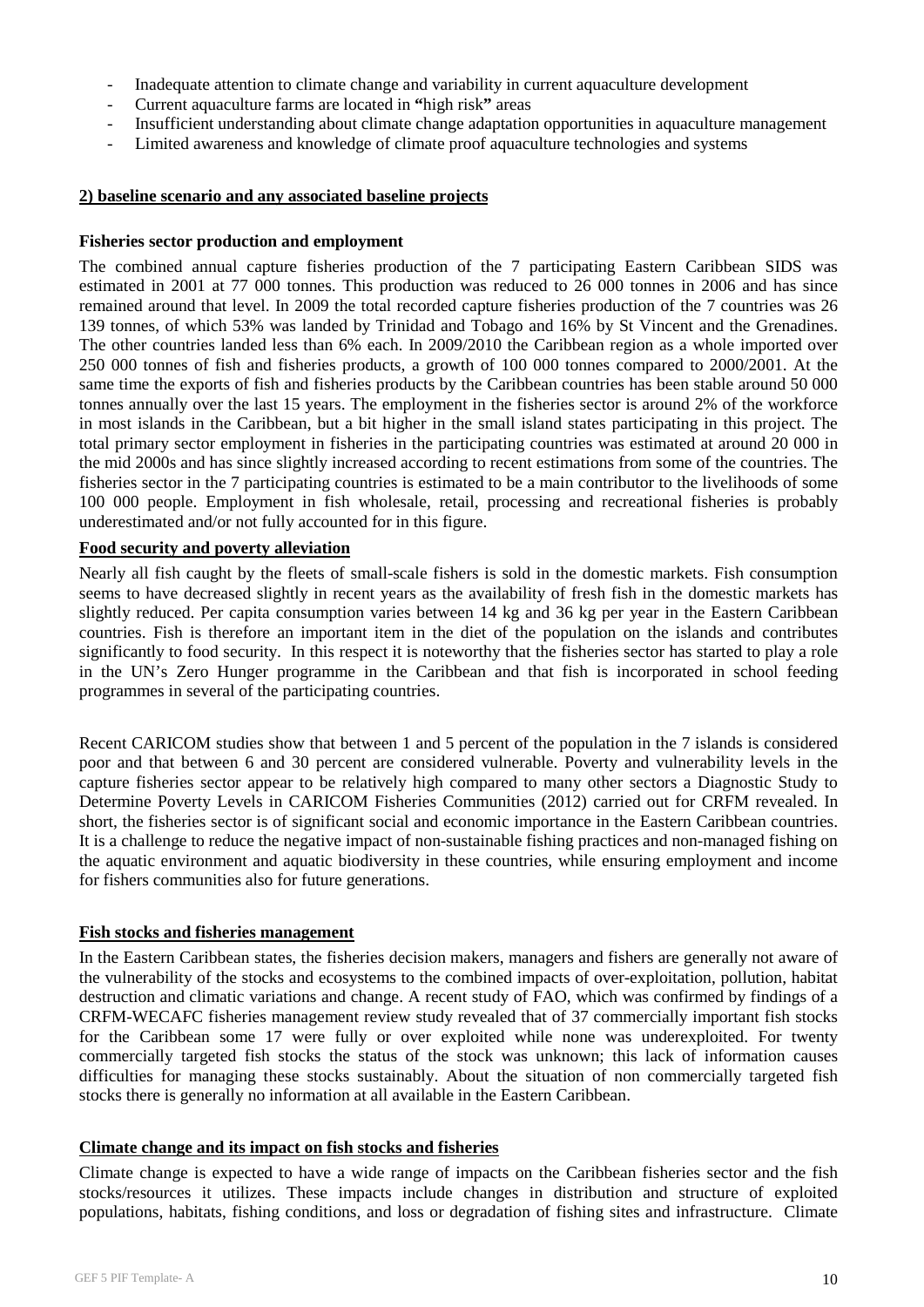models suggest that fish catches in low-latitude regions may decline as a result of reduced vertical mixing of the water column and, hence, reduced recycling of nutrients. Extreme weather events (e.g. hurricanes) associated with abnormally high sea surface temperatures are damaging coastal ecosystems and infrastructure, and increasing risk to fishers.

Although the national environment and crisis management government agencies are aware of the vulnerabilities of the fisheries sector to climate change, the sector generally receives limited attention in national disaster risk management and climate change adaptation policies and plans. Moreover, climate change related risk mitigation and adaptation measures are generally not integrated in national fisheries policies and plans in the region. As a consequence fishing practices and fisheries management (if any) continue as business-as-usual, while fish stocks are being depleted and ecosystems and biodiversity are in decline and increasingly vulnerable to climate change and climate variations.

The problem is compounded by the lack of knowledge and engagement of the fishers in relation to the threats they face and to the opportunities for increasing the sustainability and safety of their livelihoods. Appropriate knowledge, at the community level, is a critical requirement for risk reduction and effective natural resource management under an increased extreme weather events scenario. Opportunities for knowledge sharing between fishing communities have been limited by the geographical isolation, cultural and political differences of the SIDS of the Eastern Caribbean. Current mechanisms for sharing knowledge and learning best practices are insufficient.

The IPCC Fourth Assessment Report: Climate Change 2007 noted amongst others that there has been an increase in hurricanes in the North Atlantic since the 1970s, and that increase correlates with increases in sea surface temperature. " The observed increase in hurricane intensity is larger than climate models predict for the sea surface temperature changes we have experienced". The same report also models that in the Caribbean the annual temperature will increase by end of the 21st century with a range from 1.4°C to 3.2°C (median of 2.0°C) and that surface water temperature will increase with 1° C. Research has shown that a sea surface temperature increase of 1°C will have large effects on the distribution of Dolphin fish (*Coryphaena spp*.). Moreover, to the above indicators of change we can add some initial evidence of change in rainfall patterns in the Caribbean and corresponding changes in dry and rainy periods with very heavy showers, causing floods in some cases. The indicators of change demonstrate an urgency to assess the vulnerability of fishing communities and the fisheries sector properly to ongoing climate change and variability and taking steps to increase resilience of those fisherfolk and their communities that are most vulnerable.

## **Current action to address climate change issues in the fisheries sector**

In collaboration with the governments of the Caribbean region, and particularly the WECAFC member countries, the FAO is supporting project development activities with the aim of increasing the understanding of the vulnerability of Caribbean fisheries to climate change and implementing adaptation strategies that will enhance the resilience of coastal communities and ecosystems and that are in line with the FAO/CRFM/WECAFC/CDEMA/CCCCC "Strategy and Action Plan for disaster risk management and climate change adaptation in fisheries and aquaculture in the CARICOM region". The Strategy builds on the CARICOM Liliendaal Declaration on Climate Change and Development and the Comprehensive Disaster Management (CDM) Strategy and Programme Framework 2007-2012 of CDEMA. The Strategies offered in the Strategy and Action plan include the following goals and objectives, based on strategic elements of the CDEMA Strategy:

# *Goal 1: Mainstream DRM into fisheries and aquaculture at multiple levels*

Objective: To fully recognize the interconnectedness of CCA and DRM, so as to integrate them fully into all fisheries and aquaculture policies and plans by 2015

*Goal 2: Promote the adoption of measures and disseminate information that would make fisheries and aquaculture resilient to climate-induced damage primarily through a sustainable livelihoods approach* Objective: Manage the adverse effects of climate change and disasters on fisheries and aquaculture

## *Goal 3: Promote in aquaculture and fisheries the use of renewable energy resources and the conversion of waste into new by-products*

Objective: Improve energy efficiency and conservation, and waste utilization consistent with global green economy initiatives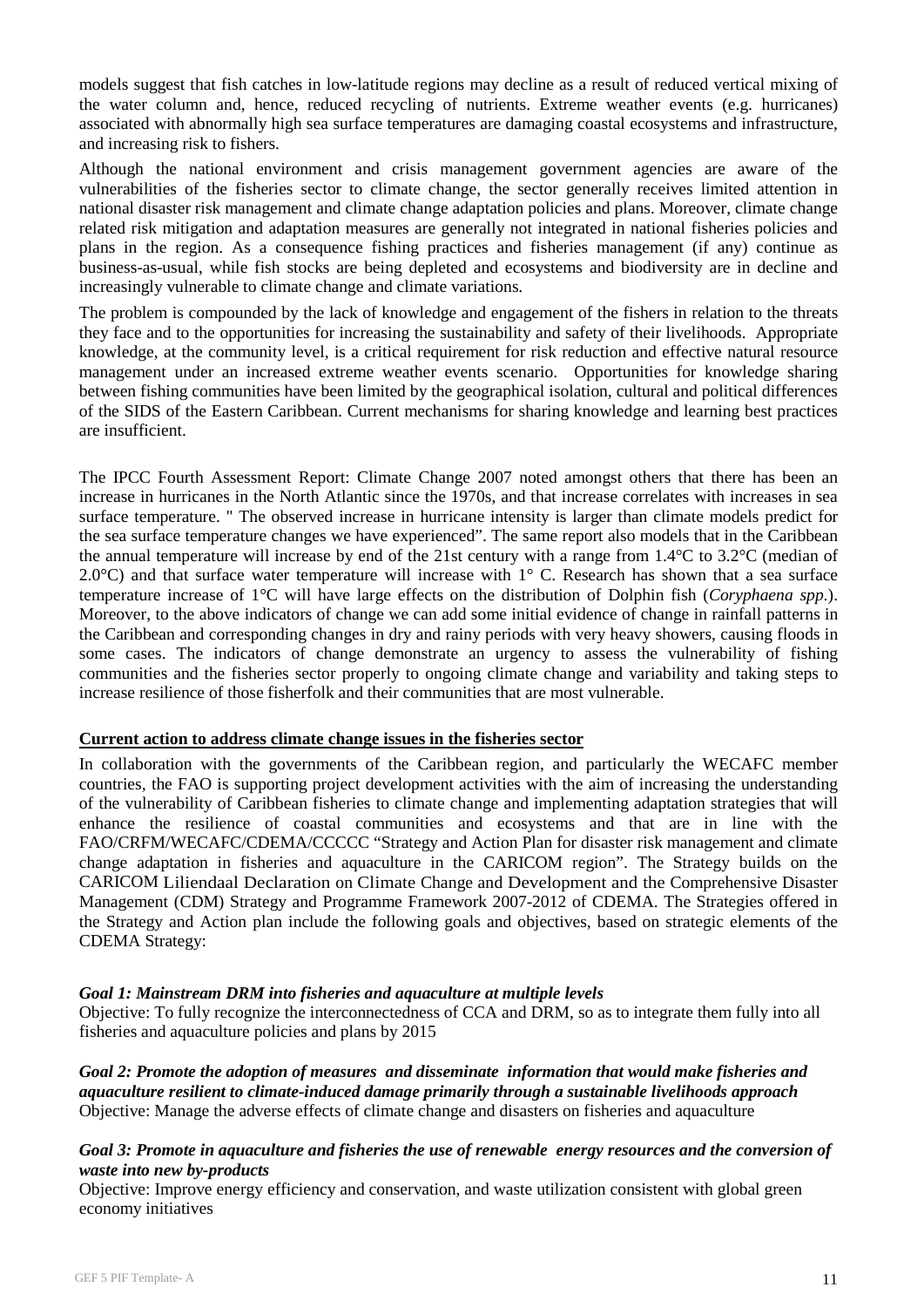## *Goal 4: Promote actions to reduce the vulnerability of natural and human systems in CARICOM Member States to the impacts of a changing climate*

Objective: Limit the effects of climate change on fisheries and aquaculture contribution to food security

## *Goal 5: Promote sustainable fisheries policy and management that incorporates ecosystem approaches to fisheries and aquaculture*

Objective: Use of fisheries to support sustainable development and maintain services from connected ecosystems

This Strategy and Action Plan was discussed and endorsed at technical level by representatives of climate change, disaster risk management and fisheries agencies of 23 countries and overseas territories in the Caribbean region. This endorsement took place at a regional workshop, held in Kingston, Jamaica on 10-12 December 2012.

The Strategy and Action Plan is being shepherded by CRFM through the CARICOM governmental approval processes in 2013/14, but all stakeholders have agreed to start implementing the Strategy immediately. This project will address the main priorities for action under the Strategy and Action Plan specifically for the Eastern Caribbean countries. It focuses on those areas where most impact can be achieved in a relatively short time frame, while ensuring that the capacity to be built will be based on existing structures and institutional frameworks.

Under the Strategy FAO is supporting the preparation of programme proposals on climate change adaptation and disaster risk management in fisheries and aquaculture in the Caribbean region, through collaboration with CERMES/UWI, CDEMA, CRFM and the CCCCC. Funding for these proposals has not been obtained as yet, but it is anticipated that the CCCCC will provide some assistance in the near future, particularly for regional studies. Any of the projects that will be resulting from these proposals will closely collaborate with this project and FAO will ensure that projects don't overlap or duplicate, but instead will build on each other's work and collaborate wherever possible. In addition, FAO has been actively carrying out various small-project activities in support of project development on Climate Change related subjects, resulting in national level Strategic Frameworks for disaster risk reduction in agriculture, forestry and fisheries in some of the countries (St Lucia, Dominica) that mainstream agriculture and fisheries sectors with DRM. Moreover, FAO developed emergency needs assessment methodologies for the fisheries sector, which are in a test phase currently. Recently (February 2013) a publication titled "Status of Disaster Risk Management, Plans for Floods, Hurricanes and Drought in the Agriculture Sector: A Caribbean Perspective".

The barriers to adaptation of the fisheries sector to climate change and variability, as mentioned under section 1 above, are largely derived from an assessment study that preceded the Strategy and Action Plan. These barriers cannot be addressed under the current baseline scenario by the fisheries administrations. While the willingness exists to remove these barriers, the administrations won't be able to do so without international assistance from GEF and FAO.

## **3) the proposed alternative scenario, with a brief description of expected outcomes and components and the project**

The five components of the Project respond to the needs expressed by the targeted countries namely: Trinidad and Tobago, Grenada, St Vincent and the Grenadines, St Lucia, Dominica, Antigua and Barbuda, and St Kitts and Nevis. The project involves a number of win-win adaptation strategies that include; (1) the development and introduction of practical climate change adaptive fisheries management tools, (2) strengthening the capacity of fisherfolk organizations to adapt to climate change and variability and particularly to reduce their vulnerability and increase their access to critical safety equipment such as VHF and GPS, (3) the development of innovative information and communication technologies (ICTs) for information sharing between fishers, scientists and policy-makers on climate change and variability and its immediate effects, (4) pilot and demonstrations activities to support uptake of climate change adaptation by the fisherfolk and aquaculturists, (5) knowledge networks establishment and strengthening and (6) policy adjustments to mainstream climate change adaptation into fisheries policies, strategies and management plans.

Key baseline projects and initiatives for the proposed project are summarized in this and the next section; additional relevant activities and initiatives involving the main project partners and other donors are included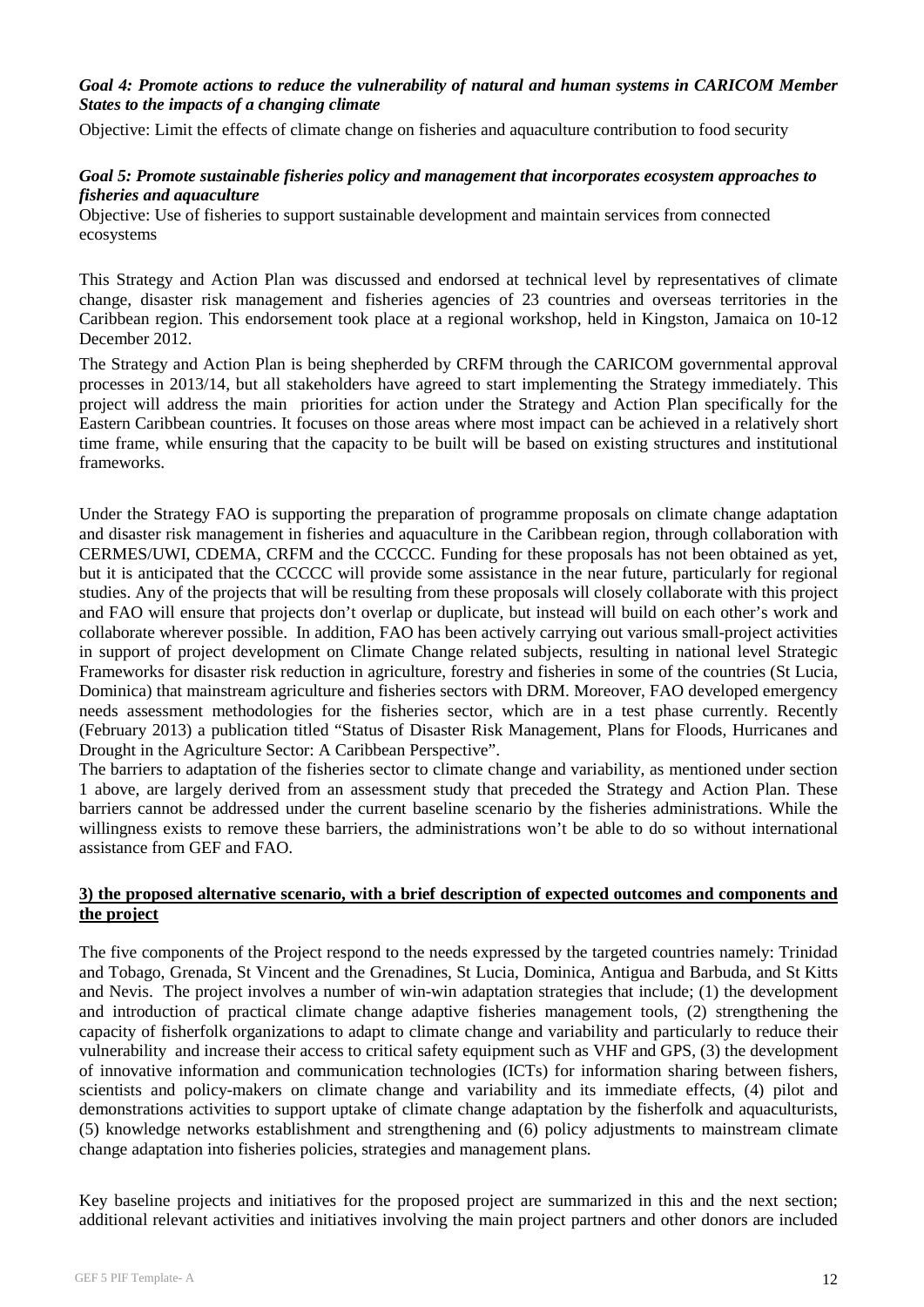in Annex II of this PIF. Results from a more comprehensive analysis will be delivered during the project preparation (PPG) phase.

## *Objectives of the SCCF project*

The objective of the proposed project is to increase resilience and reduce vulnerability to climate change impacts in the Eastern Caribbean fisheries sector, through introduction of adaptation measures in fisheries management and capacity building of fisherfolk and aquaculturists. Through this proposed SSCF funded project FAO, national authorities in the 7 countries, NGO's, CBO's, the private sector and regional fisheries bodies (CRFM, WECAFC) will work together build capacity to enable the sector to adapt to climate change and variations and ensure mainstreaming of climate change considerations into fisheries infrastructure investments, policy and management frameworks, as well as in the behavior of fisheries sector stakeholders. In order to reach the objective this project will take an innovative, multi-sectoral approach, building on lessons learned and particularly the ecosystem approach to fisheries (EAF) and will particularly: decrease vulnerability to climate change and variability in the fisheries communities of the Eastern Caribbean countries, strengthen adaptive capacity of national and regional institutions through targeted capacity building on climate change risks and functional and practical adaptation measures and technologies, ensure that future fisheries management plans incorporate climate change adaptation measures and strategies and investments, contribute to redesign of the aquaculture and fisheries infrastructure, support introduction of climate proof aquaculture in the region and build capacity among fisherfolk to apply safety-at-sea measures that reduce fishers vulnerability of climate change and variability impacts. Overall, the project is designed to contribute to aquatic biodiversity through contributing to sustainable fisheries practices, to add to regional and national food security objectives, to encourage climate proof behavior and investments in the sector, safeguard fisheries sector employment and reduce loss of life in the fisheries sector.

## *Project Outcomes and Components*

To meet the above project objective, the following outcomes are anticipated:

- 1) Improved understanding and awareness of vulnerability of the fisheries sector and strengthened regional policy for adaptation;
- 2) Programmes for increasing fisherfolk resilience to climate change and climate variation developed that strengthen Safety at Sea, through increased use of VHF, GPS and the development and dissemination of a smart phone app;
- 3) Governance and co-management systems enhanced through the expansion of regional knowledge networks, the implementation of participatory data collection and planning pilot projects and improved technical and business skills for climate change and variation vulnerable groups (e.g. youth, women);
- 4) Fisheries management capacity increased and the "ecosystem approach to fisheries" including climate change considerations incorporated into management practices; and
- 5) "Climate proof" aquaculture promoted through demonstration and training centres.

The project will be implemented through five closely related components:

- **Component 1:** Assess biophysical, social and economic impacts of climate change and sea level rise on Caribbean fisheries
- **Component 2:** Increase use of existing communication technologies for fishers and develop an innovative ICT platform for climate variability related risk and vulnerability reduction and greater information sharing between fishers and policy-makers (e.g. smart phone app.).
- **Component 3:** Empower fisherfolk organisations in order to promote governance and co-management systems that are based on an understanding of ecosystems, climate change and variations, partnerships, inclusiveness, equity and sustainable livelihoods.
- **Component 4:** Strengthen existing fisheries management capacity and mainstream 'adaptation thinking' into management practices.
- **Component 5:** Develop aquaculture demonstration and training programme for food-security and alternative livelihoods.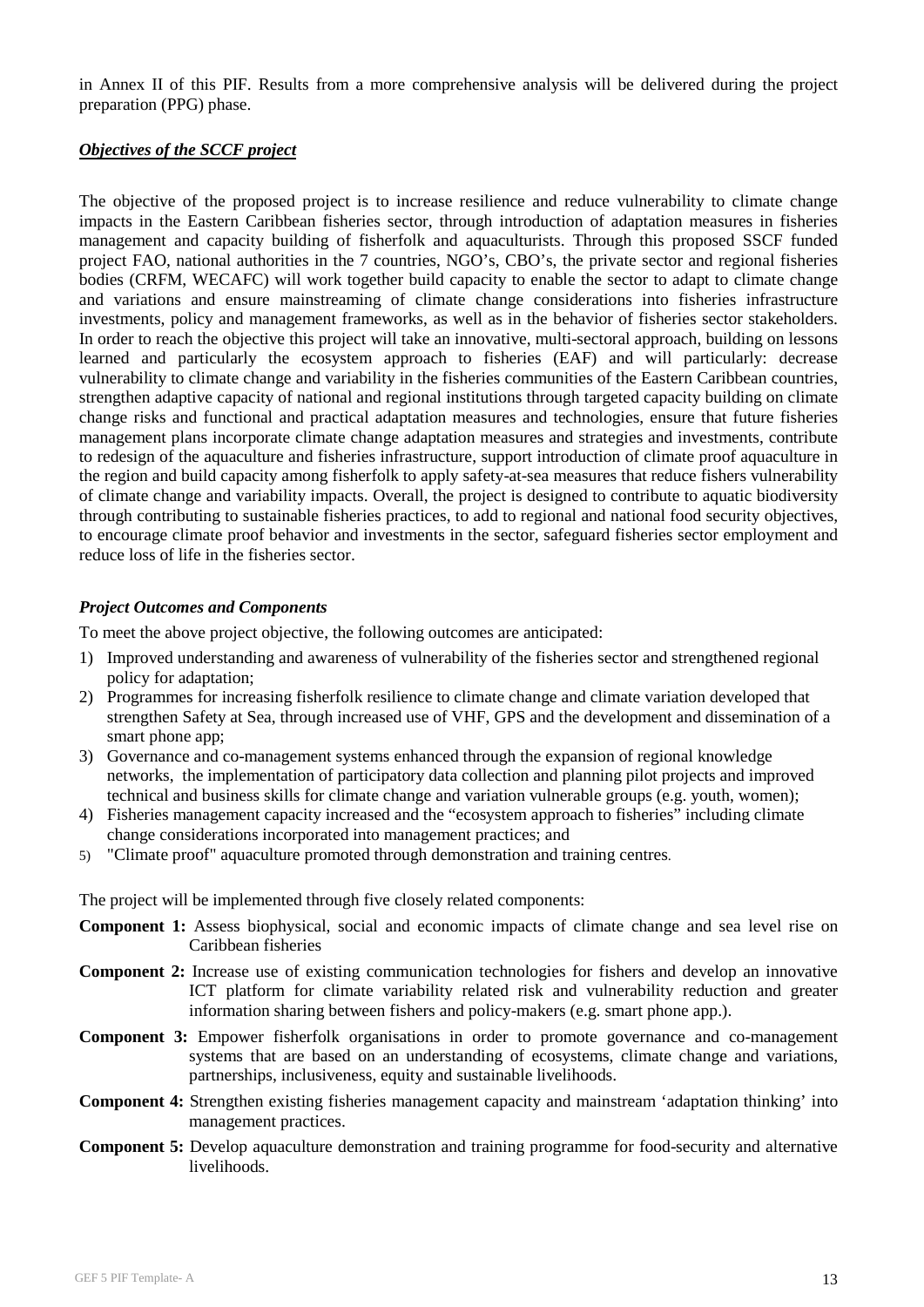For each component a description is provided below detailing both the baseline/business as usual scenario and adaptation alternative

# **Component 1: Assess biophysical, social and economic impacts of climate change and sea level rise on Caribbean fisheries**

(5.4 million USD from the participating governments, FAO and partners co-financing, with 0.8 million USD requested from the SCCF)

#### *Baseline/Business as usual scenario*

Under **Component 1** the Fisheries Divisions will continue to implement, and improve where necessary, their data and information collection on fisheries and aquaculture production, fleet status, fish stock status of species of commercial importance, imports and exports of fish and fisheries products and on employment in fisheries. Social and economic data collection in the sector, including poverty assessments, will continue with an interval of a few years to measure trends and developments, in close partnership with census and statistical bureaus. Ministries of Environment and coastal zone management units will continue to measure surface water temperatures, sea rise levels, coastal damage information after storms and other relevant information that will feed into the activities that will be carried out under this project component. Damage assessments will be carried out after every major disaster, often coordinated by prime-ministers offices and involving the disaster risk and emergency units as well as all relevant line ministries, including Fisheries Divisions.

#### *Adaptation alternative*

**Component 1** will focus on improving the understanding of the vulnerability of Caribbean fisheries in the target countries by analyzing the nature of the exposure, sensitivity and adaptive capacity of fishing communities to climate change. This work will strengthen existing technical capacity and develop collaborative programmes between regional and international institutions (CERMES, CCCCC, CRFM, CARIBSAVE, Met Office Hadley Centre, WRI, etc) to better inform policy and improve public understanding of the threats to fisheries from climate change. It will collect necessary baseline data and develop downscaled climate models to improve projections of biophysical parameters relevant to fisheries management, such as sea temperature, ocean currents, freshwater inputs, chlorophyll and sea level rise as well as changes in current speed. All of these parameters could have impacts on the fisheries sector. This multidisciplinary component will also involve the development of econometric models for the assessment of future social and economic impacts (including food security and employment) on Caribbean fishing communities. The outputs from these models will be incorporated into management and planning decision-making processes and communicated to fishers. It is foreseen that the project will build capacity on the use of the models among regional (e.g. CERMES, WECAFC, CRFM) and national institutions and that the models will be valuable and used also after project termination for important management decision making processes. This will be guaranteed through Memoranda of Understanding (MoUs) between the regional institutions involved and incorporation of climate change adaptation as standing item in the agenda's of CRFM and WECAFC sessions.

Methodologies for participatory data collection for Marine Spatial Planning (MSP) developed by CERMES within the MARSIS project will be expanded and replicated in other Caribbean countries. The Marine Resource and Space-use Information System (MARSIS) is a pilot project that has successfully integrated a wide range of marine-based knowledge from fishers and scientists from Grenada and St Vincent and the Grenadines in order to provide stakeholders with a more complete information base for marine planning and management. The Project will expand this successful pilot to fishers in other target islands of the Eastern Caribbean, and extend its scope to integrate climate change adaption planning, into the ecological and governance aspects of fisheries management. This would contribute to mainstreaming climate change and "adaptation thinking" into co-management practices by promoting awareness and discussions among fishers and managers.

The GEF SCCF contribution will thus enable the integration of fisheries, environment and climate change data and information and the development of the above mentioned models, capacity building on the long-term use of these models at national and regional level, active participation of fishers and other key stakeholders in the collection, analysis and dissemination of the data and information, and will enable the policy and decision makers in fisheries and environment sectors to make better-informed decisions in support of sustainable use of the aquatic resources.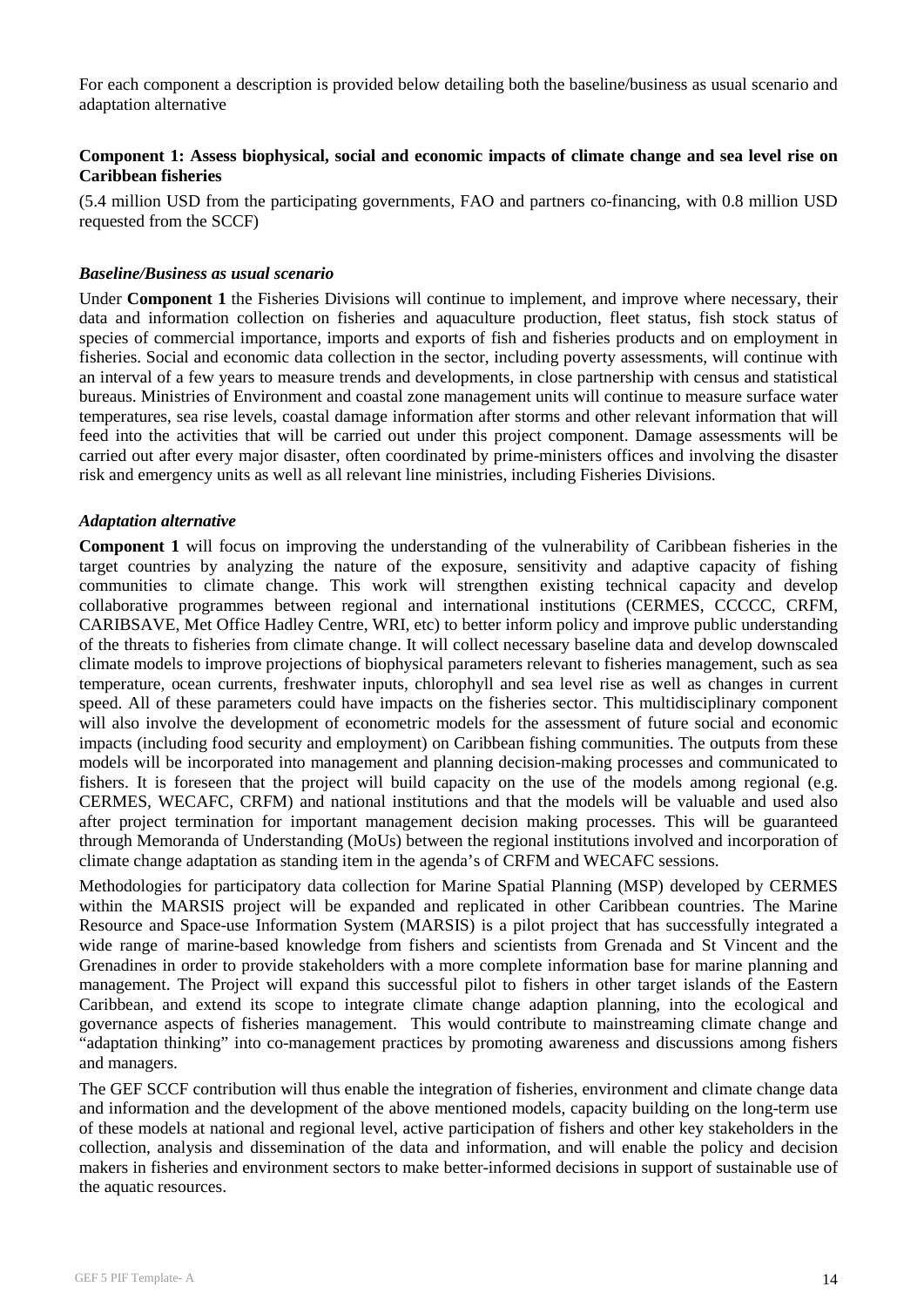**Component 2: Increase use of existing communication technologies for fishers and develop an innovative ICT platform for climate variability related risk and vulnerability reduction and greater information sharing between fishers and policy-makers (e.g. smart phone app.).**

(6.0 million USD from the participating governments, FAO and partners co-financing, with 0.9 million USD requested from the SCCF)

#### *Baseline/Business as usual scenario*

Baseline activities in support of **Component 2** include the continuation of basic safety-at-sea instructions to fisherfolk by coast guard and fisheries divisions' staff. Currently safety-at-sea instructions are generally given as part of an overall training on fisheries, fish hygiene, navigation and engine and boat maintenance. The instructions are considered insufficient by fisherfolk and too much of a voluntary nature, while in training needs assessment in the fisheries sector the safety-at-sea and first aid courses generally appear among the highest priorities. The project will build on existing, improve and use best-practice safety-at sea trainings by working closely with the institutions that currently conduct the instructions and trainings on this subject.

Currently some 10-20% of the fishers (mainly those with iceboats) use marine VHF radios, while the large majority of so called "day boats" do not have VHF radios. The use of GPS technology by fishers has increased largely in the last decade and now between 30-40% use GPS; this technology is used often to locate the fish and lobster traps, Fish Aggregating Devices (FADs) and other gears. Current training courses in navigation technology are often narrowly focused on fishing activities and do hardly refer to the importance of IT in terms of navigation and in support of safety-at-sea measures. In recent years more and more fishers got mobile phones, and lately these were smart phones. However, studies in several of the countries (Dominica, Trinidad) showed that fishers do generally not (yet) consider mobile phones as part of their safety-at-sea equipment. A study (2011) from Dominica mentioned that only 2% of the fishers saw their mobile phone as important safety-at-sea equipment. Nevertheless, the reach of mobile phone networks has extended tremendously and areas up to 4 miles off-shore often have network coverage. Most day boats fish within this range. Currently 80-85% of the population in the participating countries has a mobile phone (active SIM Cards) or smart phone. This average penetration rate of mobile phones in the Caribbean population is likely not different among fishers. Text messaging as early warning for storms/bad weather alert is not provided at present, but may be introduced for mobile phones, using the mobile phone data collected at issuing of the annual fishing licences/permits, and fisheries specific weather information (as available in many areas world-wide) could be transferred through smart phone applications.

## *Adaptation alternative*

**Component 2** (Programmes for "Safety at Sea") will be strengthened by "early warning needs assessment" and training programmes to increase capacities to cope with extreme weather events associated with climate change and variability. The use of VHF and GPS and other critical technologies for safety at sea will be promoted through training programmes and small grants (linkages with Component 3). The "early warning needs assessment" will be based on IMO conventions and make use of lessons learned by and linkages with NOAA (USA) and CDEMA to ensure coherent regional approaches and develop jointly the most suitable capacity building methods and materials. The dissemination of relevant information to fishers will be achieved through the development of a new application for smart phones that will provide fishers with the latest information on sea conditions, weather and tropical storm tracks. Similar smart applications have been developed for fishers in Trinidad by researchers at UWI (*mFisheries*) and in India (*Fisher Friend*) and were tested on a small scale only as part of a research project. The new app will be designed for affordable mobile devices (including android and ios based) and provide a range of needs-based locale-specific, demand driven information. *mFisheries* allows users to easily send their position to selected recipients (e.g. coastguard, relatives) in case of an emergency. *mFisheries* also allows the user to post information to a website about their catch while still at sea, in order to find a buyer before they reach shore. This benefits the fisher in two ways - time is not spent selling fish, thereby increasing efficiency of the chain, and the fish are sold fresh for a better price. This kind of ICT empowers fishers and contributes to improving their business skills and technical literacy. It can also add to improvements in catch reporting in the region, as a major share of the catch currently goes unreported. Moreover, it will be included in training packages on safety at sea for fishers in the Caribbean region.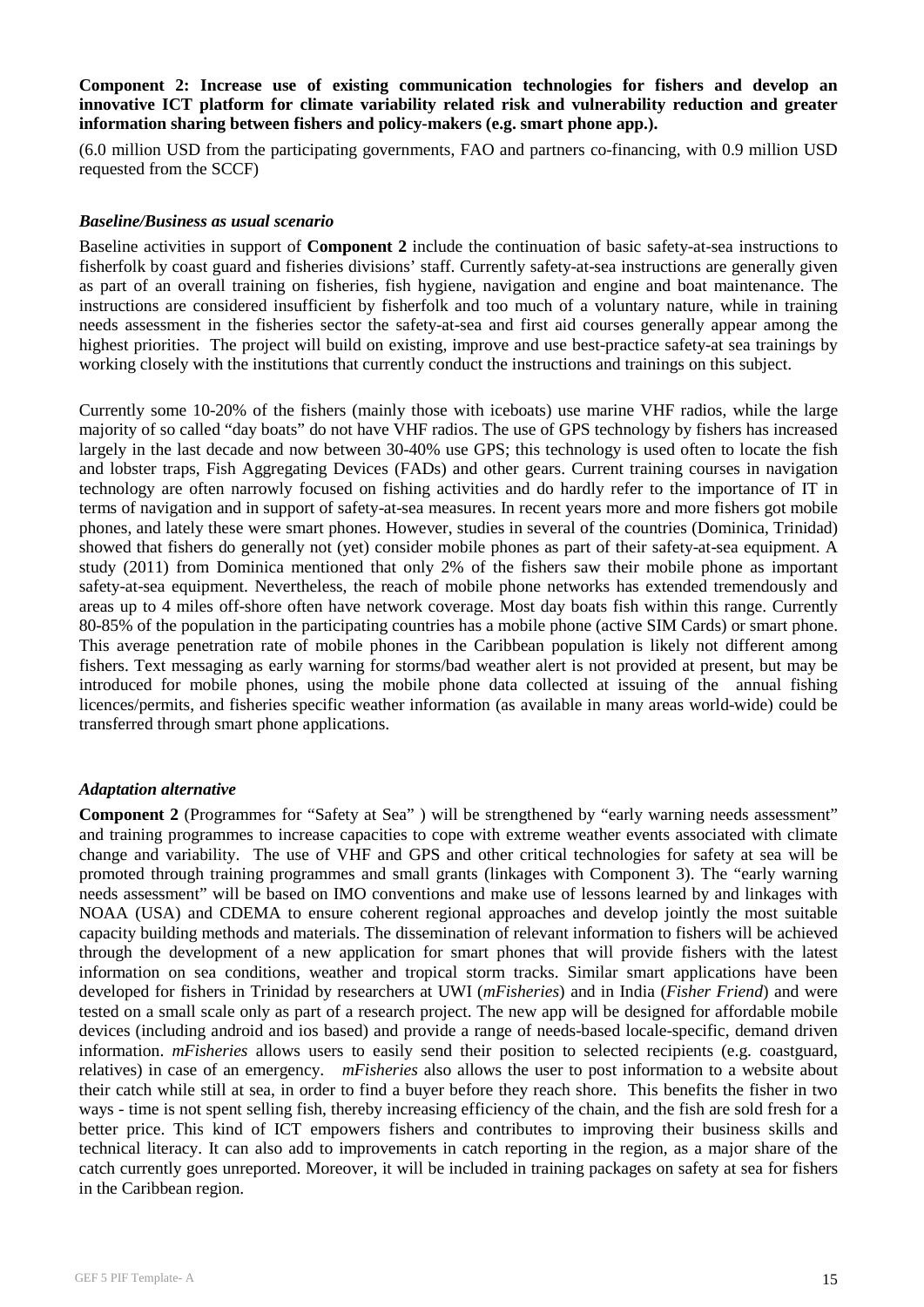The GEF SCCF contribution to this component will thus enable the Eastern Caribbean SIDS to professionalize and extend the existing fairly limited safety-at-sea training and instruction programmes, improve these programmes further and add new technological innovations where such is considered desirable and costeffective. In the short term it is foreseen that the innovations introduced and capacity built among the fisherfolk with support from the project will significantly reduce the number of accidents and fatalities in fishing, contributing to social cohesion and stability in fishing communities and sustainable livelihoods. Moreover catch reporting will improve, reducing the non-reported share of catch (which is now estimated at one third of the total catch in some of the participating countries) and thus adding to natural resources management decision making processes.

#### **Component 3: Empower fisherfolk organisations in order to promote governance and co-management systems that are based on an understanding of ecosystems, climate change and variations, partnerships, inclusiveness, equity and sustainable livelihoods.**

(4.45 million USD from the participating governments, FAO and partners co-financing, with 1.2 million USD requested from the SCCF)

## *Baseline/Business as usual scenario*

Under **Component 3** the Fisheries Divisions, often in close cooperation with those units in the Ministry that promote cooperatives in the agriculture sector, are providing advice and capacity building to the leadership and members of fisherfolk organizations, in the establishment process and operations of these organizations. Every year each of the fisheries divisions in the participating countries organizes at least 4 meetings/workshops with fisherfolk organizations and their representatives and often fisherfolk representatives are participating in the ministerial Fisheries Advisory Committees (FACs) that are established in most of the countries.

These capacity building efforts directed at fisherfolk organizations were often top-down organized, but recently (partly as a consequence of introduction of the Ecosystem Approach to Fisheries) have become more participatory. Fisherfolk, especially the national level organizations and the CNFO, have become more open, adaptive and collaborative. CNFO is established, but is still far from becoming the Network it would like to be. Fisherfolk organization participation in fisheries data collection schemes has hardly improved in recent years, aside from a few positive pilot experiences. Data and information on fisheries is being collected, but not linked with environment data in the current data bases used at regional level; a gap which the project could address. The potential role of fisherfolk organizations to transfer climate change and variation and ecosystem use related information to their members in an effective manner has not been tested and this project can assist in this with innovative approaches.

Fisherfolk organizations are supported by the Government in terms of construction and maintenance of fish landing sites and fishing ports in fishing communities and often they have free access or at subsidized rates to tap water and electricity. Nevertheless, specific climate change adaptive technologies, such as boat hauling support (winches) at landing sites are often not provided but may be required, as well as VHF radios, text messages/weather alerts through mobile phones and other technologies to communicate with fishers at sea. Moreover, risk distribution or risk coping mechanisms used by the fishers are generally few. While health and life insurance is available, these services are often not purchased, and vessel and gear insurance is generally not available to the fisherfolk.

## *Adaptation alternative*

The project will build the capacity of the Caribbean Network of Fisherfolk Organisations (CNFO) in order to improve information exchanges between fishing communities and increase their participation in national and regional fisheries management (**Component 3**). The project will promote learning of best practices through regional knowledge networks and exchange programmes that build on the success of the *Fisheries for Fishers' Initiative* (GCFI) (see also Annex II) and will specifically address the dissemination/demonstration of practical adaptive technologies (e.g. on vessel design, use of specific gears and navigation/GPS tools) and adaptive measures (e.g. cooperative insurance schemes, risk analysis in business planning) from fisher to fisher. The CNFO will strengthen community-based fisherfolk organisations in target countries by administering a small grants capacity-building programme that will support climate change adapatation and reducing vulnerability to disasters among fisherfolk. These small grants will serve to provide equipment and training that decrease the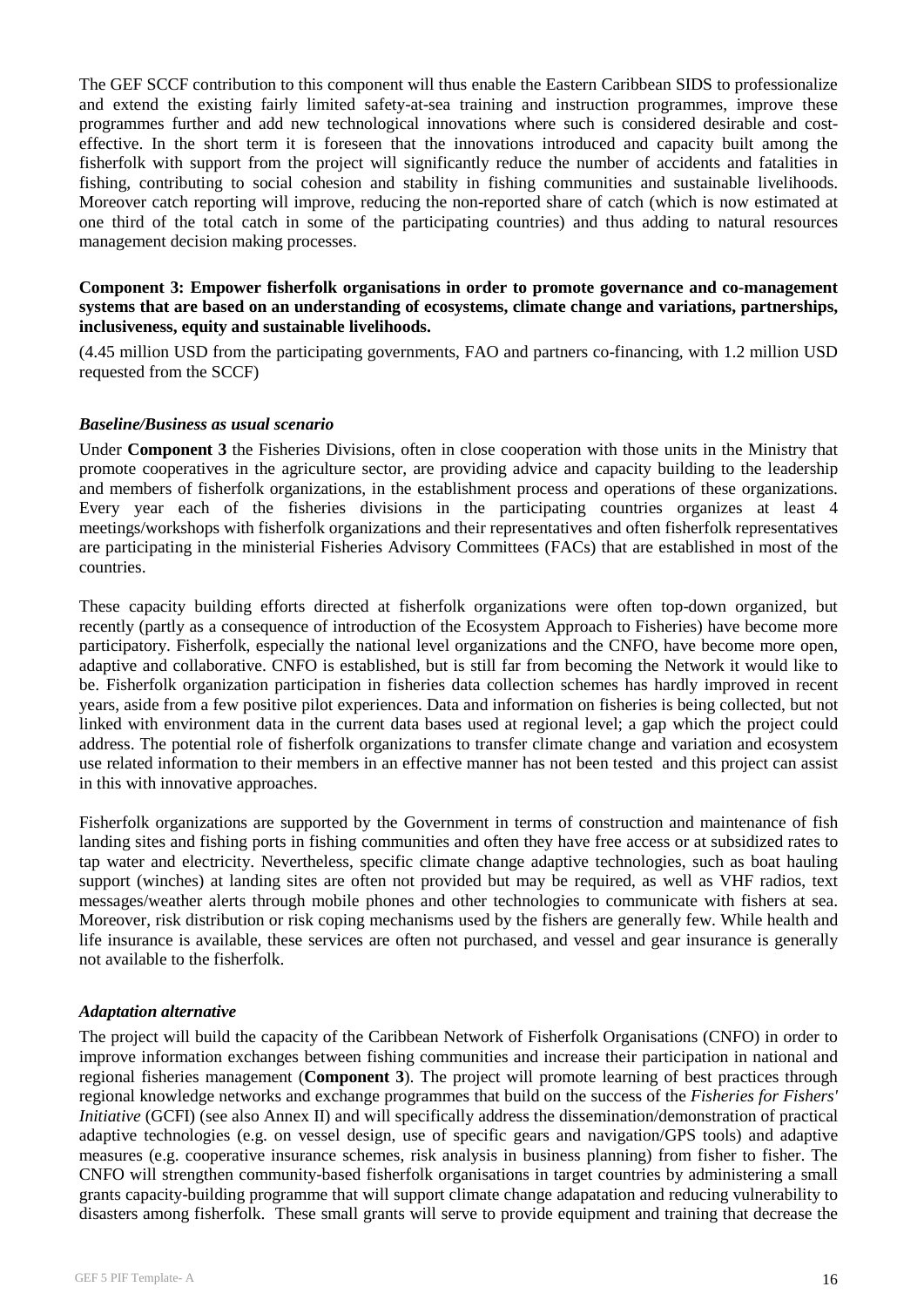vulnerability of fishers – e.g. training in business skills, insurance schemes, coping with loss, and approaches for rapid response and boat hauling. The manuals and other training materials developed by the project will be disseminated in hard copies and made available on-line on websites of the project and project partners (CRFM, CNFO, CERMES, WECAFC, etc), as well as integrated in the smart phone application (see component 2). The CNFO will promote (with CRFM, WECAFC and others) the implementation of the Code of Conduct for Responsible Fisheries by the fishers and the rights-based approaches associated with the Code implementation to further application of best-practices in fisheries governance and fishing in its widest sense. The GEF SCCF project interventions under this component will thus support introduction of a range of innovative and adaptive fisheries technologies, reduce vulnerability to climate change and variations among fisherfolk, increase the investment in and adoption of mitigation and adaptation measures and tools that contribute to sustainable aquatic resource use and can save life of fisherfolk, particularly those involved in lobster and queen conch scuba and hookah fisheries.

#### **Component 4: Strengthen existing fisheries management capacity and mainstream 'adaptation thinking' into management practices.**

(13.255 million USD from the participating governments, FAO and partners co-financing, with 1.4 million USD requested from the SCCF)

#### *Baseline/Business as usual scenario*

**Component 4** of the project supports an area what receives most attention from the relatively small Fisheries Divisions in the participating countries. The Fisheries Divisions are developing plans and implementing fisheries management for specific species, groups of species and certain fisheries techniques. These plans are generally limited to fisheries and do not include adaptive thinking. The baseline activities that the Fisheries Divisions carry out and will continue to carry out (with lessons learned from the project) during project implementation include, amongst others: assessment of the fishery, provide expertise/advice and extension services to fishers, development of legislation in support of fisheries management, set rules for fishing activities, issue licenses and permits, enforce agreed rules and regulations, Set rules for institutional relationships, supply information on the fishery to Government and the public, and ensure that international responsibilities/agreements are taken into account. These are all major tasks and responsibilities that will contribute to the successful implementation of the project. Recently the fisheries management has become more complicated for the Fisheries Divisions, through introduction of the EAF and multi-sectoral and multidisciplinary approaches, however it should be noted that these approaches have not been embraced yet by all Fisheries Divisions and if often not at the level the fisherfolk and other stakeholders desire. The ongoing development of management plans, using EAF approaches, provides entry-points to incorporate adaptive thinking into fisheries management in the participating countries.

Investments by Fisheries Divisions and line Ministries (e.g. agriculture, environment) continue in the administration, operationalization, maintenance and security of main fish landing sites, fishing ports and fish markets, taking into account safety, security and hygiene aspects, but neglecting the potential impact of climate change and variability. The project will address this and apply subsidiary principles to increase levels of co-management/community based management and introduce rights-based approaches that enable fisherfolk to assume a greater role in the management of the resource; following the line of thought that ownership will increase sustainable and responsible practices in the sector.

#### *Adaptation alternative*

Under its **Component 4** the Project will strengthen existing fisheries management regimes and support the mainstreaming of climate change and promote greater understanding of the importance of the "ecosystem approach" to fisheries and aquaculture in the context of climate change adaptation. Knowledge-sharing and awareness programmes targeted at policy-makers, fisheries managers and fishers will encourage discussions on "best practices" and strategies for increasing resilience. The FAO Code of Conduct for Responsible Fisheries will form the basis along with is technical guidelines for the development of practical climate change adaptive management plans and other innovative solutions. The participating countries in this project generally do not have fisheries management plans, only plans for the main commercially targeted species or plans that are outdated and not relevant anymore. The project will support the countries to develop the highly needed management plans in such a way that these are formulated and implemented using an EAF approach, multi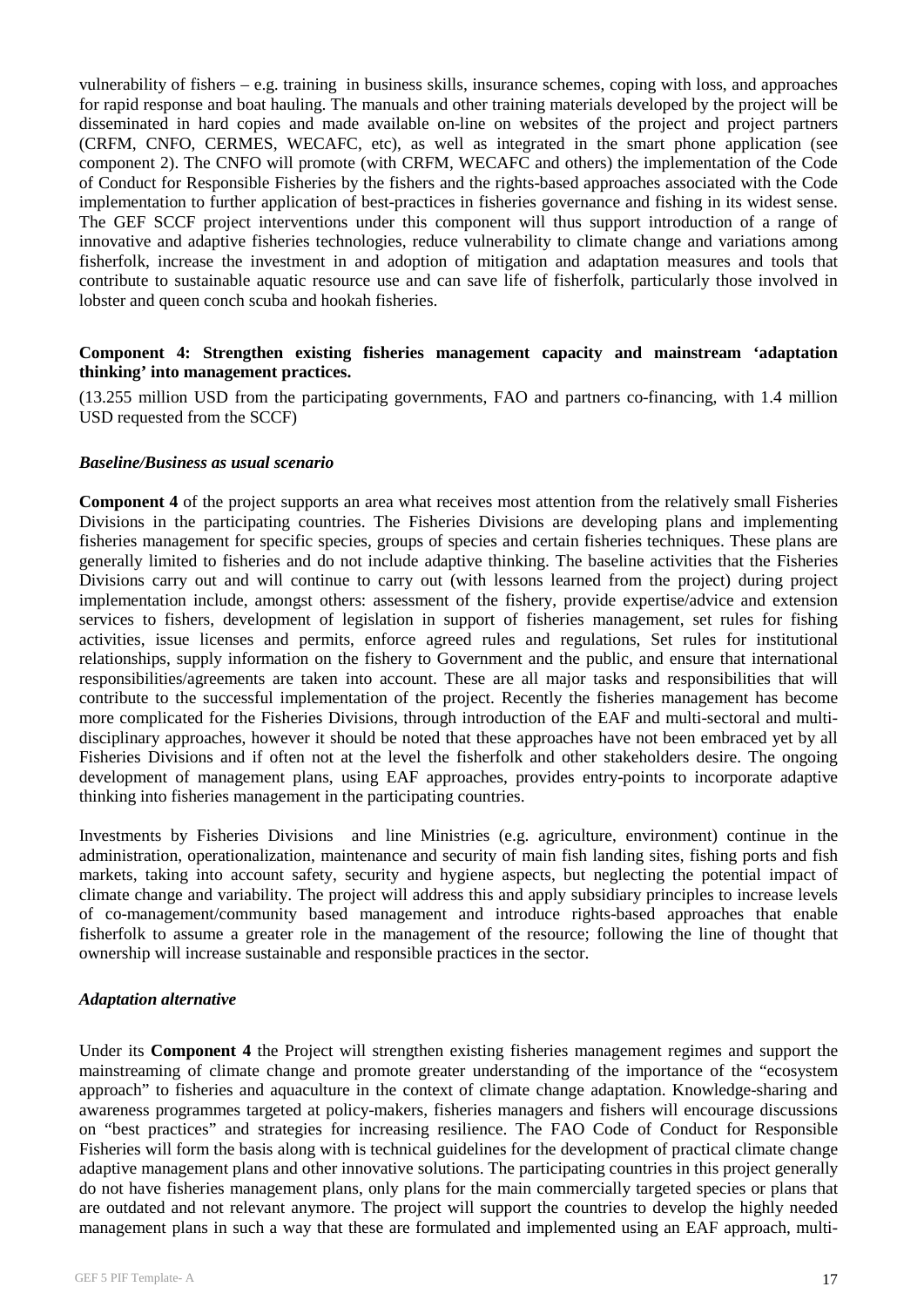stakeholder and multi-sector, and will take climate change and variation seriously, promoting sector-wide adaptive measures and for specific fisheries. Capacity will be built among the key stakeholders to enable them to continue adjusting their plans and implementation measures based on new information, whenever required.

The regional project partners will ensure that best-practice adaptive technologies and management measures will be disseminated and promoted (and endorsed if relevant) at regional level. The CRFM and WECAFC will also support the development of investment policies and the formulation of viable business cases that will be attractive for innovative public-private-partnerships, crowd funding and for financing by development banks (e.g. IBRD, IDB). The GEF SCCF project assistance will thus contribute to mainstreaming climate change adaptation measures in fisheries management at national and regional level, develop, build capacity for and implement climate change sensitive planning processes, and generate future climate proof investment projects and programmes targeting the fisheries and aquaculture sector and related infrastructure in each of the participating countries.

## **Component 5: Develop aquaculture demonstration and training programme for food-security and alternative livelihoods.**

(4 million USD from the participating governments, FAO and partners co-financing, with 0.9 million USD requested from the SCCF)

#### *Baseline/Business as usual scenario*

Aquaculture development is in its infancy in the participating countries. Baseline activities that will contribute to **Component 5** are therefore relatively limited. Most of the participating countries (St Lucia, St Kitts and Nevis, Dominica, Trinidad and Tobago) possess however small aquaculture demonstration facilities, generally operated by the Fisheries Divisions. These facilities are often old, not well-designed, build at unsuitable and high risk (e.g. flood, sea level rise, pollution) locations. However, with some of the facilities could be upgraded and made climate proof though relatively simple modifications (small dykes, different placing of inor outlets of pond systems, etc). In the baseline situation the Fisheries Divisions maintain, staff and operate the aquaculture demonstration facilities, which can include hatcheries and nurseries, as well as ponds or tanks for research, training and demonstration. Aquaculture research conducted is generally pretty basic (feed and growth trials) and does not include adaptive thinking or testing of transferred technology from other regions. The project will address these issues and contribute to building a climate proof aquaculture sector, which can grow in a sustainable and responsible manner.

## *Adaptation alternative*

**Component 5** addresses responsible aquaculture development based on native species, which will be promoted through the strengthening of existing, and the establishment of new, aquaculture demonstration and outreach centers. The focus will be on providing information, training and outreach to encourage and facilitate private sector investment. Aquaculture, both marine and freshwater, has yet untapped potential to provide the Eastern Caribbean with opportunities for alternative livelihoods and greater food-security and as such should be included as a strategy for climate change adaptation in the fisheries sector. However, as most current aquaculture demonstration facilities and hatcheries in the participating countries are not "climate proof", it is required that this component provides also direct advice to public and private aquaculturists on the modifications required to their facilities to adapt these to climate change and variability. The adaptation advice provided will be enhanced through small-scale support to some facilities to adopt the measures proposed and serve as demonstration for climate proof responsible aquaculture development. Expansion of the work of the Aquaculture Network for the Americas to the targeted countries is foreseen to add to the activities under this component with high quality technical advice and extension services. Aquaculture production will be enhanced in the participating countries, contributing to reduced food import bills, increased food security, increased employment and reduced fishing pressure on stocks of commercially attractive fish species.

The GEF SCCF contribution will thus enable the Eastern Caribbean SIDS to make their aquaculture demonstration facilities climate proof, reduce pressure on coastal fisheries resources and build capacity in support of responsible development of an aquaculture sector which will be growing (after decades of standstill), offering alternative employment in rural areas, and will be addressing the increasing demands for fish in the project countries.

The above envisioned project activities will further be refined during project development in the PPG phase.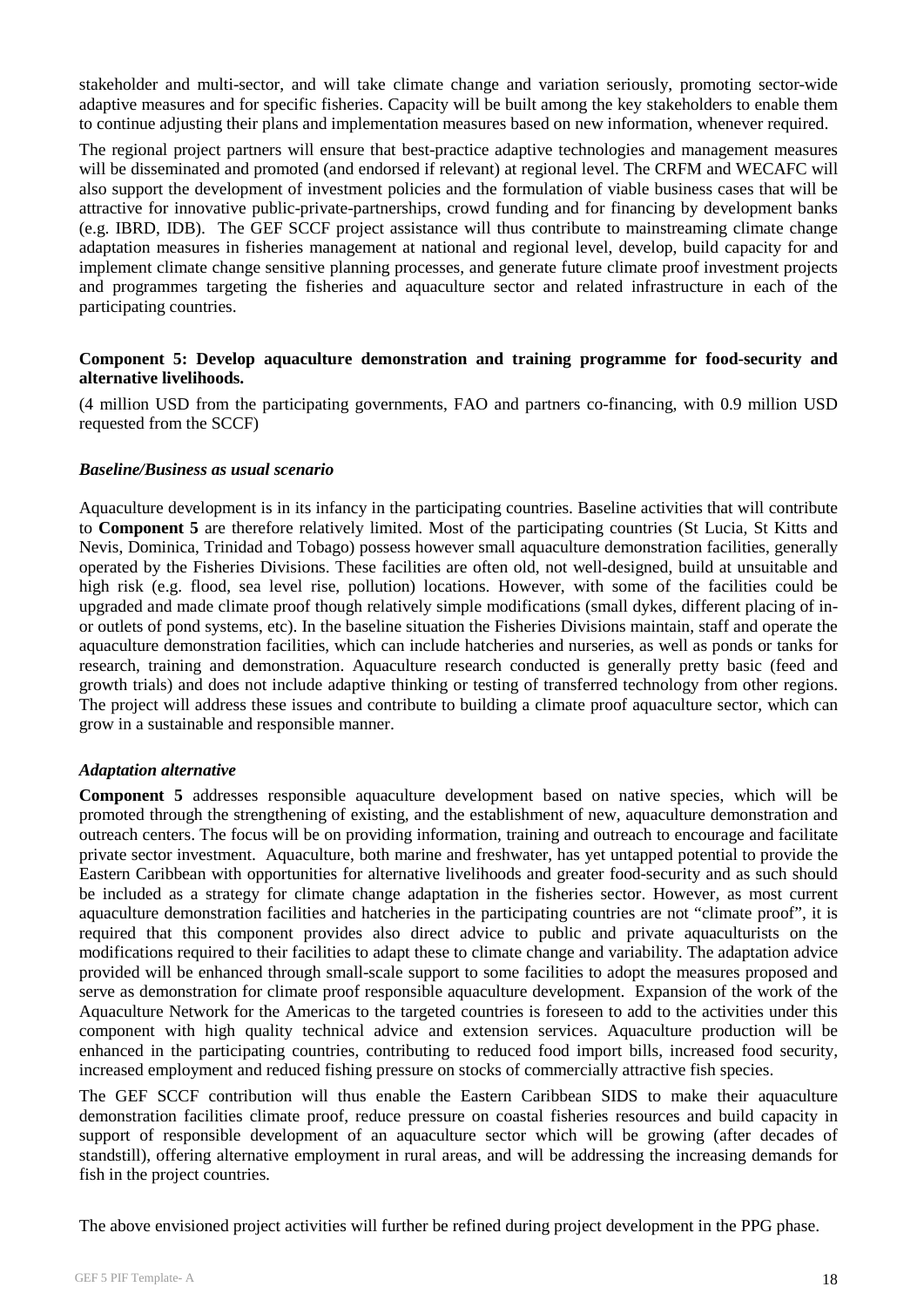## **4) incremental cost reasoning and expected contributions from the baseline, the GEFTF, LDCF/SCCF and co-financing**

The Eastern Caribbean countries are all involved in regional collaboration on fisheries, as well as on climate change and disaster risk management issues. Sub-regional and regional governance frameworks are established and functioning, such as the Caribbean Community Climate Change Centre (CCCCC), Caribbean Disaster and Emergency Management Agency (CDEMA), Caribbean Regional Fisheries Mechanism (CRFM) and the Western Central Atlantic Fishery Commission (WECAFC). These intergovernmental agencies bring together representatives from relevant line ministries of the member countries and provide frameworks for harmonization, information sharing and collaboration, intra- as well as inter-sector. Within the two fisheries sector agencies, CRFM and WECAFC, climate change issues are high on the agenda, which is reflected in their work plans and the reports of recent sessions and activities.

For instance, at the fourteenth session of WECAFC, held in Panama in February 2012, the members reported unusual climatic conditions and types of disasters that have impacted the coasts, fishing communities and fisheries resources. Severe floodings and consequent infrastructural damage, land slippages following heavy rain, hurricanes and consequent sedimentation, mass mortality of fish related to red tides or variations in rainfall were amongst the examples given. Impacts were also reported on coral reefs, seagrass beds and mangroves that sustain the fisheries and livelihoods in the region and the negative impacts on food security.

The CRFM and WECAFC both are competent in dealing with fisheries management matters, capacity building and strengthening of fisheries institutional frameworks at national and regional level, but at the same time they do not have in their regular budgets an allocation for mainstreaming climate change adaptation work in their fisheries research and management advisory services. The institutional will is available among the secretariats serving these regional fisheries bodies. The members agreed with the Secretariats becoming more active on climate change adaptation aspects, through seeking extra-budgetary support and working closely together as regional partners with the CCCCC and CDEMA.

The combined current annual Government budget for fisheries and aquaculture development and management for the 7 countries involved in this project is around 12 million USD, while contributions by related sectors, international and bilateral donors and NGOs add up to another 2 million annually. This limited budget is largely used to cover staff costs and the basic operations of the national fisheries administrations, including data and information collection, planning, fisheries research, management and enforcement. Currently most regular programme budget of the fisheries authorities is used for staff working on data and information collection and analysis and for the maintenance and repair of fish landing facilities for small-scale fishers. Many of the participating islands have received over the last decade contributions from the Government of Japan towards construction/modernization of fish landing sites and the fisheries authorities are generally responsible for the maintenance, repair and security of these important sites.

While there is interest in the fisheries sector administrations to take on board climate change and variability issues affecting the sector, they recognize that they cannot do this alone and should work together with other sectors. This collaboration with other sectors is commonly done on an *ad hoc* basis and is not institutionalized. Limited funding and gaps in human capacity at the fisheries administrations cause that currently insufficient attention can be given to climate change adaptation in the fisheries sector. Baseline co-financing, considered as the business-as-usual scenario, is agreed to by the fisheries administrations. The indicative co-financing (listed in Table C) for the participating national governments is 50% of what was provided as business-asusual scenario. The annual budgets for fisheries and aquaculture in the participating countries, along with budgets for fisheries enforcement, and fisheries and aquaculture research and capacity building projects were provided as business-as-usual scenario, but as not all the budget contributes directly to sustainable fisheries and aquaculture management and development only 50% is listed here. All participating countries confirm to support in-kind staff time (within their Fisheries Division's capacity limitations), office space and meeting facilities for work an under the project.

The Regular Programmes of the Fisheries Divisions (Fisheries administrations) provide the baseline for the five project components. Therefore the governments will co-finance each of the components. However, in relative terms most co-financing will go to component 4 "Strengthen existing fisheries management capacity and mainstream 'adaptation thinking' into management practices' as this component is closest to the current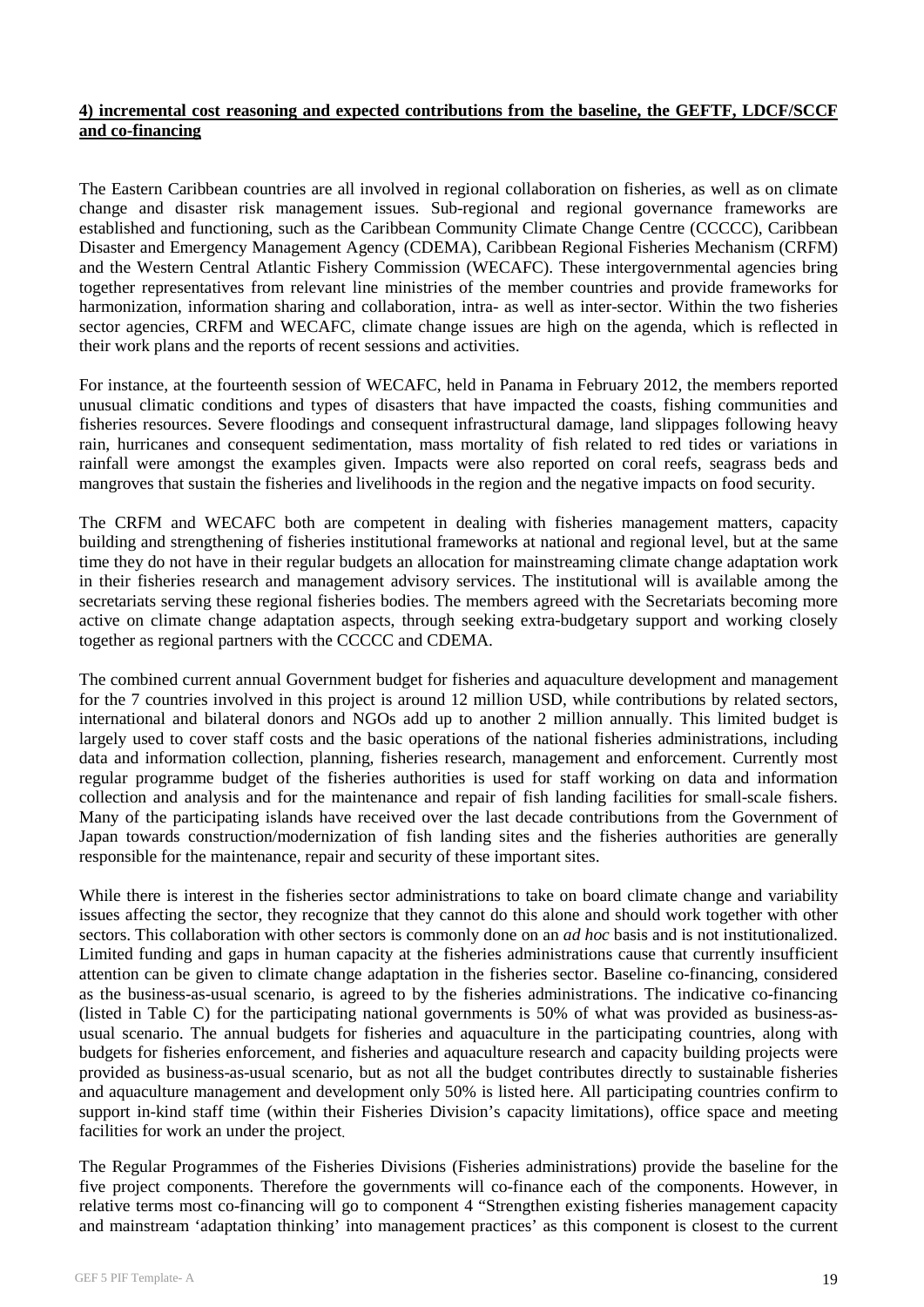ongoing regular programme and the associated budget allocations at national level in the participating countries.

## *Cost effectiveness of the proposed project approach*

In the absence of the proposed GEF SCCF project, the number of Eastern Caribbean countries that would integrate climate change considerations in fisheries management would be extremely limited, because of insufficient understanding of the climate change vulnerability of the fisheries sector, inadequate capacity of fisherfolk organizations to engage effectively in fisheries management, inadequate institutional capacities, but primarily because of lack of financing for the sector. Investments by national governments in fisheries would be directed to maintaining core functions of fisheries administrations and addressing with small sums of money *ad hoc* problems that may arise. Incoherent and piece meal projects would be used to fill urgent gaps; projects that would fail to address the overarching and long-term needs of the sector and the fisherfolk who depends on the sector for their livelihoods; fisherfolk that have hardly any alternative livelihood options.

Fisheries management projects would be "silo" type, looking only at the sector and failing to capture the essential linkages with other sectors; linkages that add efficiencies, investments, profits and increased sustainability to the fisheries and the life aquatic resources it utilizes.

Fisheries would continue to be one of the most dangerous occupations, resulting in increasing numbers of occupational accidents and deaths (particularly in lobster and queen conch diving). The image of the sector would further deteriorate and the deaths would add to the stigma of fishers and the perception that fisheries is an employment of last resort.

Investment in aquaculture would remain at the current low level, as risks involved would be considered too high for most private parties, while publicly financed aquaculture demonstration facilities would be underutilized and their maintenance would be limited to damage repairs.

The food import bill of the Eastern Caribbean countries would continue to increase, as over-exploitation of fisheries resources would continue, further reducing catches and aquaculture production would not be able to fill part of the increasing gap between supply and demand. The growing population in the project countries would require increased fish and fisheries products imports, in a time when debt to GDP ratios of many of the participating countries has reached unhealthy and unsustainable levels.

The project approach proposed is deemed to be the most cost-effective to increase resilience and reduce vulnerability to climate change impacts in the eastern Caribbean fisheries sector. The proposed SCCF project will demonstrate the benefits of adaptation interventions in the fisheries and aquaculture sector, not just in terms of production and saved lives, but also in terms of social, economic and ecological contexts.

It is highly likely that the adaptation benefits introduced by the project will lead to more sustainability in fisheries resources management, aquatic biodiversity, food security and livelihoods, because GEF SCCF funds will leverage commitment and investments from FAO and the participating countries, as well as from the fisherfolk and aquaculturists themselves and their organizations. The multi-stakeholder coordinated approach proposed will provide the necessary base for making coherent and viable investments with little chance of failure.

FAO has secured 34.85 million USD baseline co-financing commitments (see Table C), which includes contributions from the participating governments, FAO itself as well as from other implementing partners such as CARIBSAVE, CRFM and WECAFC.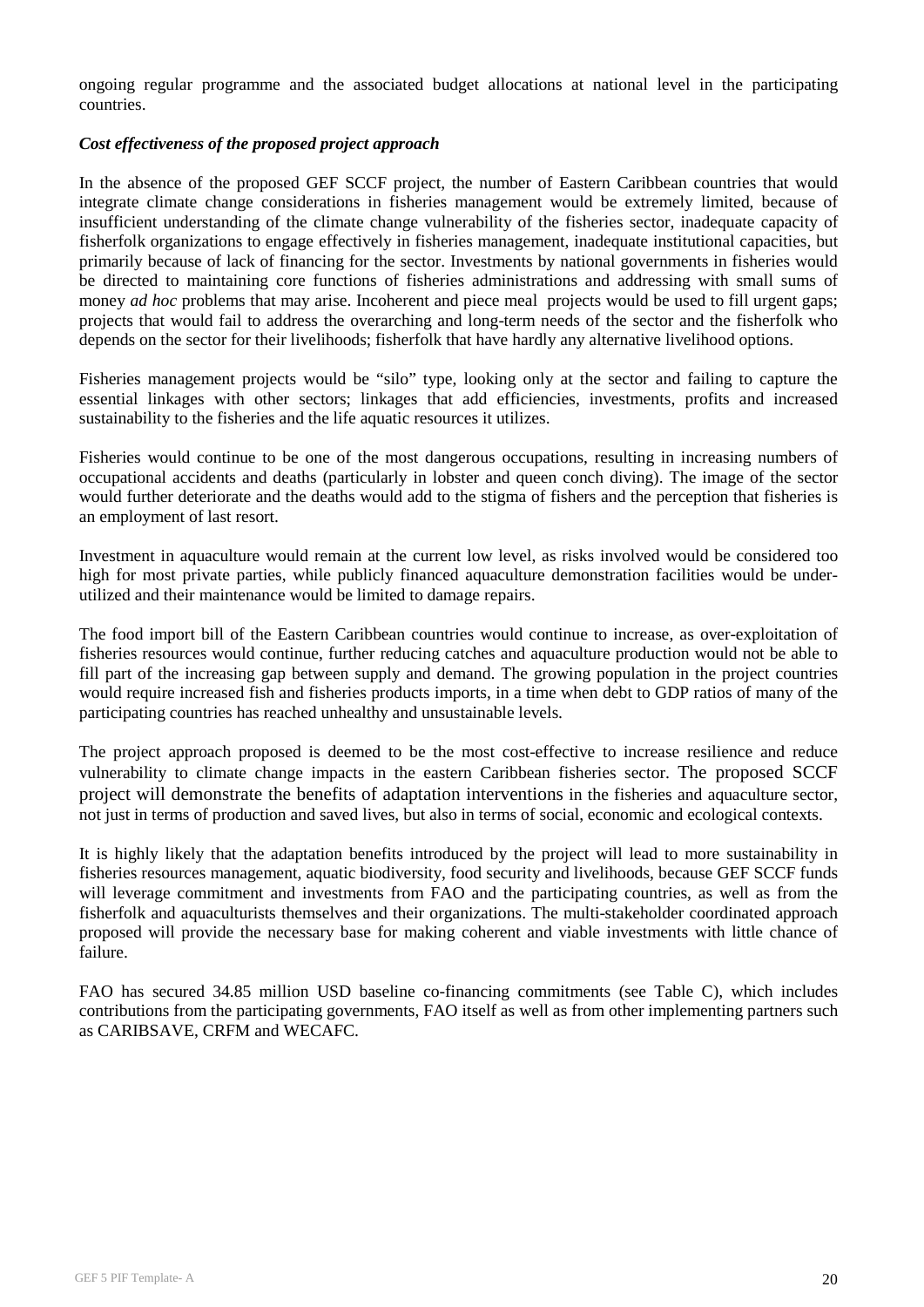Apart from the above regional and national level there are various fisheries -specific regional projects taking place that are relevant to this project proposal:

- $\triangleright$  The Caribbean Large Marine Ecosystem (CLME) project, supported by GEF, has in recent years completed its Transboundary Diagnostic Analyses (TDAs) using a Fishery Ecosystem-based approach. The information collected and analyzed by the CLME (in which CRFM and FAO were partners) has been incorporated into a Strategic Action Programme (SAP). The SAP addresses certain climate change issues as well and it is foreseen that this project will contribute to the implementation of certain components of the SAP that are relevant for the Eastern Caribbean countries.
- The GEF project on "Sustainable management of bycatch in Latin America and Caribbean trawl fisheries" (REBYC-II LAC), in which 6 countries from Central and South America will participate, including Trinidad and Tobago.
- The FAO funded CRFM-WECAFC "Review of Current Fisheries management Performance and Conservation Measures in the WECAFC Region" aims to provide an overview of the status of fisheries management in the region and its findings include suggestions and recommendations for improving fisheries management regimes in the region with great attention to the effects of climate change and variability.

Other relevant ongoing regional projects include: the Regional Master Plan for Sustainable Development of Coastal Fisheries Resources in the Region (CRFM/ CARICOM); Future of Reefs in a Changing Environment (FORCE-CERMES; Climate Change, Coastal Community Enterprises, Adaptation, Resilience And Knowledge ("CCCEARK" – CARIBSAVE); The Caribbean Fish Sanctuary Partnership Initiative (C-Fish - CARIBSAVE/CCCCC); The Climate and Development Knowledge Network CARICOM Research Programme (CARIBSAVE / CDKN/ CCCCC); the FAO/CNFO and ACPFish II/CANARI/CNFO work on the promotion of the Ecosystem Approach to Fisheries among fisherfolk organizations in the Caribbean, and the TNC project At the Water's Edge (AWE): Coastal Resilience in Grenada and St. Vincent and the Grenadines.

The ongoing project work of CARIBSAVE, TNC, CRFM and WECAFC in relation to climate change and variability in the fisheries sector and fishing communities is recognized as co-financing for this project as partnerships between the projects and responsible stakeholders are being developed.

The baseline provides a good platform for a catalytic intervention, which addresses common priorities and interests. The project addresses a critical gap, as identified by the national communications to UNFCC of the countries participating in this project as well as in the Strategy and Action Plan for disaster risk management and climate change adaptation in fisheries and aquaculture in the CARICOM region. The project will provide for a targeted, comprehensive, coherent and coordinated effort to not only assess vulnerabilities, but to really find practical ways to help fisherfolk and fisheries administrations to deal better with climate change and variability. The adaptation work proposed, which is currently under the baseline scenario not possible, will generate sustainable impacts not only for the fisherfolk and their communities but also for the aquatic resources that are exploited by the sector.

## **5) global benefits (GEFTF, NPTF) and adaptation benefits (LDCF/SCCF)**

This project will develop and test climate change adaptation measures, allowing consideration of the societal costs and benefits of implementing these specific fisheries and aquaculture sector related measures. Tangible adaptation benefits will be generated by the project; benefits that can be replicated successfully elsewhere in the world. Without the benefits of climate change adaptation interventions in the fisheries sector, particularly the cost-effective interventions focused on management of the aquatic ecosystems, the trend of overexploitation of fish stocks and further environmental degradation will continue, with resultant negative impacts on socio-economic development of coastal communities in the Eastern Caribbean countries.

It is foreseen that the project will address the adverse impacts of climate change and variation on the fisheries sector in the Eastern Caribbean. The activities under the proposed project are country-driven, highly costeffective and are integrated into national development frameworks of these SIDS.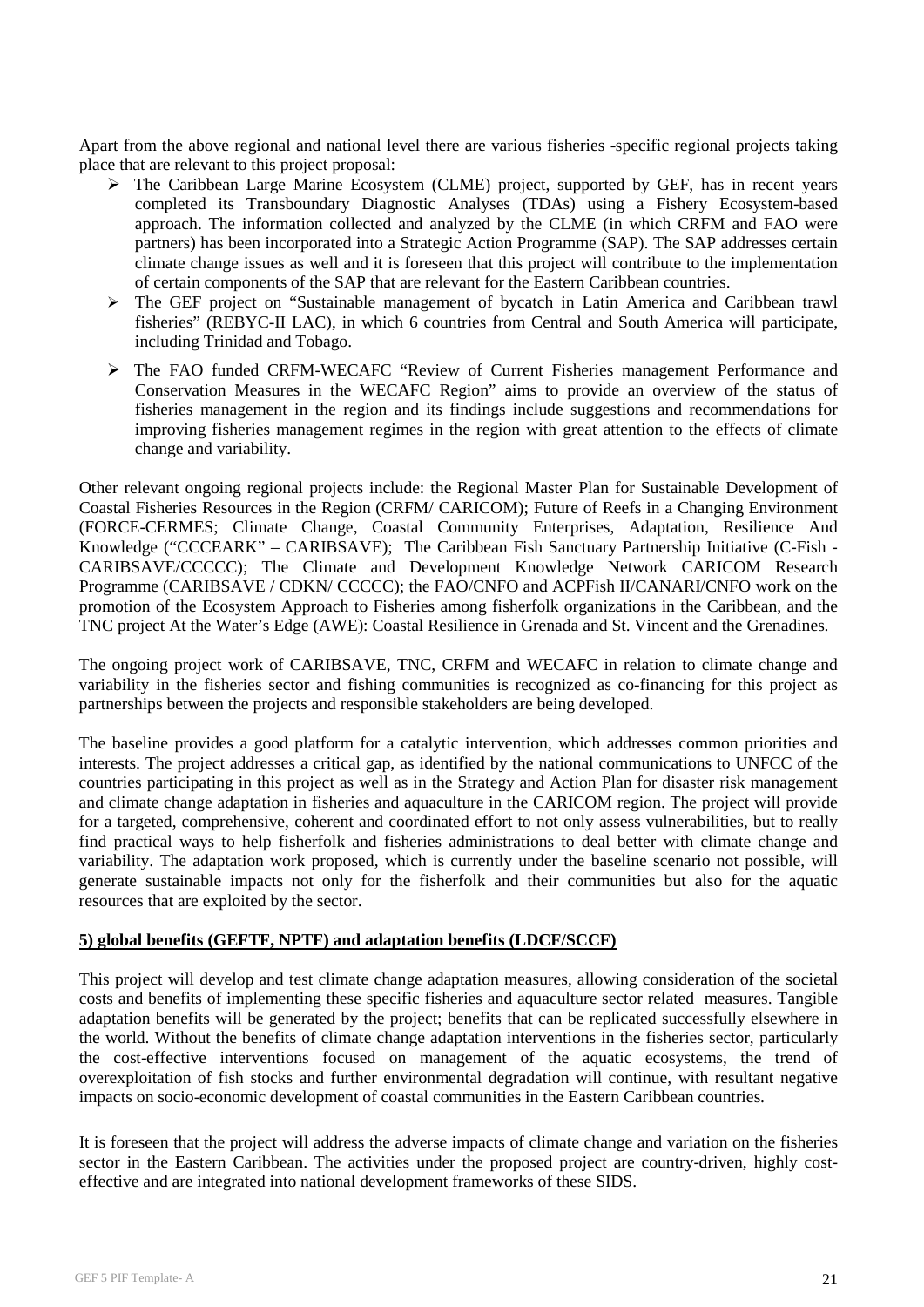With support from the SCCF, FAO will help the Eastern Caribbean countries to project intends to be better prepared for, mitigate and anticipate climate change and variation and its impacts on one of the key economic sectors in these countries. The proposed project will provide the following adaptation benefits:

- Vulnerability to climate change and variability will have significantly decreased in the fisheries communities of the Eastern Caribbean countries resulting in reduced loss of life from future hurricanes, storms and floods.
- Livelihoods and social and economic benefits of thousands of fisherfolk in coastal communities will be secured through pertinent climate change adaptation investments in fishing practices, fishing gear innovations, boat designs and application of innovative communications technologies at sea.
- At least 2000 of the most vulnerable small-scale fisherfolk will be competent in and applying safetyat-sea measures, and will benefit by reducing their vulnerability to climate change and variability impacts.
- Climate change adaptation in fisheries and fisherfolk communities will be pertinently mainstreamed into broader sectoral, inter-sectoral, national and regional policy, legal and institutional frameworks, through capacity building and institutional strengthening of fisheries administrations, fisherfolk organizations and establishment of knowledge networks.
- New best-practice fisheries management plans (whether single-, multi –species at regional and national level, co-management, based rights-based approaches) will have been developed to fill gaps in management ; plans that are produced using an EAF approach and that incorporate climate change adaptation measures and strategies.
- Increased knowledge and understanding about the nature of the exposure, sensitivity and adaptive capacity of fishing communities and aquaculture investments to climate change, will be achieved within and among an estimated 300 staff of national and regional authorities and among fisheries sector stakeholders in the Eastern Caribbean in general.
- Strengthened adaptive capacity of national and regional institutions through targeted capacity building on climate change risks and functional and practical adaptation measures and technologies in the Eastern Caribbean fisheries and aquaculture sector.
- Investment in sustainable aquaculture will have increased, reducing losses in floods and tropical storms event, buffering water for use in agriculture while meeting an increasing regional demand for fish and diversifying economic activities in coastal areas with limited other employment opportunities.
- Pressure on coastal marine habitats, including precious coral reefs, and on aquatic biodiversity and reef fish stocks vulnerable to overfishing, will have reduced tremendously through responsible aquaculture development and introduction of adaptive fisheries methods and fisheries management plans. Depletion of certain reef fish stocks (e.g. Nassau and Goliath groupers), which status is now considered as overexploited at critical level, may be avoided in some of the participating countries through introduction and implementation of management and conservation measures with support of the project.

The proposed project will significantly contribute to the implementation of the Rio +20 declaration "the future we want" and the related UNGA resolution (66/228) in the Eastern Caribbean SIDS, as well as to the achievement of the Millennium Development Goals on sustainable development by the participating countries.

## **6) innovativeness, sustainability and potential for scaling up**

**Innovativeness:** This project will innovative in many ways. It will introduce innovative technological solutions in the fisheries sector for sharing knowledge and reducing vulnerability to climate change related risks that affect the fisheries sector. The use of ICT technologies by fisherfolk will be promoted, and enable them to have access to real-time data and information from reliable weather forecasting agencies (e.g. NOAA) and institutions CDEMA. Mainstreaming climate change issues and adaptation measures in fisheries sector policies and planning process is in itself innovative in the Caribbean region, as only some limited efforts in this respect have been made at regional level and not at national level so far.

Moreover, the project will support application of the Ecosystem Approach to Fisheries (EAF) among fisherfolk organizations, continuing the work that the CLME project did at fisheries administrations level. Other innovative aspects are the promotion of rights-based fisheries management approaches at national level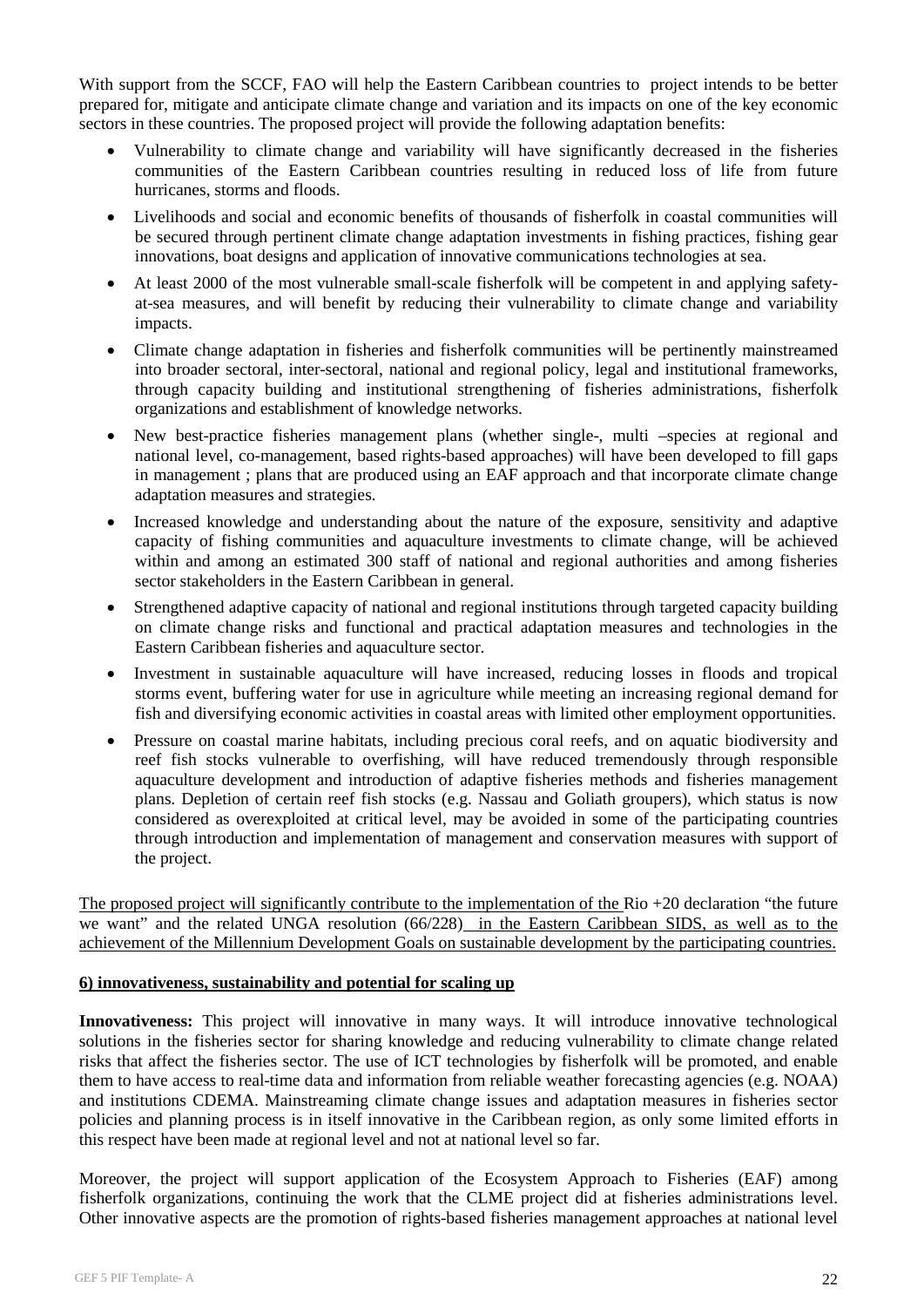in the participating countries, which will enable fisherfolk to adapt better to climate change and variability and participate truly in co-management. The project will ensure that climate change adaptation will be embedded in the overall governance processes in the fisheries sectors of the participating countries and at regional level; something completely new in the Eastern Caribbean SIDS as none of the participating countries currently has climate change adaptation strategies and measures mainstreamed in their national fisheries policies, fisheries strategies and fisheries management plans.

Finally, the project will facilitate the introduction and uptake of the most innovative and cost-effective approaches, practices and technologies for sustainable "climate proof" aquaculture development in the Caribbean (e.g. aquaponics, recirculation, submergible cage/culture systems). In contrast to conventional demonstration facilities for aquaculture, the project will develop public-private partnerships to jointly develop of practical and functional solutions and effective drivers for change. Similarly, the project will be innovative in terms of promoting adaptive fishing practices. Examples of such innovations include: the introduction of fishing gears that will have less impact on the coastal habitat and aquatic biodiversity, gears that don't continue to catch when they are lost at sea, introduction of fuel efficient and less polluting outboard engines, introduction of fuel efficient fishing vessel designs, as well as finding ways to better target invasive species (e.g. lionfish) and adjust gears and practices to different seasonal migration patterns of fish resulting fro climate change and variation.

Innovativeness will also be sought in investment where the project will not only look into the opportunities to increase its scope and impact through traditional donor funded projects and development bank investments for climate change adaptation. Innovative approaches to investment will include public-private partnerships, crowd-funding, as well as transfers of public facilities (e.g. landings sites) to private companies to increase profitability and effective use of these facilities and lessen the reliance on government budget.

**Sustainability:** This project aims to maximize synergies between various climate change adaptation measures and will directly and indirectly contribute to the achievement of regional and national level socio-economic and environmental benefits, and thereby a more sustainable fisheries sector. The project will ensure sustainability of its results and achievements by building capacity of fisheries administrations to address climate change and variation and of fisherfolk organizations at national and regional level (CNFO) in terms of introduction of climate change adaptation measures. The national and regional level organizations involved will be strengthened to be capable and competent to continue promoting project activities after project termination. Ownership by the stakeholders of the project and its objectives and activities will be key to the sustainability efforts of the project. The project will encourage participation of both men and women, some of the project components will target women working in fisheries and aquaculture in particular. It is recognized that women play an important role within fisherfolk organizations and bring stability and continuity to the management of these organizations; the strengthening of the management of these organizations will therefore focus pertinently on strengthening the capacity of women. Gender-disaggregated data will be collected and analysed by the project to understand the gender dimensions of climate change adaptation in the fisheries sector, which will be used in the implementation of the various project components. Through supporting mainstreaming of climate change issues and adaptation measures in fisheries sector policies and planning process at national level policy attention for climate change issues and budget allocations will guarantee sustainability of the outcomes of the project. Moreover, the development of public-private partnerships will reduce costs and increase effectiveness of fisheries administrations of these Caribbean SIDS, ensuring that a range of capacity building, extension and demonstration services will continue also if government budgets for these services are under pressure.

**Potential for scaling up:** The project will seek and establish firm linkages with other GEF projects (e.g. CLEM+ and REBYC-II LAC) active in the region and other projects and programmes. These linkages will enable that national level achievements in the project partner countries can be more widely disseminated in the Caribbean region. It is recognized that the close ties of the project with the regional fishery bodies (CRFM, WECAFC), research institutions (UWI/CERMES), regional disaster management and climate change institutions (CDEMA and CCCCC) and NGOs (CARIBSAVE, TNC) will enable the project to spread its achievements and lessons learned to other countries in the region and upscale its impact. Significant synergies of the above mentioned linkages and ties are expected. The harmonizing of the methods and approaches will support future up-scaling to attain high quality results.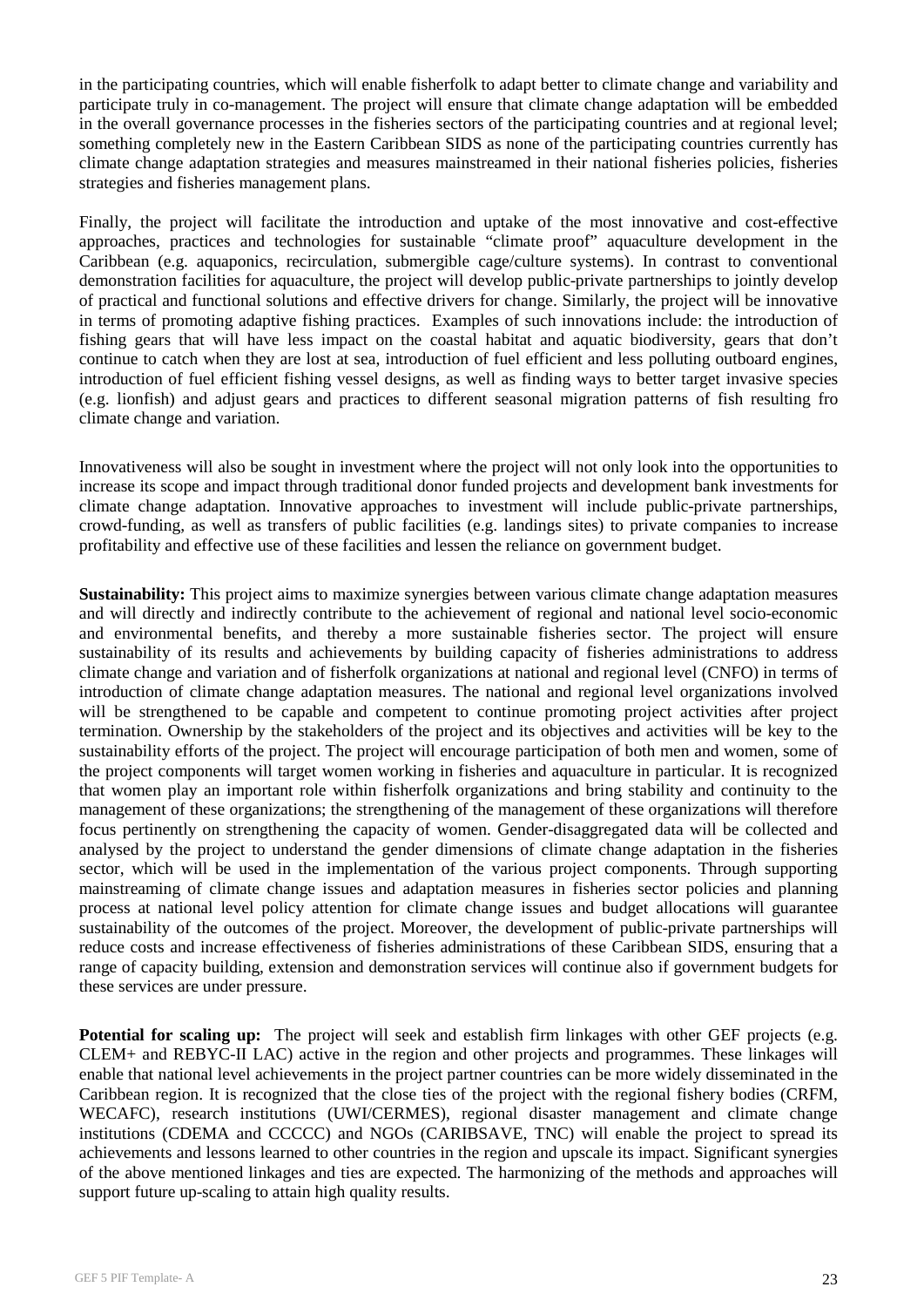The project can play a true catalytic role by producing its findings and recommendations in such a way that they can be reviewed and adopted at regional level by the fisheries bodies and regional institutions. Moreover, by being in close contact with and reporting progress also to the Caricom secretariat and related institutions the project will make a major contribution to the implementation of the Strategy and Action Plan for disaster risk management and climate change adaptation in fisheries and aquaculture in the CARICOM region.

Finally, the information collected and lessons learned will be used to seek further investment for climate change adaptation measures in fisheries and related sectors in the participating countries. Follow-up bankable investment proposals will be developed to scale-up the key achievements of this project.

## **A.2 Stakeholders. Identify key stakeholders (including civil society organizations, indigenous people, gender groups, and other as relevant) and describe how they will be engaged in project preparation.**

The Project will involve the ministries responsible for fisheries, environment and marine affairs, and planning authorities in the target countries. The following regional institutions will also be involved; CRFM, WECAFC, CCCCC, UWI, OECS, CARIBSAVE, TNC and others. These government agencies and institutions will be represented on the Project Steering Committee and where appropriate will be assigned to lead specific components/activities of the project. Regional and local NGOs (e.g. CERMES, GCFI, CNFO), CBOs and fisherfolk associations/cooperatives will also be involved. International partners will include various academic institutions, the Met Office Hadley Centre and the World Resources Institute (WRI) who bring leading specialist expertise in climate models and economic valuations of ecosystem services, and who have existing collaborations with the regional partners.

While national governmental institutions in the 7 participating countries are expected to benefit directly from capacity building activities and will be strengthened with dedicated staff support for addressing climate change adaptation interventions at national level, the regional institutions listed above will be involved as implementation partners of various components and sub-components. For instance Caribsave will be technically leading component 2, CNFO will have a leading role in component 3 and CRFM and WECAFC will jointly facilitate component 4.

So far the PIF preparatory work (baseline activities) have made only a preliminary assessment of the roles and potential engagement of a rather large range of stakeholder groups. The following stakeholder groups will have key roles in the preparation of the proposed project, and will likely be participating in other phases of the project cycle as well:

- **National governments of the 7 participating countries** (Ministries of Agriculture and Environment are expected to play leading roles; coastal zone management and fisheries units will be directly working on project development and implementation; participation of other government entities is also foreseen);
- **Regional fisheries, disaster management and climate change organizations** (CRFM, WECAFC, CCCCC, CDEMA, etc.);
- **International Organizations** (while FAO will be the lead organization collaboration will be sought with IMO, UNEP, UNDP, World Bank and IDB)
- **Civil society Organizations** (TNC, CARIBSAVE, CNFO and national level and primary fisherfolk and aquaculturists organizations, as well as national level environment NGOs)
- **Private sector** (fisherfolk, aquaculturists, fish processors, recreational fisheries companies, telecom, tourism, etc.)
- **Academia and research** (CERMES/UWI as well as national level vocational schools and institutes in the participating countries)

PPG resources will be utilized to engage all key stakeholders listed above during the project design phase. In alignment with the approved project objective, a comprehensive stakeholder analysis will be conducted (based on preliminary work carried out in the development process of the FAO/CRFM/ WECAFC/CDEMA/CCCCC "Strategy and Action Plan for disaster risk management and climate change adaptation in fisheries and aquaculture in the CARICOM region") to determine fisherfolk and aquaculturists needs vis-à-vis adaptation to potential climate change impacts, the effectiveness of current response mechanisms, barriers to adaptation,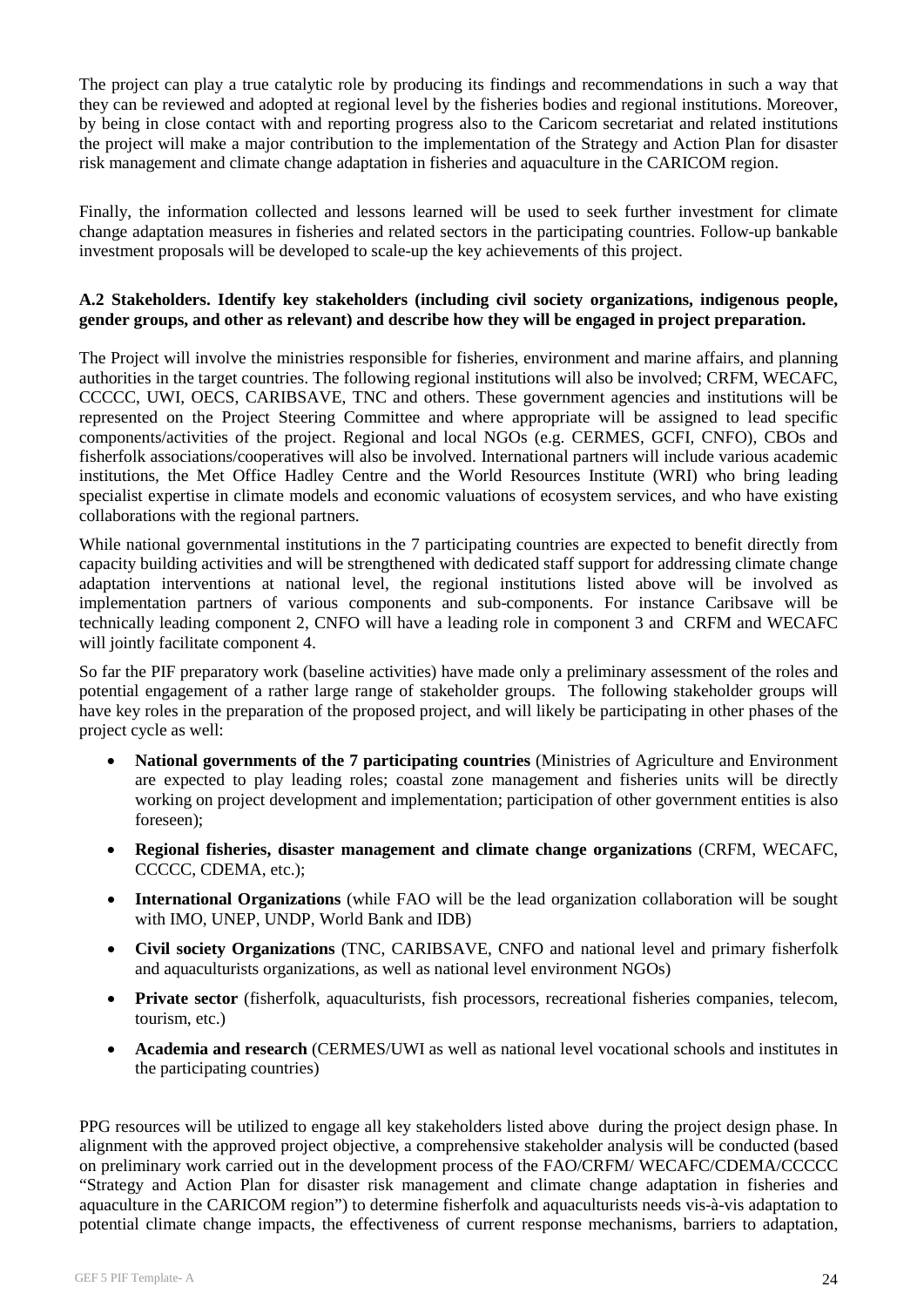expertise that might be helpful in designing the implementation of the project and those who may have been involved in similar initiatives or planning processes in the past in the region and elsewhere.

The PPG phase will also allow the project to further increase involvement of civil society organizations and NGOs active at national level in the participating countries in the project design and increase their collaboration, buy-in and commitment to the project in support of the implementation of the project. A combined approach of two regional workshops (inception and project document finalization) and national consultations will be used to identify and involve the relevant stakeholders. While at national level the fisheries administrations in the project countries will take coordinating role in the design phase, this may change if necessary in the implementation phase. FAO, in close cooperation with WECAFC and CERMES, will coordinate the regional workshops in the PPG phase.

The representation of women, youth and other vulnerable groups will be emphasized when selecting participants in project activities, as well as in project staffing; a gender sensitive approach will be adopted by the project throughout its life cycle. At the PPG phase the mechanism for project coordination, implementation, monitoring and evaluation will be discussed in detail and agreed upon. A sound mechanism will be established with a Project Steering Committee, which will involve the national governments and representatives of all stakeholder groups listed above. A logical framework approach will be used to clarify project related responsibilities and obligations for each of the project stakeholder groups/partners.

## **A.3 Risks. Indicate risks, including climate change risks, potential social and environmental risks that might prevent the project objectives from being achieved, and, if possible, propose measures that address these risks to be further developed during the project design (Table format acceptable).**

The main risks that might prevent the Project objectives being achieved are (1) low commitment of selected partner institutions and government ministries, (2) poor coordination between the various components of the project, (3) limited interest and engagement of the fishers, and (4) faster climate change shocks than anticipated. To mitigate against these risks the lessons learnt from previous GEF regional/national projects will be taken on board. This will involve the creation of a Steering Committee at the project preparation phase to ensure participation, ownership and engagement of the key partners. It will also involve the acceptance and clear understanding of the roles and obligations of all the various partners involved in the project and an agreement to comply with the monitoring and evaluation schedule. The engagement of the fishers will be ensured by using established forums and participatory processes, and by providing outputs that meet locallydriven needs and interests. The innovative technologies and management tools developed in the Project will be designed in close consultation with the fishers and will use simple, accessible and affordable devices, methods, equipment and other gears.

| <b>Main risks</b>                                                                     | Level of<br>risk | Mitigation measures incorporated in project<br>concept                                                                                                                                                                                                                                                                                                                                                                      |
|---------------------------------------------------------------------------------------|------------------|-----------------------------------------------------------------------------------------------------------------------------------------------------------------------------------------------------------------------------------------------------------------------------------------------------------------------------------------------------------------------------------------------------------------------------|
| of<br>commitment<br>Low<br>selected partner institutions<br>and government ministries | Low              | The establishment of a project Steering Committee at<br>project preparation phase will<br>ensure<br>the<br>participation, ownership and engagement of the key<br>partners. Moreover, FAO has extensive experiences<br>in working with the partners in the region and has<br>representations and/<br>FAO -<br>national<br><sub>or</sub><br>correspondents' offices in each of the countries to<br>facilitate implementation. |
| Poor coordination between<br>the various components of<br>the project                 | Low              | The Steering Committee will meet at least twice per<br>year to ensure proper coordination. Moreover, the<br>project management unit will give particular<br>attention to coordination issues and will ensure<br>follow-up at national and regional level.                                                                                                                                                                   |
| Limited<br>and<br>interest                                                            | Medium           | Careful attention will be given to ensure involvement                                                                                                                                                                                                                                                                                                                                                                       |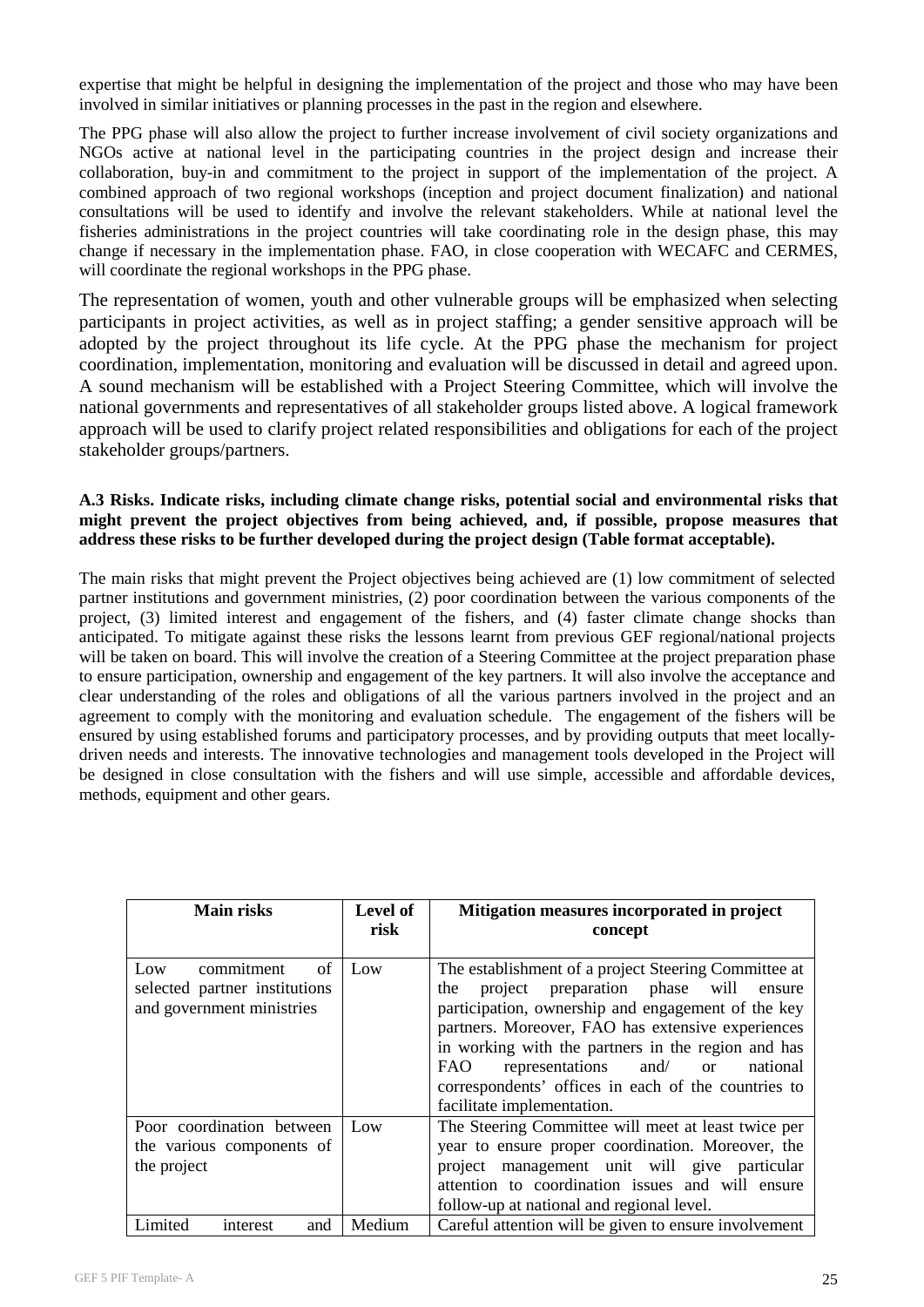| engagement of the fishers                                                                                                                                                                               |        | of all relevant stakeholders (including fisherfolk) at<br>an early stage in the preparation phase and<br>throughout the project implementation process. In<br>fact their representatives have participated in the<br>development of this PIF. Capacity building and<br>training of fishers will take place as much as possible<br>in evening hours and in the low season to avoid them<br>missing fishing opportunities. |
|---------------------------------------------------------------------------------------------------------------------------------------------------------------------------------------------------------|--------|--------------------------------------------------------------------------------------------------------------------------------------------------------------------------------------------------------------------------------------------------------------------------------------------------------------------------------------------------------------------------------------------------------------------------|
| Climate change induced<br>events, such as shifts in<br>abundance, occur<br>stock<br>faster than anticipated and<br>the project is able to adapt to                                                      | Medium | The capacity building activities foreseen under the<br>project will be initiated in the first year. Climate<br>change adaptive fisheries management planning will<br>ensure from the start of the project that adaptive<br>approaches are used that meet the dynamics, changes<br>and variability of the climate and prepare the<br>fisherfolk for these.                                                                |
| Uncertainty in findings and<br>conclusions from Climate<br>Change science<br>and<br>its<br>fisheries<br>specific<br>links<br>reduce implementation of<br>adaptation measures by the<br>fisheries sector | Medium | The science-management interface is well-integrated<br>in the project design and implementation, particularly<br>in component 1. A range of communication and<br>information strategies will be used to ensure that<br>adaptation solutions supported by scientific evidence<br>will reach the target stakeholders.                                                                                                      |
| Technology<br>uptake<br>by<br>fishers, aquaculturists<br>and<br>fisheries administrations is<br>low                                                                                                     | Low    | Elsewhere proven and properly tested technologies<br>will be introduced in the region; the technologies will<br>be simple, cheap, durable and practical in order to<br>facilitate rapid uptake also by persons with limited<br>formal education.                                                                                                                                                                         |

## **A.4 Coordination. Outline the coordination with other relevant GEF financed and other initiatives.**

The Project is designed to complement and add-value to several on-going projects in the region including the GEF Caribbean Large Marine Ecosystem Project (CLME-GEF) (GEF ID:1032) and the implementation of certain components of its Strategic Action Programme (SAP). The latter is foreseen to be supported by the GEF International Waters project "Catalysing Implementation of the Strategic Action Programme for the Sustainable Management of Shared Living Marine Resources in the Caribbean and North Brazil Shelf Large Marine Ecosystems (CMLE+) (GEF ID: 5542). The project will also coordinate its activities with GEF project on "Sustainable management of bycatch in Latin America and Caribbean trawl fisheries" (REBYC-II LAC) (GEF ID: 5304), in which 6 countries will participate, including Trinidad and Tobago.

The project further builds on the findings and outcomes of the FAO-CRFM-WECAFC-CDEMA project on the formulation of a strategy, action plan and programme proposal on disaster risk management, climate change adaptation in fisheries and aquaculture in the CARICOM region.

Other relevant regional projects include: the Regional Master Plan for Sustainable Development of Coastal Fisheries Resources in the Region (CRFM/ CARICOM); Future of Reefs in a Changing Environment (FORCE-CERMES; Climate Change, Coastal Community Enterprises, Adaptation, Resilience And Knowledge ("CCCEARK" – CARIBSAVE); The Caribbean Fish Sanctuary Partnership Initiative (C-Fish - CARIBSAVE/CCCCC); The Climate and Development Knowledge Network CARICOM Research Programme (CARIBSAVE / CDKN/ CCCCC); the FAO/CNFO and ACPFish II/CANARI/CNFO work on the promotion of the Ecosystem Approach to Fisheries among fisherfolk organizations in the Caribbean and the FAO/WECAFC/CRFM "Review of current fisheries management performance and conservation measures in the Western Central Atlantic region".

The project will be coordinated by the WECAFC (as lead executing agency) with the assistance of FAO as GEF implementing agency. Collectively with the other executing partners, including the Caribbean Regional Fisheries Mechanism (CRFM), Caribbean Network of Fisherfolk Organizations (CNFO), University of the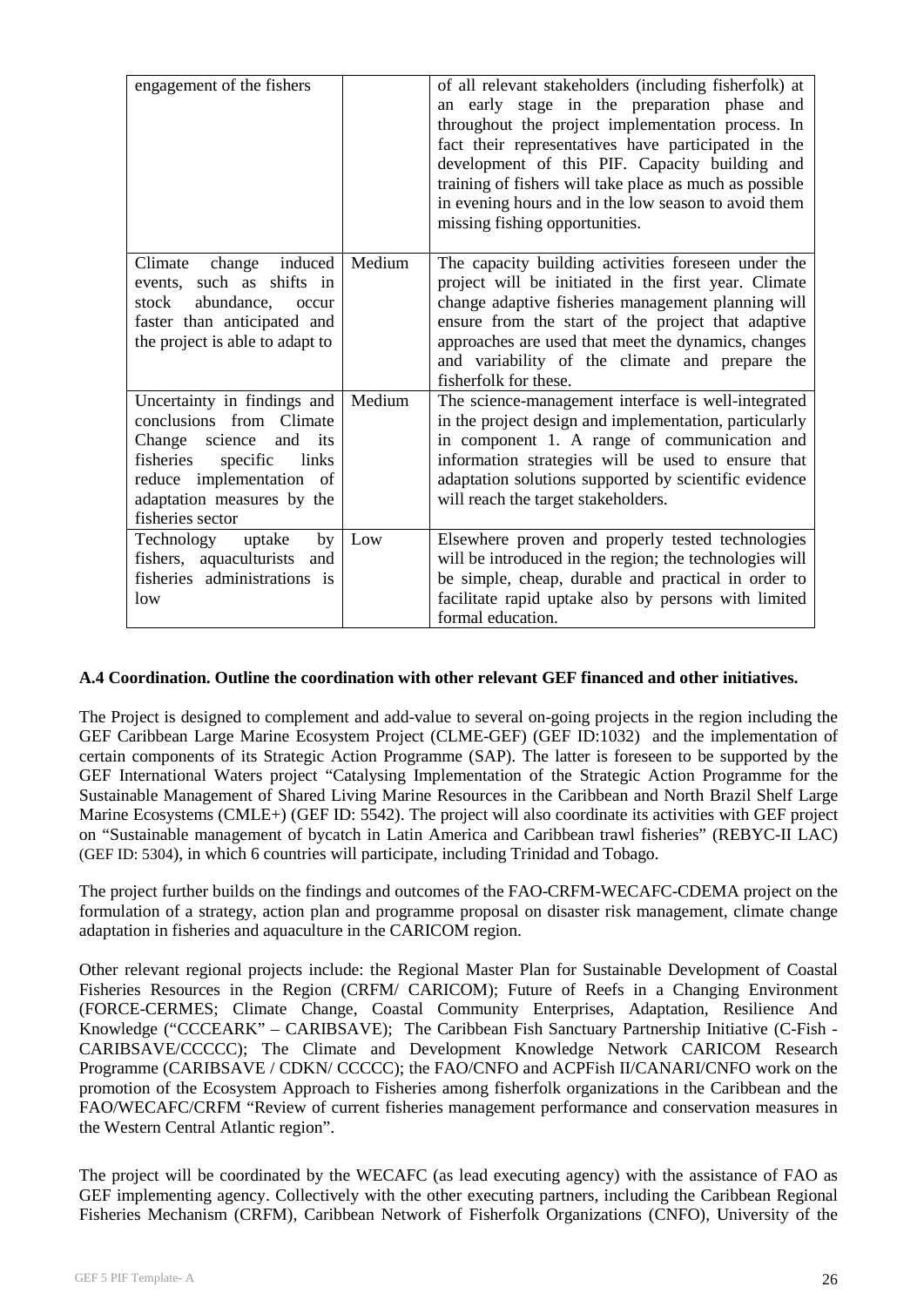West Indies (UWI), fisheries and environment agencies and ministries in participating countries, private sector, CARIBSAVE and TNC, WECAFC and FAO will ensure the project to be carried out as agreed at regional and national level in the 7 countries. Both organizations are already involved in the above mentioned initiatives and projects and have strong historical linkages with most of the partners. These linkages will greatly facilitate coordination and partnership development.

The Project will support the above mentioned project and other projects across the different focal areas by integrating climate risk reduction measures into key economic areas which directly complement poverty reduction and economic development efforts. By developing adaptive capacity at the national, local, and regional levels, the Project will serve to catalyze country-level engagements and investments that address climate concerns in key sectors such as agriculture, water, and coastal development.

During the PPG phase, in-depth consultations will be undertaken to establish partnerships and practical modalities for linking and collaborating with the above on-going initiatives so that duplication and overlap is avoided, joint activities are determined, and that SCCF resources build on the progress and achievements made to date through such projects and initiatives. A strategy and plan for collaboration with relevant ongoing and planned initiatives and projects will be prepared during the preparatory phase, including defining the roles and responsibilities of critical stakeholders. Moreover a formal coordination mechanism will be established in the form of a project Steering Committee involving the implementing and executing organizations and partner agencies involved. Respective roles of each agency will be clearly defined. Preliminary discussions between the agencies involved have been held.

#### **B. DESCRIPTION OF THE CONSISTENCY OF THE PROJECT WITH:**

# **B.1 National strategies and plans or reports and assessments under the relevant conventions, if applicable, i.e. NAPAS, NAPs, NBSAPs, national communications, TNAs, NCSAs, NIPs, PRSPs, Biennial Update Reports, etc.**

The project is consistent with the national communications of the partner countries, which all mention the vulnerability of their fisheries sector and fishing communities to the projected impacts of climate change. Particular mention is made of the urgent need to address climate related risk reduction activities.

*Antigua and Barbuda's* Second National Communication on Climate Change (2009) lists the fisheries sector among its priority areas for intervention. The project is in line with the priorities for adaptation and risk reduction and will address many of the fisheries sector and climate change adaptation related research gaps identified in this  $2<sup>nd</sup>$  national communication.

*Dominica*'s Second National Communication on Climate Change (2012) contains a separate chapter on Fisheries Vulnerability and Adaptation to Climate Change. Recommendations for action include: Measures for enhancing the sustainability of fisheries ecosystems, strengthening the capacity of fishers to meet the challenges presented by climate change, and to promote international action to reduce climate change impacts on the atmosphere and oceans. As such the project will significantly contribute to addressing these recommendations. The project will also contribute to the implementation of the Agricultural Disaster Risk Management Plan and Plan of Action (2012) of Dominica**.**

*Grenada*'s Initial Communication to the UNFCCC (2000) recognizes that very limited information is available on climate change impacts on fisheries and that further research is needed. While identifying the needs not much detail is provided however on the specific strategies to follow for climate change adaptation in the fisheries sector. The current project is however consistent with the Governments' priorities.

*St. Kitts-Nevis* Initial National Communication (2001) refers to the importance of fisheries management for the maintenance of habitats and aquatic biodiversity of coastal reefs ecosystems. The communication recognizes that the fisheries sector in St Kitts and Nevis is vulnerable to climate change impacts. It is largely artisanal and exploits near-shore fisheries, including lobster and conch for local and export markets. It is also an important source of employment and nutrition. These fisheries resources are also likely to be impacted by climate change. The potential negative impacts will occur on the principal fisheries habitats such as mangroves and coral reefs as a result of increasing sea temperatures, shifts in tidal patterns, intensified hurricane activity and sea-level rise. In many instances, these will place additional stresses on fisheries that are already stressed from over-fishing and habitat loss.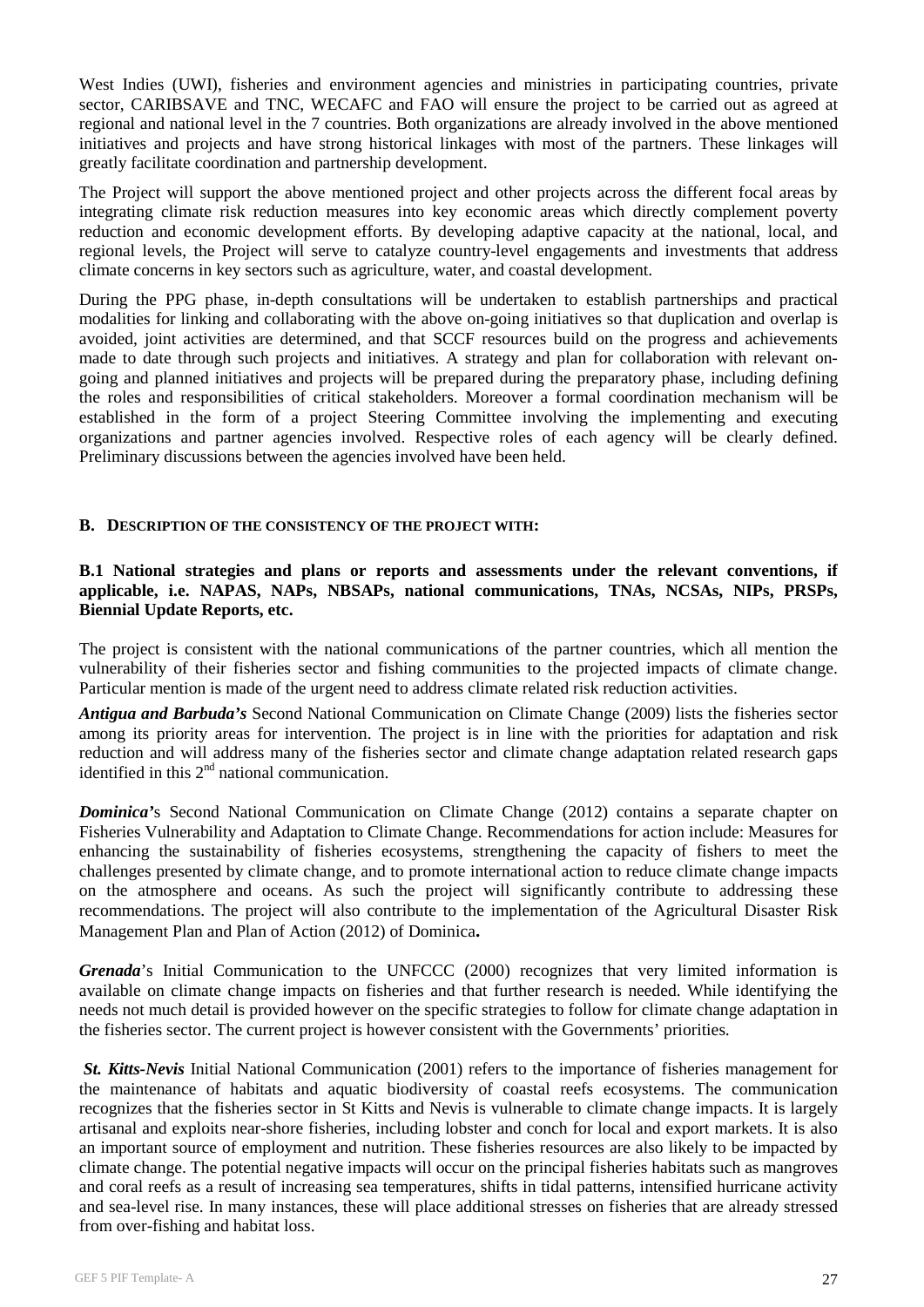The Second National Communication on Climate Change for *St Lucia* (2012) reports on the damage done to the sector by various hurricanes and storms, identifies a need for alternative technology development in the sector to address climate change, recognizes the limited technical capacity to deal with climate change adaptation in the sector and proposes interventions in the field of research, capacity building, awareness raising, institutional strengthening etc. This project is therefore fully in-line with this recent 2<sup>nd</sup> communication and its priorities.

*St. Vincent and the Grenadines* Initial National Communication (2001) recognizes that the fisheries sector, being the second largest source of employment in the Grenadines, could suffer from climatic variations and changes. It further notes that fisheries resources face serious threats from climate-change-associated impacts. Sea-level rise and increased ocean temperatures coupled with marine pollution will have substantial impact on the coral-reef system, mangroves, and seagrass beds, which are the major nurseries of the fishing industry. As for the other participating countries, the project also contributes to the national priorities and strategies for climate change resilience and adaptation. .

The Initial National communication of *Trinidad and Tobago* (2001) gives attention to the impact of hurricanes and floods on the coastal areas and presents various scenarios for potential climate change impacts on the economy. The fisheries sector is listed among the coastal and marine resources that are very vulnerable to climatic changes and climate variability. The role of the sector in terms of provision of food security to the population is emphasized. The project will contribute to the institutional strengthening of key institutions that deal with vulnerable groups in society as well as to securing food available and nutrition for the population and as such it will contribute to the objectives set by the Government in terms of climate change adaptation.

Dominica, Grenada, Saint Lucia and St. Vincent and the Grenadines have all been selected to participate in the Pilot Program for Climate Resilience (PPCR) of the Climate Investment Fund and have either developed or are developing their Strategic Programs for Climate Resilience (SPCR). Data availability and data management, public awareness and sensitization, and the need for integrated planning in a number of sectors including coastal and marine resources are priorities identified in the first phase of the PPCR. Moreover, the project will be able to contribute to the Regional Framework for Achieving Development Resilient to Climate Change, approved by the CARICOM countries (including those participating in this project) in 2009, and which implementation is also supported by the Caribbean Community Climate Change Centre (CCCCC).

## **B.2 GEF focal areas and/or fund(s) strategies, eligibility criteria and priorities**

The project is consistent with the "Strategy on adaptation to Climate Change for the least developed countries (LDCF) and the Special Climate Change Fund (SCCF)". In particular, the proposed project is fully in line with the SCCF Objective 1 to "Reduce vulnerability to the adverse impacts of climate change, including variability, at local, national, regional and global level". National and regional level technical staff and fisherfolk organizations will be assisted with the development and implementation of adaptation interventions in their national fisheries sector policy and strategy frameworks and legal frameworks (CCA- Outcome 1.1). The project will also provide for introduction of climate resilient fisheries and aquaculture practices to sustain and increase food security objectives in the Eastern Caribbean Region (CCA-Outcome 1.2).

The proposed project also contributes to SCCF Objective 2: Increase adaptive capacity to respond to the impacts of climate change, including variability, at local, national, regional and global level". Risk and vulnerability assessments of the fisheries and aquaculture sector will be conducted and models will be developed to increase knowledge and understanding of climate variability and change-induced risks and for early warning. Practical tools and measures will be provided that will assist the fishers to reduce their vulnerability to climate change and climate variability, increase safety at sea and decrease fishers mortality due to hurricanes and other natural disasters (CCA –Outcomes 2.1 and 2.3). Regional level stakeholders, such as CRFM, WECAFC and CNFO, will be provided with sufficient competent capacity to respond in terms of fisheries management assistance to the changing circumstances.

Finally, related expected outcomes include the successful demonstration of relevant adaptation technology in vulnerable areas facing an increased likelihood of climate induced disaster risks (SCCF focal area Objective 3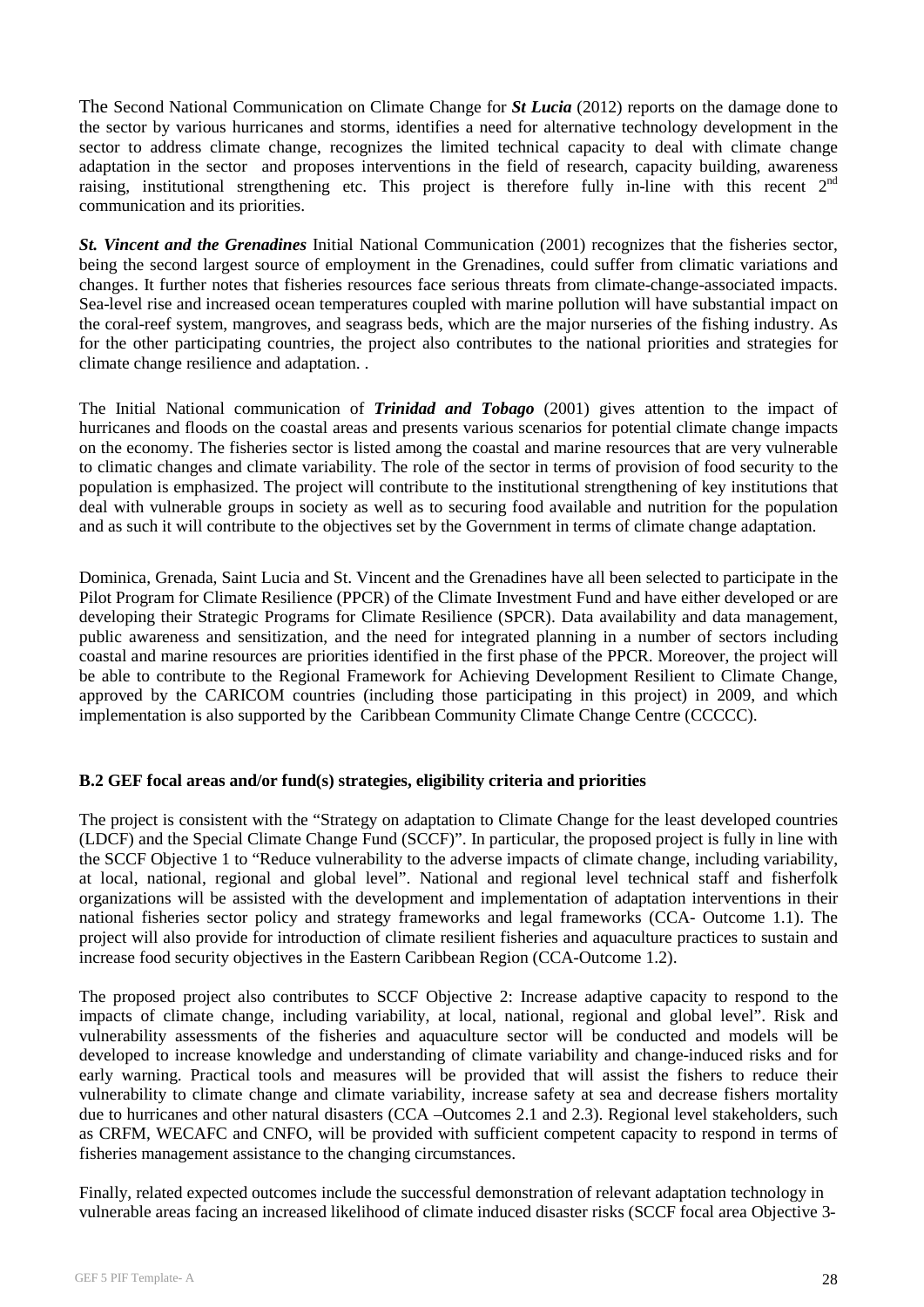Outcome 3.1) and (Outcome 3.2) an enhanced enabling environment to support adaptation-related technology transfer. The latter is particularly important to generate sustained benefits from the project in the aquaculture sector through production technology transfers and in the fisheries sector through adoption of long-term, tested and proven, applications that will increase resilience in fishers communities, improve safety at sea for fishers, and reduce accidents and loss of life in a sector which is highly vulnerable to disasters.

**Country ownership:** The participating countries have ratified respectively the United Nations Framework Convention on Climate Change (UNFCC) and the Kyoto Protocol in the following years: Antigua and Barbuda (1993 and 1998), Dominica (1993 and 2005), Grenada (1994 and 2002), St Kitts and Nevis (1993 and 2008), St Lucia (1993 and 2003), St Vincent and the Grenadines (1996 and 2004) and Trinidad and Tobago (1994 and 1999). They are all classified as non-annex I parties to the convention. The countries are not classified among the least developed countries and therefore did not produce NAPAs.

The project concept, this PIF and a PPG, have been prepared over the period October 2011 to December 2012 in a participatory manner, ensuring ownership of the process and outcome in the participating countries. The PIF was submitted informally to the GEF SEC for review in January 2013 and this updated PIF (using the latest format) was prepared in September 2013. The project is in conformity with the national level priorities, programmes and policies. A survey was conducted to identify the main common priorities and the draft PIF have been discussed through e-mail and at two regional events (in Panama, February 2012, and Jamaica, December 2012) in which representatives from each of the participating countries and the regional partners joined.

The project satisfies the eligibility criteria and priorities of the SCCF in that; (a) it is based on country-driven priorities for reducing vulnerability to climate change; (b) it targets sustainable development strategies for improving the management of fisheries, coastal zones and fragile ecosystems - priority objectives for the SCCF; (c) it will leverage additional co-financing resources from bilateral and other multilateral donors; and (d) is cost-effective. The project will build human and institutional capacity for planning and management and develop innovative technological solutions for sharing knowledge and reducing vulnerability to climate change related risks that affect the fisheries and aquaculture sector. It will expand/replicate successful local initiatives and models. The project recognizes the link between adaptation, disaster risk management and poverty reduction and is designed with a focus on building resilience at the community level.

The project also is in line with the Rio +20 declaration "the future we want", and the related UNGA resolution (66/228) which (in para 178) reaffirms that small island developing States remain a special case for sustainable development in view of their unique and particular vulnerabilities, including their small size, remoteness, narrow resource and export base, and exposure to global environmental challenges and external economic shocks, including to a large range of impacts from climate change and potentially more frequent and intense natural disasters. Notes with concern that the outcome of the five-year review of the Mauritius Strategy concluded that small island developing States have made less progress than most other groupings, or even regressed, in economic terms, especially in terms of poverty reduction and debt sustainability. Sea-level rise and other adverse impacts of climate change continue to pose a significant risk to small island developing States and their efforts to achieve sustainable development and, for many, represent the gravest of threats to their survival and viability, including for some through the loss of territory. Also remains concerned that, while small island developing States have progressed in the areas of gender, health, education and the environment, their overall progress towards achieving the Millennium Development Goals has been uneven. The same resolution stresses "the crucial role of healthy marine ecosystems, sustainable fisheries and sustainable aquaculture for food security and nutrition and in providing for the livelihoods of millions of people (para 113).

The project further contributes to the implementation of some of the key points of the Barbados Program of Action (1994).

# **B.3 The GEF Agency's comparative advantage for implementing the project**

The project is aligned with FAO's comparative advantages in the areas of capacity building, providing technical analysis and assessments in relevant technical areas such fisheries and aquaculture, as well as in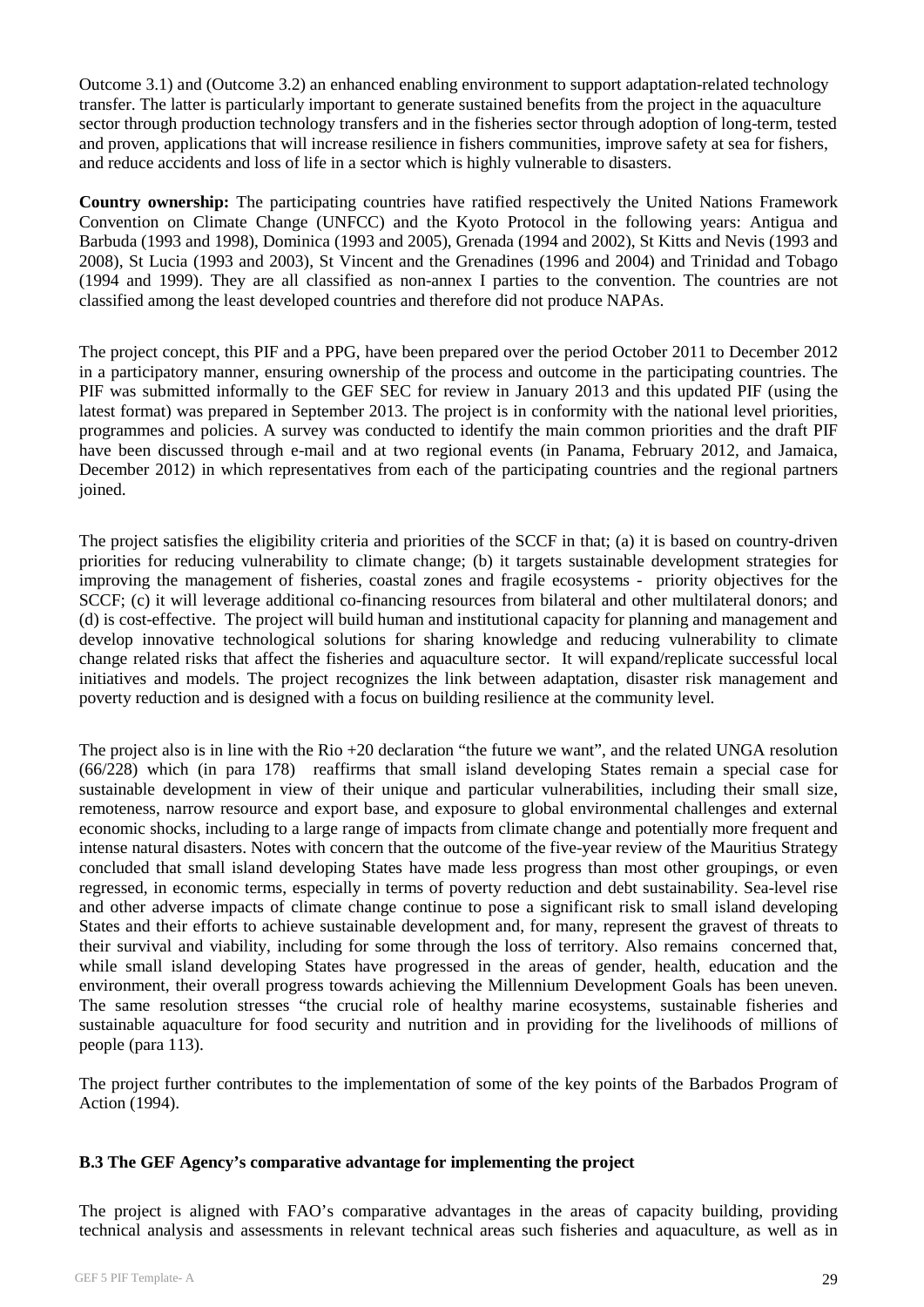areas of fisheries policy, planning and management support and the conservation of marine resources and aquatic biodiversity. The experience of FAO in climate change adaptation in the fisheries sector includes numerous studies and assessments carried out world-wide, reflected in a large quantity of publications. Moreover climate change issues are a recurrent item on the agenda of the FAO Committee on Fisheries meetings.

FAO has considerable technical experience and many field projects in a number of areas covered under this project (fisherfolk organization, fisheries management, policy development, fisheries assessments, aquaculture development, as well as food security, disaster risk management, capacity building, development of community based capabilities and fisheries development and conservation). FAO is also implementing the Ecosystem Approach to Fisheries (EAF) and actively promotes the implementation of the globally accepted 1995 Code of Conduct for Responsible Fisheries.

FAO, through its Sub-regional Office for the Caribbean (SLC), which is located in Barbados and also hosts the Secretariat of the WECAFC, has the capacity regionally available to provide the necessary services to this project. A team of 35 international and regional staff with backgrounds in fisheries, food security, land and water management, forestry, agriculture, programme management etc. is ready to support the project. Moreover, at regional level two more fisheries and aquaculture staff (in Panama and Chile) are available to provide technical assistance, while senior technical officers from FAO headquarters stand ready to provide additional technical and policy assistance services in the project implementation. A FAO project Task Force will be set up to support the project implementation and the project will also have the support and oversight form the FAO-GEF Coordination Unit in FAO headquarters in Rome.

The SLC office has a significant portfolio with a delivery of over 3 million USD in technical assistance and capacity building projects annually, to which could be added the portfolio of national FAO representation Offices in the Caribbean sub-region. The long-standing relationship with the government entities in the 7 countries targeted in this project will facilitate project implementation. The Country Programming Framework (CPF) agreements between FAO and the 7 countries reflect the importance of climate change adaptation interventions in the work with these countries.

Moreover, relationships between FAO and regional partner agencies, such as the CARICOM Secretariat, CRFM, OECS Secretariat, CDEMA, IICA, CCCCC, UN agencies (UNDP, UNEP, PAHO) etc. is welldeveloped, which is reflected in the numerous joint activities. In each of the project target countries FAO has a national representation or a national correspondents' office, which is able to support national level implementation. Climate change and fisheries management expertise will be brought in by senior technical officers from FAO headquarters services and by partners in the project implementation. FAO's network of global Senior Technical Officers provides additional technical oversight and leadership helping to ensure that programmes at country and sub-regional level achieve maximum policy impact. Partners that participated in project formulation have shown to be able to provide the high quality technical assistance in those areas where FAO does not have directly available technical capacity.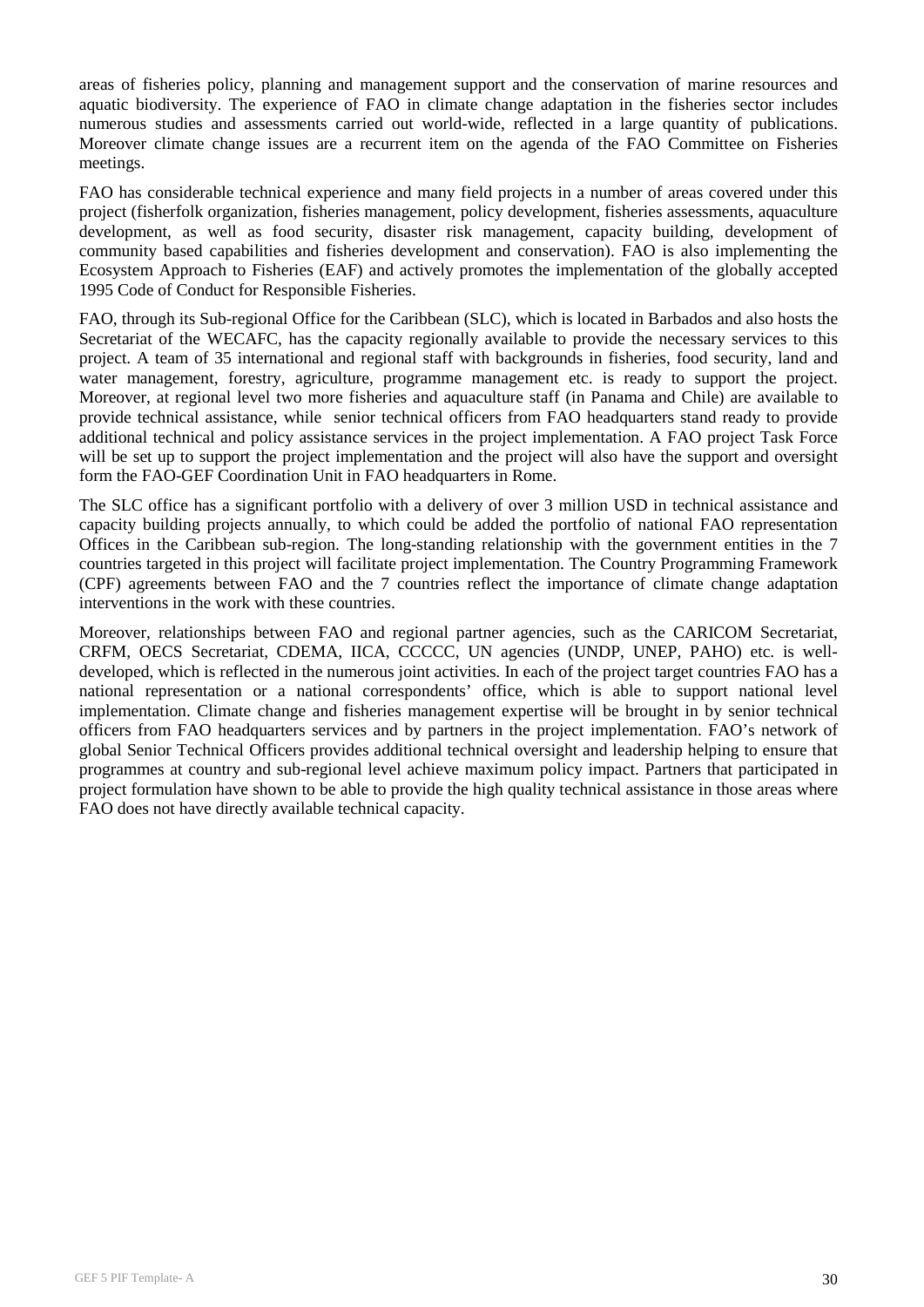# **PART III: APPROVAL/ENDORSEMENT BY GEF OPERATIONAL FOCAL POINT(S) AND GEF AGENCY(IES)**

**A. RECORD OF ENDORSEMENT OF GEF OPERATIONAL FOCAL POINT (S) ON BEHALF OF THE GOVERNMENT(S):** (Please attach the Operational Focal Points endorsement letter(s) with this template. For SGP, use this OFP endorsement letter).

| <b>NAME</b>                  | <b>POSITION</b>             | <b>MINISTRY</b>         | DATE (MM/DD/YYYY)                  |
|------------------------------|-----------------------------|-------------------------|------------------------------------|
| Timothy N.J. Anthoine        | GEF Operational Focal Point | Ministry of Finance,    | 04/25/2012 (updated letter         |
| (Grenada)                    | and Permanent Secretary     | Planning, Economy,      | received on 18 October 2013)       |
|                              |                             | Energy and              |                                    |
|                              |                             | Cooperatives            |                                    |
| Gayatri Badri Maharaj        | GEF Operational Focal Point | Environmental           | Original letter (04/20/2012 by Ms) |
| (Trinidad and Tobago)        |                             | Management Authority    | Veronica Belgrave) (updated        |
|                              |                             |                         | letter received on 24 October      |
|                              |                             |                         | 2013)                              |
| Lavern Queeley (St Kitts and | GEF Operational Focal Point | Ministry of Sustainable | 08/08/2012 (updated letter         |
| Nevis)                       |                             | Development             | received on 18 October 2013)       |
| Diann Black Layne (Antigua   | GEF Operational Focal Point | Ministry of             | 09/10/2012 (updated letter         |
| and Barbuda)                 |                             | Agriculture, Lands,     | received on 12 October 2013)       |
|                              |                             | Housing and             |                                    |
|                              |                             | Environment             |                                    |
| Caroline Eugene (St Lucia)   | GEF Operational Focal Point | Ministry of Sustainable | 09/17/2012 (updated letter         |
|                              |                             | Development, Energy,    | received on 25 October 2013)       |
|                              |                             | Science and             |                                    |
|                              |                             | Technology              |                                    |
| Lloyd Pascal (Dominica)      | GEF Operational Focal Point | Ministry of             | 09/19/2012 (updated letter         |
|                              |                             | Environment, Natural    | received on 10 October 2013)       |
|                              |                             | Resources, Physical     |                                    |
|                              |                             | Planning And Fisheries  |                                    |
| Yasa Belmar (St Vincent and  | GEF Operational Focal Point | Ministry of Health,     | Original<br>(09/18/2012,<br>letter |
| the Grenadines)              |                             | Wellness and the        | David Latchman) (updated letter    |
|                              |                             | Environment             | received on 11 October 2013        |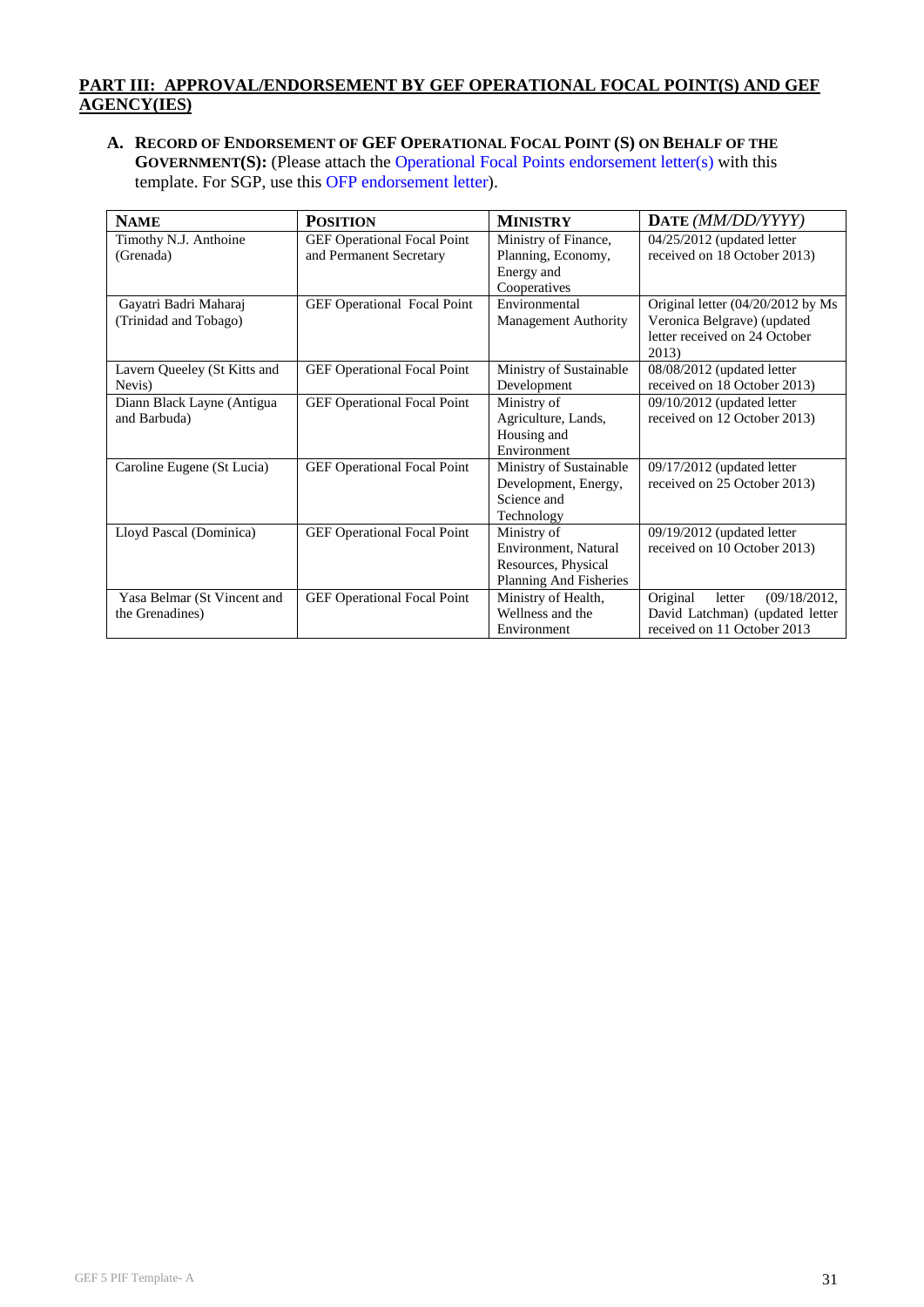# **B. GEF AGENCY(IES) CERTIFICATION**

| This request has been prepared in accordance with GEF/LDCF/SCCF/NPIF policies and procedures |
|----------------------------------------------------------------------------------------------|
| and meets the GEF/LDCF/SCCF/NPIF criteria for project identification and preparation.        |

| <b>Agency Coordinator,</b>   |                  | Date        | <b>Project Contact</b>         |                  | <b>Email Address</b> |
|------------------------------|------------------|-------------|--------------------------------|------------------|----------------------|
| <b>Agency name</b>           | <b>Signature</b> | (MM/DD/Y)   | <b>Person</b>                  | <b>Telephone</b> |                      |
|                              |                  | YYY         |                                |                  |                      |
| Gustavo Merino,              |                  | January 24, | Raymon van Anrooy              | $+1(246)$ 230-   | Raymon.vanAnroo      |
| Director, Investment         |                  | 2014        | FAO Subregional<br>Fishery and | 1741             | $y@$ fao.org         |
| Centre Division              |                  |             | Aquaculture Officer,           |                  |                      |
| <b>Technical Cooperation</b> |                  |             | UN House, Marine               |                  |                      |
| Department                   |                  |             | Gardens,                       |                  |                      |
| <b>FAO</b>                   |                  |             | Christ Church,                 |                  |                      |
| Viale delle Terme di         |                  |             | BB11000,                       |                  |                      |
| Caracalla                    |                  |             | Barbados, W.I.                 |                  |                      |
| 00153, Rome, Italy           |                  |             |                                |                  |                      |
| Barbara Cooney               |                  |             |                                |                  |                      |
| FAO.                         |                  |             |                                |                  |                      |
| <b>GEF</b> Coordinator       |                  |             |                                |                  |                      |
| Email:                       |                  |             |                                |                  |                      |
| Barbara.Cooney@fao.org       |                  |             |                                |                  |                      |
| Tel: $+3906$ 5705 5478       |                  |             |                                |                  |                      |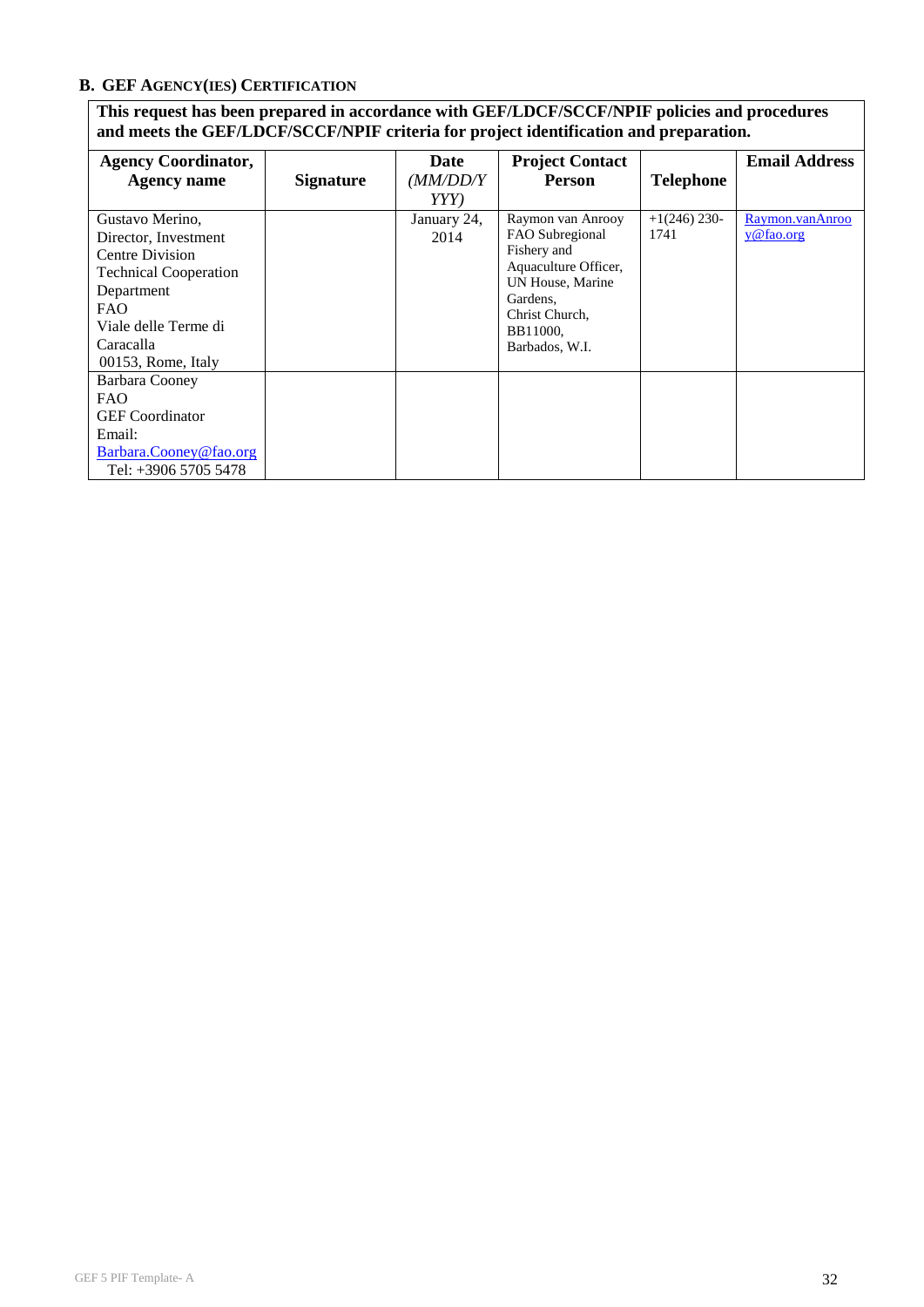| Annex I – List of Acronyms used in the PIF |
|--------------------------------------------|
|--------------------------------------------|

| <b>ACP</b>     | African, Caribbean and Pacific Group of States             |
|----------------|------------------------------------------------------------|
| <b>CANARI</b>  | <b>Caribbean Natural Resources Institute</b>               |
| <b>CARICOM</b> | Caribbean Community                                        |
| <b>CBO</b>     | Community-Based Organization                               |
| <b>CCA</b>     | Climate Change Adaptation                                  |
| <b>CCCCC</b>   | Caribbean Community Climate Change Centre                  |
| <b>CCRF</b>    | Code of Conduct for Responsible Fisheries                  |
| <b>CDEMA</b>   | Caribbean Disaster and Emergency Management Agency         |
| <b>CERMES</b>  | Centre for Resource Management and Environmental Studies   |
| <b>CLME</b>    | Caribbean Large Marine Ecosystem (Project)                 |
| <b>CBFO</b>    | Caribbean Network of Fisherfolk Organizations              |
| <b>CRFM</b>    | Caribbean Regional Fisheries Mechanism                     |
| <b>DRM</b>     | Disaster Risk Management                                   |
| <b>EAF</b>     | Ecosystem approach to fisheries                            |
| <b>FAO</b>     | Food and Agriculture Organization of the United Nations    |
| <b>GCFI</b>    | Gulf and Caribbean Fisheries Institute                     |
| <b>GEF</b>     | <b>Global Environment Facility</b>                         |
| <b>GPS</b>     | <b>Global Positioning System</b>                           |
| <b>ICT</b>     | <b>Information and Communication Technology</b>            |
| <b>IICA</b>    | Inter American Institute for Cooperation in agriculture    |
| <b>IPCC</b>    | Intergovernmental Panel on Climate Change                  |
| <b>MARSIS</b>  | Marine Resource and Space-use Information System (project) |
| <b>NGO</b>     | Non-governmental Organization                              |
| <b>OECS</b>    | Organization of Eastern Caribbean States                   |
| <b>SIDS</b>    | <b>Small Island Developing States</b>                      |
| <b>TNC</b>     | The Nature Conservancy                                     |
| <b>UNFCCC</b>  | United Nations Framework Convention on Climate Change      |
| <b>UWI</b>     | University of the West Indies                              |
| <b>VHF</b>     | Very High Frequency (radio)                                |
| <b>WECAFC</b>  | <b>Western Central Atlantic Fishery Commission</b>         |
| <b>WRI</b>     | <b>World Resources Institute</b>                           |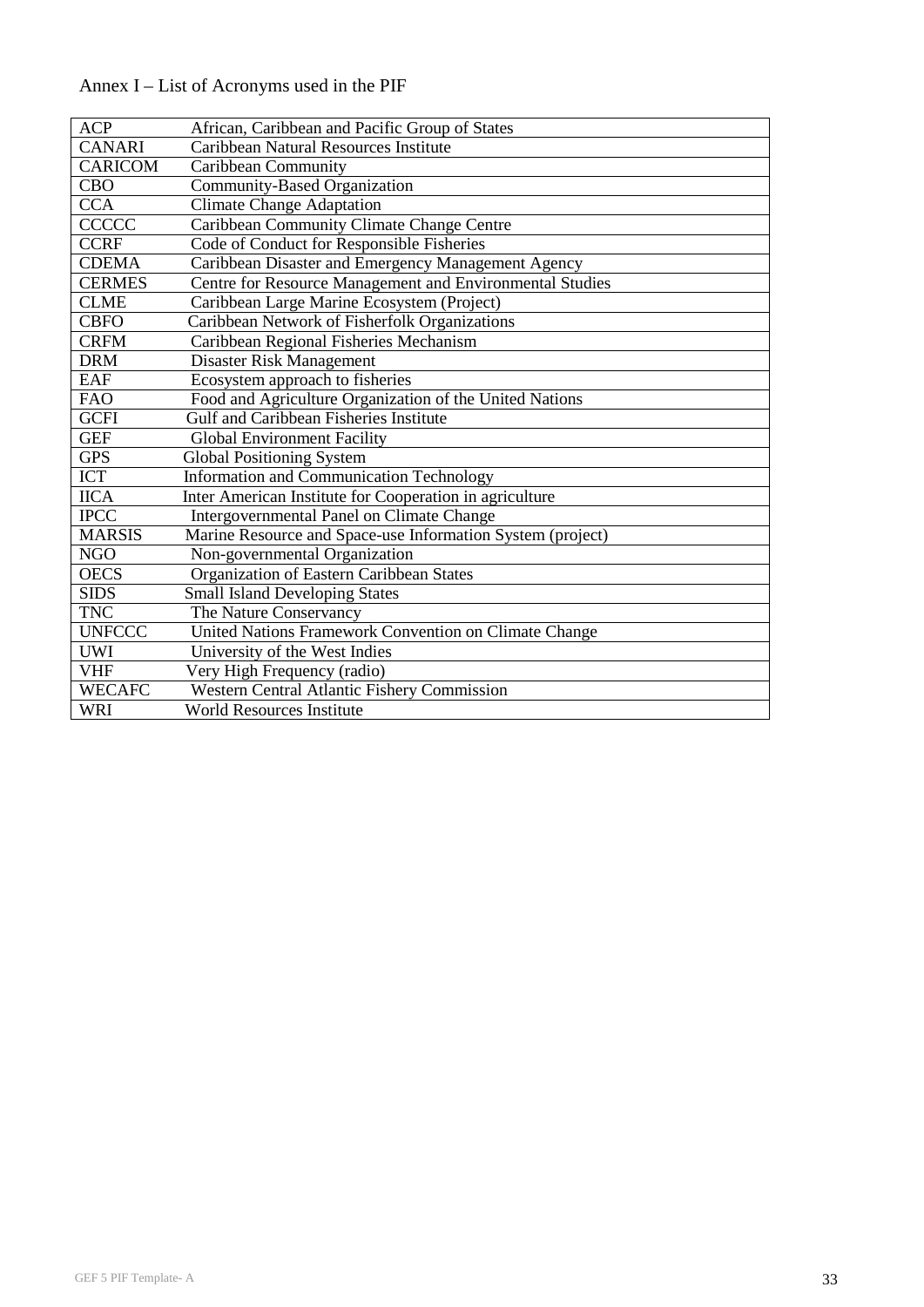#### **ANNEX II to the PIF: Baseline Projects**

The proposed GEF Project builds on an extensive range of baseline projects and initiatives that are being undertaken by international, regional and national organizations and institutions.

The potential of these projects and initiatives to contribute to the objectives of this Climate Change Adaptation in the Eastern Caribbean Fisheries Sector project is substantial. The identified root causes for climate change and variability related problems in the fisheries sector of the region including (i) insufficient awareness and involvement of fishers and fisheries decision makers; (ii) inadequate understanding and access to data and information/knowledge on climate change impacts and adaptation measures for the sector; (iii) limited human and financial resources available in the Eastern Caribbean SIDS; (iv) inadequate national level fisheries and aquaculture governance; and (v) limited regional level cooperation on climate change adaptation in the fisheries sector in the Caribbean, however requires a coordinated approach in order to achieve the objectives, a role which this project can fulfill.

#### **Projects and initiatives that relate to Component 1**

The Grenadines **Marine Resource and Space-use Information System (MarSIS)** is a Participatory Geographic Information System (PGIS) for the transboundary Grenadine island chain. Developing the MarSIS database was part of PhD research at CERMES-UWI. It spatially integrates social, economic and environmental information drawn from both scientific and local knowledge into a single information system with a user-friendly interface suitable for most stakeholders and uses. Areas important for livelihoods and conservation can be better identified and MarSIS used to assist the management and planning of sustainable development across the Grenadine island chain. MarSIS was operational from 2006-2012 with financing from a variety of sources. External funders included the US National Oceanic and Atmospheric Administration, the Global Environment Facility Small Grants Program and The Nature Conservancy. There was very significant in-kind funding from government, NGOs and the private sector. Estimated total funding over the 6-year period was over US\$150,000. MarSIS geographic scope is the Grenadine island chain of Grenada and St. Vincent and the Grenadines.

#### **Projects and initiatives that relate to Component 2**

#### **mFisheries**

This was an initiative of UWI Department of Electrical and Computer Engineering focused on small-scale fishing in Trinidad and Tobago. The aim was to examine the potential of mobile technology to enable social and economic development. This ICT project included mobile application needs assessment, design, developing apps, deployment and evaluation. Apps addressed fish marketing, safety at sea, first aid, location and information services, camera for monitoring, SMS for governance (voting). The mFisheries research project was extended to two and a half years (2009-2012). It was largely based on a grant from IDRC of Canada with in-kind contributions from UWI and its partners. Its coverage, as a pilot project, was limited to Trinidad and Tobago, but the mFisheries team has determined that there is strong regional ICT demand. The mFisheries project won the 2012 FRIDA award recognizing innovative ICT. The UWI team continued to seek funding for expanding the work into new areas of demand and regionally, further building on the newest technology in smart phones and Apps. A demonstration meeting with fisherfolk leaders from 17 CRFM countries, CNFO, CANARI and CERMES, held in August 2013, further confirmed the demand and the potential of fisheries ICT. Once national partners are available, such as in this GEF SCCF project, the ICT can be scaled up to any extent.

#### **Programmes for Safety At Sea**

National fisheries authorities run programs for Safety of Life at Sea (SOLAS) from their annual budgets that vary much by country. The activities (some patterned after IMO convention provisions for small fishing vessels) are of indefinite duration but with an annual period of intensity that is demand driven by the fishing industry for training in the low season. Coverage is national but collectively regional. Some countries such as Grenada also incorporate a vessel monitoring system (VMS). Mobile ICT that ranges from cell phones to iPads is gaining traction among fishers. Caribbean fishers have proven highly innovative on their own regarding both vessels and gear. FAO, GEF and partners can enhance this and the ongoing programs by providing information from projects and programs in other parts of the world on safety, certification training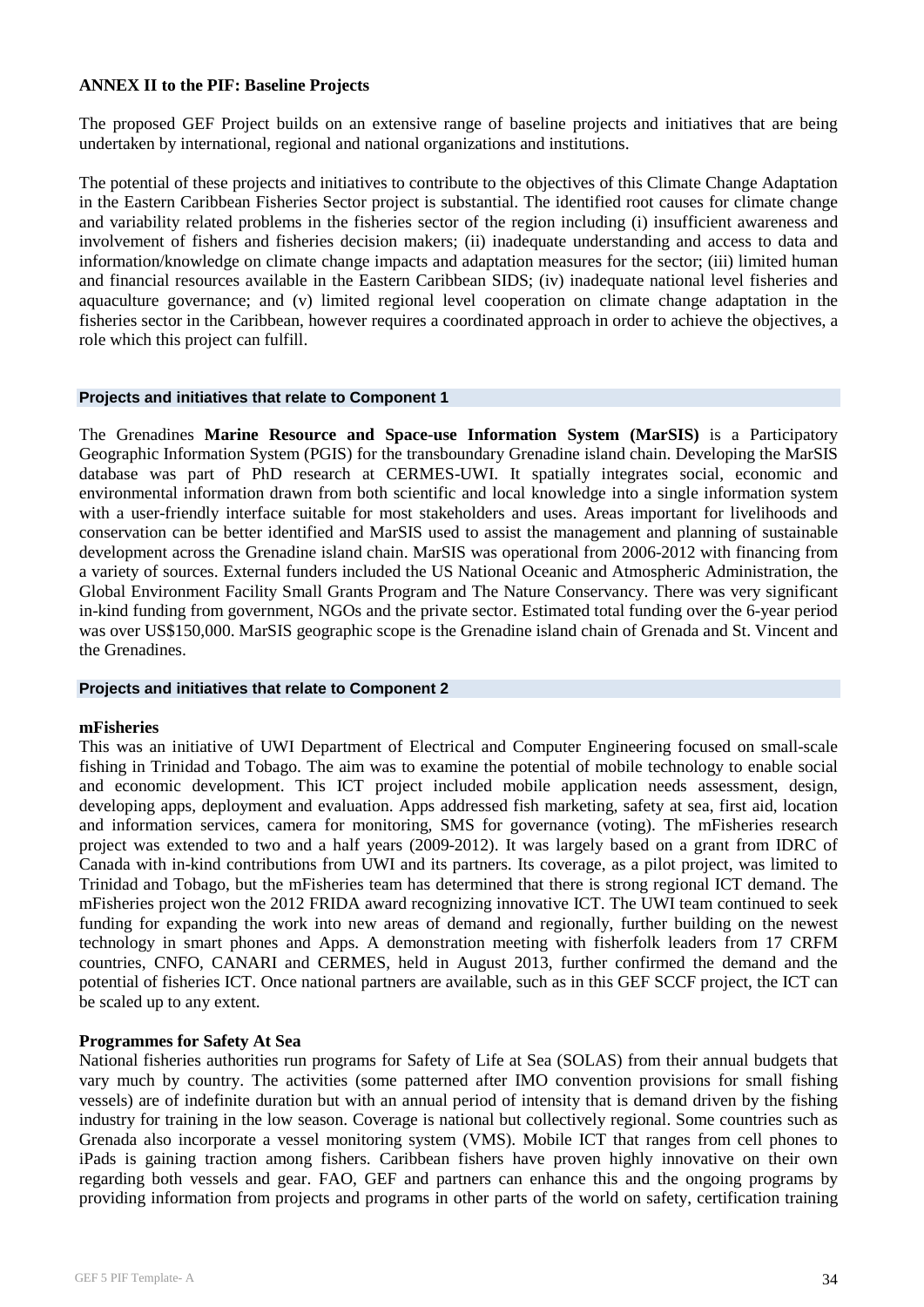and new technologies for small vessels. The Caribbean participants can scale these up across the region with site-specific adaptation.

Together with the International Maritime Organization (IMO), International labour Organization (ILO) and many other partners FAO has prepared safety recommendations for vessels and Safety practices related to small fishing vessel stability, and carried out numerous capacity building events in recent years. These programmes will continue at global level and the project will aim to bring these global experiences to the Eastern Caribbean and build on the global knowledge base of these organizations. The global programme is ongoing and has an annual budget from FAO of over 200 000 USD.

#### **Projects and initiatives that relate to Component 3**

#### **Caribbean Network of Fisherfolk Organisations (CNFO)**

The CRFM, ACP-EU Technical Centre for Agricultural and Rural Coordination (CTA), UWI-CERMES, CANARI, FAO and other partners have been working together with fisherfolk groups to support the Caribbean Network of Fisherfolk Organisations (CNFO). The CNFO was formed in 2007 with a mission: To improve the quality of life for fisherfolk and develop sustainable and profitable industry through networking, representation and capacity building. Since then the CNFO has become a major partner in several fisheries projects in the CARICOM region and the key means of fisherfolk participation. The first phase of the CRFMled process from 2006 to 2009 included: identifying the potential for CNFO; establishing and formalizing national fisherfolk organizations as the backbone of the regional network; training fisherfolk leaders in areas related to network management, use of communication tools and advocacy work. A second phase from 2012 and ongoing focuses on assisting the CNFO to better participate in policy decisions and to influence policy. Funding for these is in the order of 110 000 and 70 000 euros respectively. The coverage is all 17 CRFM Member States. The planned transboundary network design of the CNFO is innovative, arising out of a collaborative planning process with fisherfolk leaders combined with network research by UWI and CRFM. It is designed for organizational resilience and to match ecological and social scope to address resources and livelihoods. The CNFO proved to be sustainable over gaps in external funding and its several partners are deeply committed. It already covers more than the eastern Caribbean and scaling up for links to the French and Spanish-speaking Caribbean is in progress.

#### **Fisheries for Fishers Initiative of the Gulf and Caribbean Fisheries Institute (GCFI)**

The GCFI Fisheries for Fishers (F4F) Initiative has the vision of "Healthy marine ecosystems that have sustainable fisheries which use best fishing practices, managed within an ecosystem approach to fisheries that results in regionally well-organized fishers enjoying a good standard of living". Its aims and activities include an annual award to a conservation-minded fisherfolk leader from the Wider Caribbean Region, establishing a fisher ambassador program to develop leadership skills from male and female fisher role models, supporting exchanges for sharing sustainable best practices within and among fisheries, sharing data and information on the ecosystems approach to fisheries, and developing capacities among fishers for engaging in fisheries policy, research, management. The F4F initiative, since 2009, has been financed on an ad hoc basis by various partners of GCFI, including also FAO, and has a budget of approximately US\$60,000 per year. It is an ongoing program with a focus on fisher events at the GCFI annual meeting such as strategic planning, field trips, workshops, oral presentations and interaction with scientists. Several of the events have focused on climate change. The Wider Caribbean is covered, including all 7 countries participating in this project. F4F is the only initiative in the region that presents a well-recognized award to leading fisherfolk role models and works to share practical information to network fishers across language and other barriers. GCFI is in its 67th year and the F4F is now a key permanent feature. In terms of project collaboration with this F4F initiative, there is scope for joint exchange programmes that incorporate and focus on climate change adaptation initiatives in the Wider Caribbean Region.

#### **Projects and initiatives that relate to Component 4**

The **FAO/CRFM-WECAFC "Review of Current Fisheries management Performance and Conservation Measures in the WECAFC Region",** incorporates **16 countries, including also** Antigua and Barbuda, Dominica, St. Kitts and Nevis, St. Lucia and Trinidad and Tobago. The review study is ongoing (2013) and a report will be presented to the  $15<sup>th</sup>$  WECAFC session (March 2014). The study aims to provide an overview of the status of fisheries management in the region and its findings include suggestions and recommendations for improving fisheries management regimes in the region with great attention to the effects of climate change and variability. FAO financed this study in 2012-2013 with USD 30 000 and its is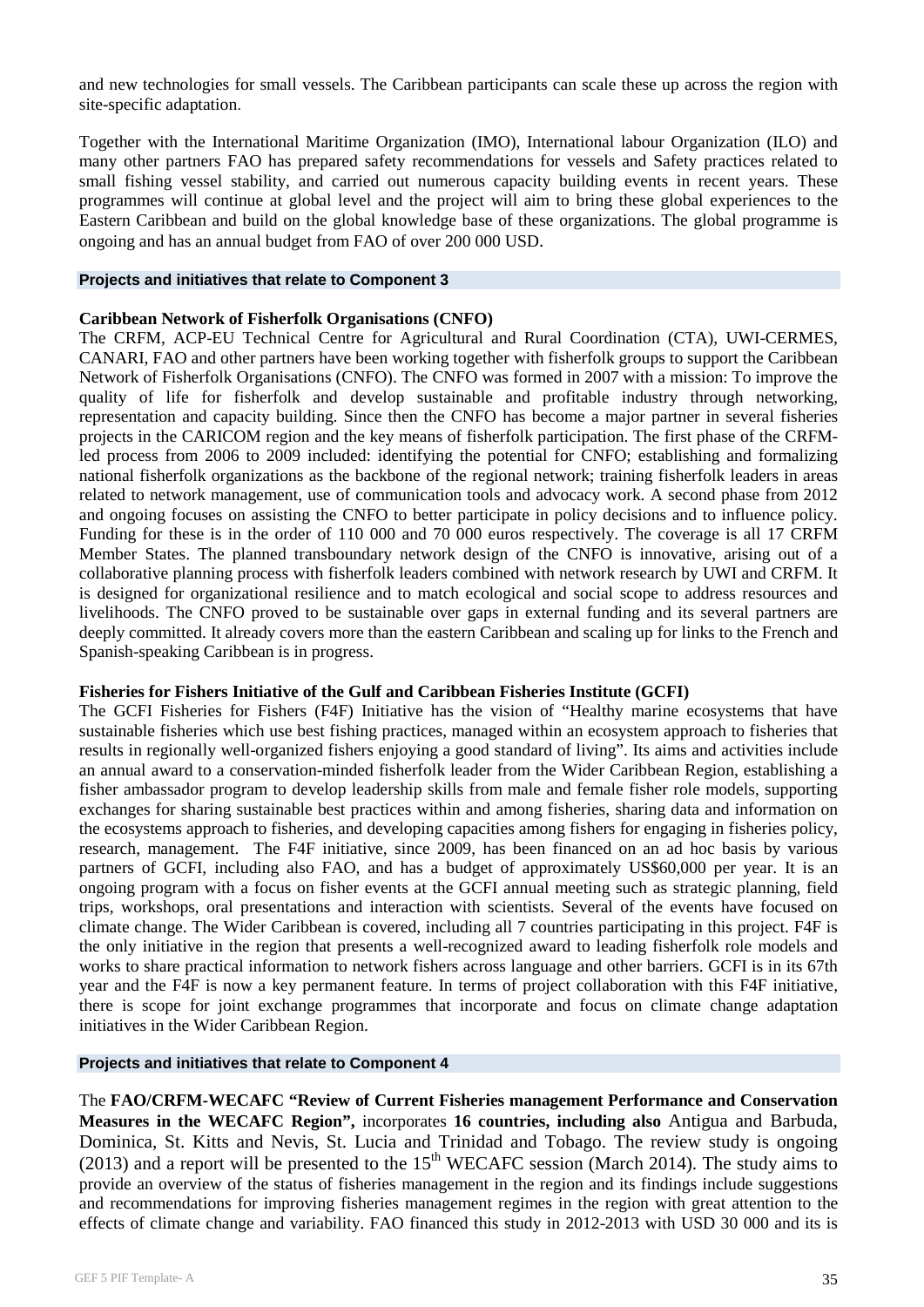planned that the study be succeeded by a similar review of legal measures used in fisheries management. The project will likely benefit from the research undertaken and can take advantage of the recommendations and lessons learned.

The **IDB/FAO project "Investing in ecosystem-based shrimp and groundfish fisheries management of the Guianas -Brazil Shelf"**, which is financed by Inter-American Development Bank (IDB) under its Biodiversity Platform for Latin America and the Caribbean. The funding of 75 000 USD in 2014 and 2015 will be expected to contribute, amongst others to Initiate an ecosystem-based shrimp and groundfish fisheries management of the Guianas -Brazil Shelf planning process and development of an investment case in support of the sub-regional management. This GEF SCCF project will exchange experiences with the IDB funded project and ensure that climate change aspects will be mainstreamed in the management plan for shrimp and groundfish.

#### **Projects and initiatives that relate to Component 5**

#### **Aquaculture Network of the Americas (RAA)**

The Aquaculture Network of the Americas (RAA by its Spanish acronym) was formally established in 2012. The Network is supported by a Brazilian government funded FAO Trust Fund Project Activación de los servicios y consolidación de la Red de Acuicultura de las Américas (RAA) (GCP/RLA/190/BRA) with a budget of over 2 million USD. The RAA incorporates currently 13 member countries, including the main aquaculture producers of Latin America. The project is supporting aquaculture extension and demonstration in most of its member countries and recently also financed an aquaponics demonstration facility in Antigua and Barbuda. The project is expected to benefit from the aquaculture expertise available within the RAA. It is anticipated that the RAA, once firmly established, will expand its membership with Caribbean states, including some of the project countries. Interest within the governments of the Eastern Caribbean states in such collaboration on aquaculture development is high at present.

In addition to the above projects the following international and regional organizations are implementing projects that are expected to support the baseline:

- **WECAFC** (Western Central Atlantic Fishery Commission) has been active since 1973 as a Regional Fishery Body of the FAO with a commission representing 33 members. The Commission has the objective to promote the effective conservation, management and development of the living marine resources of the area of competence of the Commission, in accordance with the FAO Code of Conduct for Responsible Fisheries, and address common problems of fisheries management and development faced by Members of the Commission. The 7 countries participating in this GEF SCCF project are all members of WECAFC, which means that management recommendations (although non-binding) issued by the Commission at its biannual sessions will be introduced by all countries in the region; regional harmonization is thus aimed at. WECAFC had climate change as important item in the agenda of the  $12<sup>th</sup>$  session (2012) and it is expected that in 2016 at the  $16<sup>th</sup>$  session Climate Change adaptation will return as topic, presenting findings and recommendations from this GEF SCCF project to the wider Caribbean region.
- **CRFM** (Caribbean Regional Fisheries Mechanism) is an inter-governmental organization with a membership of 17 CARICOM nations. Its mission being to "to promote and facilitate the responsible utilization of the region's fisheries and other aquatic resources for the economic and social benefits of the current and future population of the region", CRFM is one of the key partners in this project. All 7 participating countries are member of CRFM and following the design of the FAO/CRFM/WECAFC/ CDEMA/CCCCC "Strategy and Action Plan for disaster risk management and climate change adaptation in fisheries and aquaculture in the CARICOM region" CRFM has incorporated Climate Change adaptation activities into its Strategic plan and annual work plan for 2014.
- **CERMES, UWI.** The University of the West Indies is the main regional tertiary institution for CARICOM countries. Centre for Resource Management and Environmental Studies (CERMES) aims to promotes and facilitates sustainable development in the Caribbean. The University has MoUs with CRFM and with the CCCCC for which CERMES is the focal point. CERMES conducts research and outreach on the Ecosystem Approach to fisheries (EAF) and governance and is actively supporting climate change adaptation research in relation to the environment and fisheries sectors. CERMES will be one of the key project partners and has ongoing research collaboration with all 7 countries.